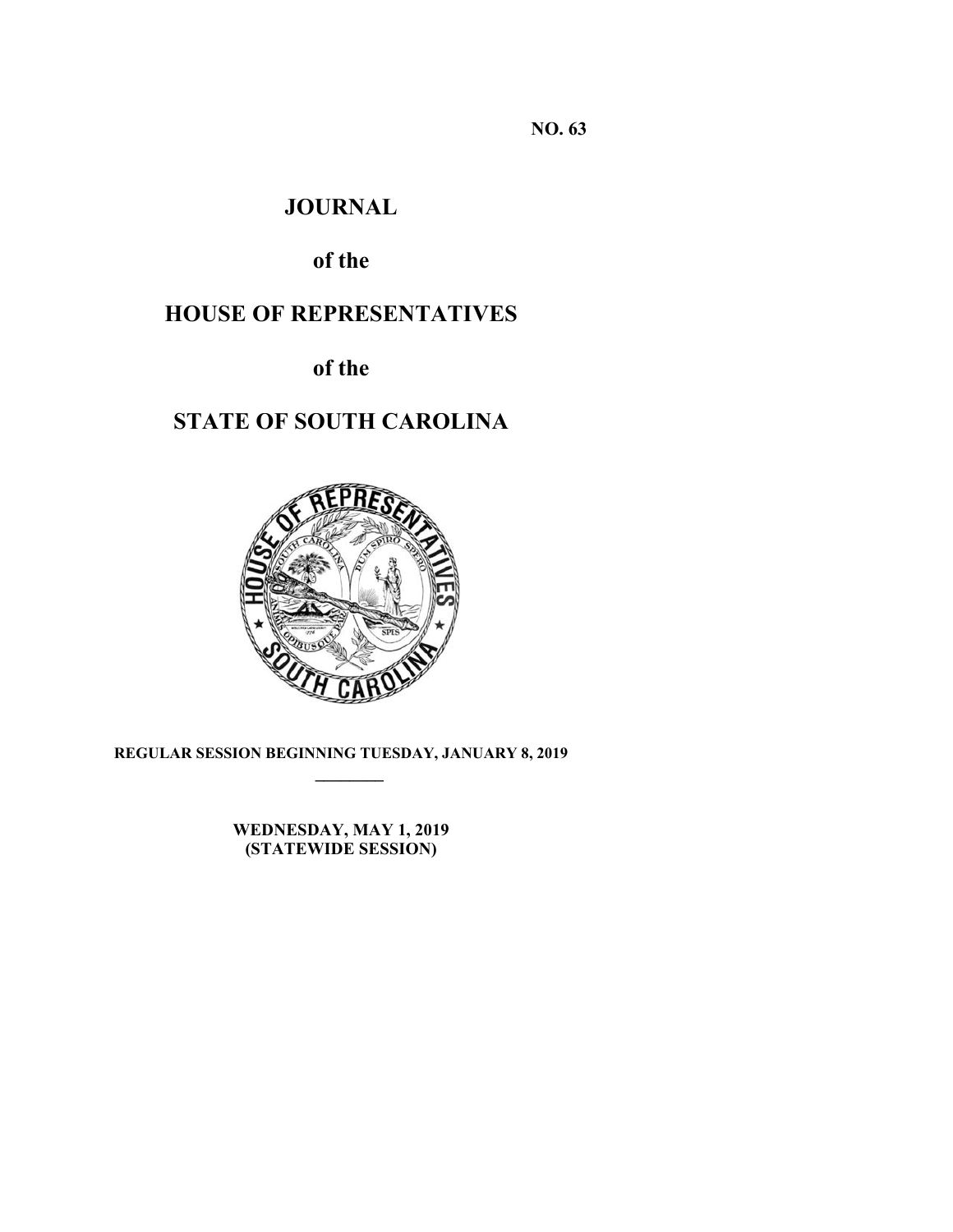# **Wednesday, May 1, 2019 (Statewide Session)**

Indicates Matter Stricken Indicates New Matter

The House assembled at 10:00 a.m.

Deliberations were opened with prayer by Rev. Charles E. Seastrunk, Jr., as follows:

 Our thought for today is from Ezekiel 18:1: "The word of the Lord came to me---"

 Let us pray. Holy God, Creator of light and Giver of goodness, Your voice moves over the waters. Immerse us in Your grace and transform us by Your spirit, that we may follow Your voice of love and hope for us and the world. Bless each of these Representatives and staff as they continue to do the work for the people of this State. We remember our defenders of freedom and first responders as they care for and protect us. Bless our Nation, President, State, Governor, Speaker, staff, and all who contribute to this great cause. Heal the wounds, those seen and those hidden, of our brave warriors who suffer and sacrifice for our freedom. Lord, in Your mercy, hear our prayers. Amen.

Pursuant to Rule 6.3, the House of Representatives was led in the Pledge of Allegiance to the Flag of the United States of America by the SPEAKER *PRO TEMPORE*.

After corrections to the Journal of the proceedings of yesterday, the SPEAKER *PRO TEMPORE* ordered it confirmed.

# **MOTION ADOPTED**

Rep. ANDERSON moved that when the House adjourns, it adjourn in memory of Alafair Holmes, which was agreed to.

#### Mrs. Alafair Holmes

 Mrs. Alafair Richards Holmes, 90 years old, of the Brown Ferry Community of Georgetown, SC, went home to be with the Lord on Saturday, April 27, 2019.

 She will be remembered with services at 1:00 p.m. Friday, May 3, 2019, at Mt. Sinai Missionary Baptist Church in the Browns Ferry Community of Georgetown, SC. A Wake Service will be held Thursday, May 2, 2019 at the Church from 7:00 to 8:00 p.m.

1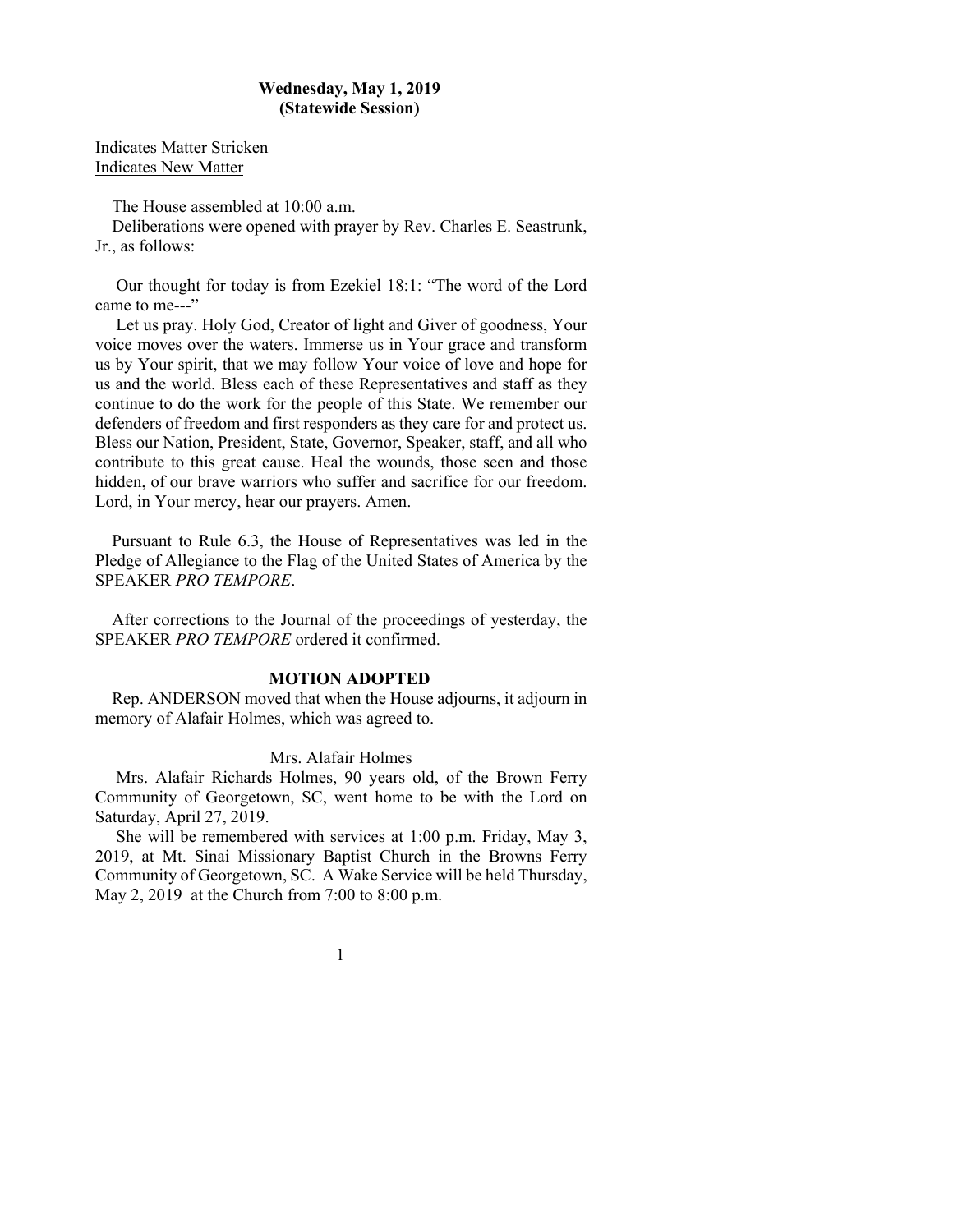Loved ones that will cherish her memories are her sons and daughters: Alden Louis Holmes, Claude Holmes, Jessie Fields, Patricia LaSane, Calpurnia Britton, Tyana Holmes; her sister and brother: Dora Cohens and Joe E. Gamble; and many other relatives and friends.

 Mr. Speaker, I would request that when the House adjourns today that it do so in memory of Mrs. Alafair Holmes and the life she lived. Mrs. Holmes was always a helpful family woman who always had a smile on her face. She will be greatly missed.

 Rep. Carl Anderson SC House District 103

# **SILENT PRAYER**

The House stood in silent prayer for Representative Young.

# **SILENT PRAYER**

The House stood in silent prayer for Representative Stringer.

# **SILENT PRAYER**

The House stood in silent prayer for Representative Toole.

# **SILENT PRAYER**

The House stood in silent prayer for Representative Bryant.

#### **SILENT PRAYER**

The House stood in silent prayer for Edward Bennett, husband of Representative Bennett.

# **SILENT PRAYER**

The House stood in silent prayer for the family and friends of Lori Gilbert Kaye, who was killed in the Chabad of Poway Synagogue shooting in California.

# **COMMITTEE APPOINTMENT**

The following was received:

May 1, 2019 The Honorable Stewart O. Jones South Carolina House of Representatives 420A Blatt Building Columbia, South Carolina 29201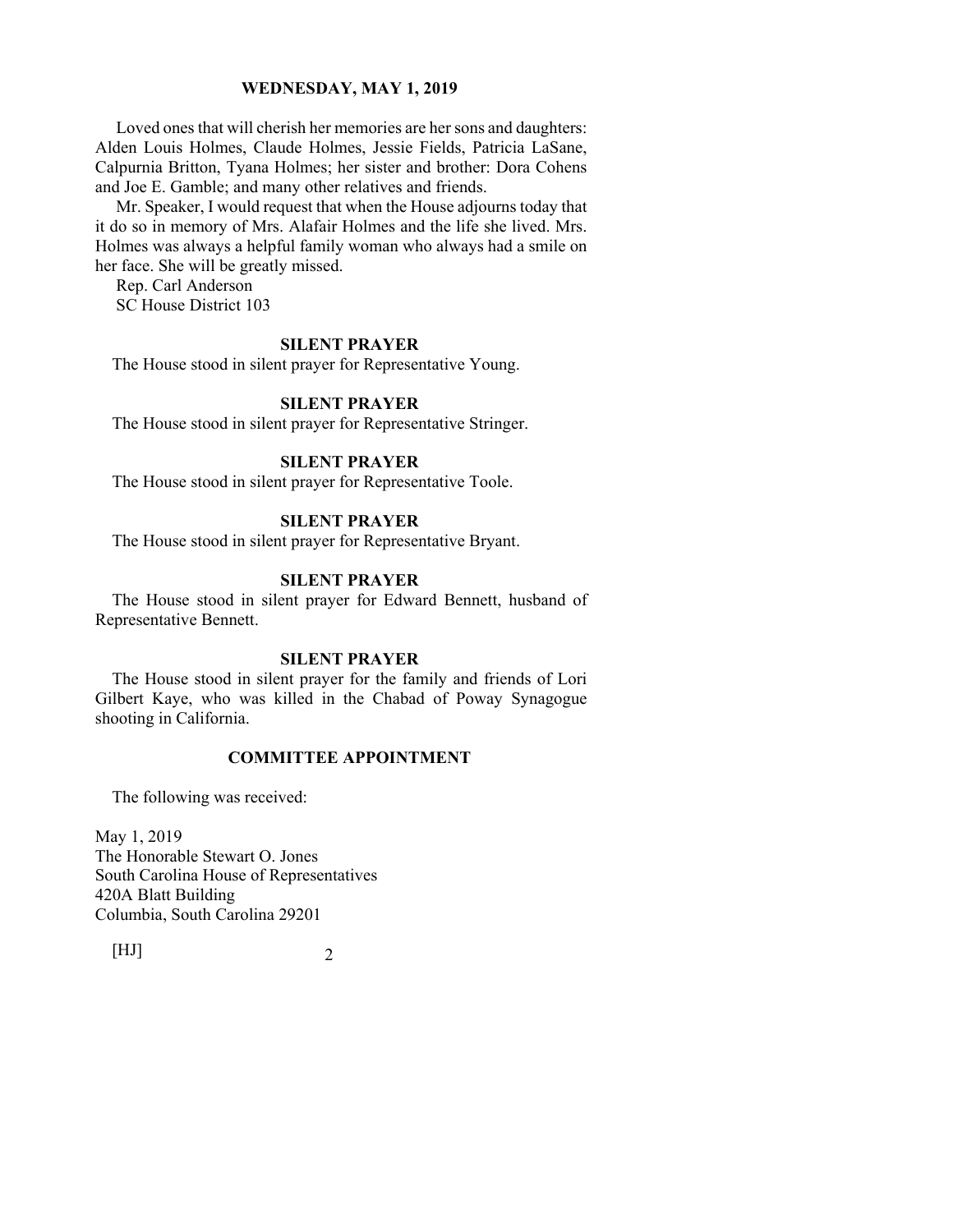Dear Stewart:

 It is with pleasure that I appoint you to serve on the Medical, Military, Public and Municipal Affairs Committee, effective immediately. I know that you will serve on this committee with honor and distinction.

 I appreciate your willingness to serve in this capacity. Please do not hesitate to contact me if I may be of assistance to you in any way.

Sincerely, James H. "Jay" Lucas Speaker of the House

Received as information.

# **HOUSE RESOLUTION**

The following was introduced:

H. 4506 -- Reps. Wooten, Alexander, Allison, Anderson, Atkinson, Bailey, Bales, Ballentine, Bamberg, Bannister, Bennett, Bernstein, Blackwell, Bradley, Brawley, Brown, Bryant, Burns, Calhoon, Caskey, Chellis, Chumley, Clary, Clemmons, Clyburn, Cobb-Hunter, Cogswell, Collins, B. Cox, W. Cox, Crawford, Daning, Davis, Dillard, Elliott, Erickson, Felder, Finlay, Forrest, Forrester, Fry, Funderburk, Gagnon, Garvin, Gilliam, Gilliard, Govan, Hardee, Hart, Hayes, Henderson-Myers, Henegan, Herbkersman, Hewitt, Hill, Hiott, Hixon, Hosey, Howard, Huggins, Hyde, Jefferson, Johnson, Jones, Jordan, Kimmons, King, Kirby, Ligon, Long, Lowe, Lucas, Mace, Mack, Magnuson, Martin, McCoy, McCravy, McDaniel, McGinnis, McKnight, Moore, Morgan, D. C. Moss, V. S. Moss, Murphy, B. Newton, W. Newton, Norrell, Ott, Parks, Pendarvis, Pope, Ridgeway, Rivers, Robinson, Rose, Rutherford, Sandifer, Simmons, Simrill, G. M. Smith, G. R. Smith, Sottile, Spires, Stavrinakis, Stringer, Tallon, Taylor, Thayer, Thigpen, Toole, Trantham, Weeks, West, Wheeler, White, Whitmire, R. Williams, S. Williams, Willis, Young and Yow: A HOUSE RESOLUTION TO RECOGNIZE AND HONOR SHERRY P. CARIENS, PRINCIPAL OF OAK GROVE ELEMENTARY SCHOOL IN LEXINGTON COUNTY SCHOOL DISTRICT ONE, UPON THE OCCASION OF HER RETIREMENT AFTER MORE THAN FORTY YEARS OF OUTSTANDING SERVICE AS AN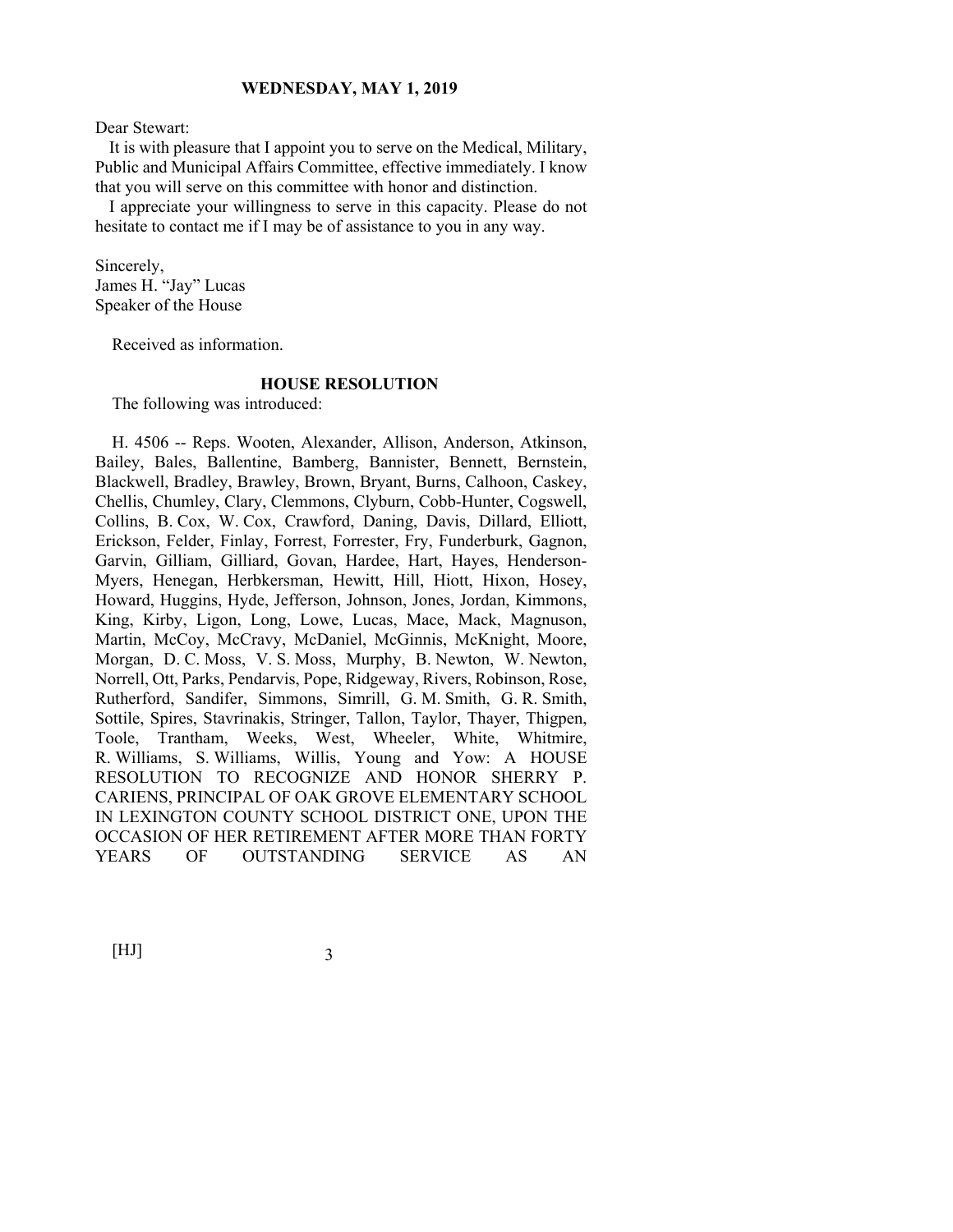# EDUCATOR AND TO WISH HER CONTINUED SUCCESS AND HAPPINESS IN ALL HER FUTURE ENDEAVORS.

The Resolution was adopted.

#### **HOUSE RESOLUTION**

The following was introduced:

H. 4507 -- Rep. Parks: A HOUSE RESOLUTION TO RECOGNIZE AND HONOR DR. DARRELL JOHNSON, SUPERINTENDENT OF GREENWOOD SCHOOL DISTRICT 50, UPON THE OCCASION OF HIS RETIREMENT ON JUNE 30, 2019, AFTER THIRTEEN YEARS OF SERVICE TO THE DISTRICT, AND TO WISH HIM CONTINUED SUCCESS AND HAPPINESS IN ALL HIS FUTURE ENDEAVORS.

The Resolution was adopted.

#### **HOUSE RESOLUTION**

The following was introduced:

H. 4508 -- Rep. Parks: A HOUSE RESOLUTION TO RECOGNIZE AND HONOR BETTYE DORN UPON THE OCCASION OF HER RETIREMENT AFTER FIFTY YEARS OF EXEMPLARY SERVICE AT SELF REGIONAL HEALTHCARE IN GREENWOOD AND TO WISH HER CONTINUED SUCCESS AND HAPPINESS IN ALL HER FUTURE ENDEAVORS.

The Resolution was adopted.

# **CONCURRENT RESOLUTION**

The following was introduced:

H. 4509 -- Rep. Hayes: A CONCURRENT RESOLUTION TO REQUEST THE DEPARTMENT OF TRANSPORTATION NAME THE PORTION OF BERMUDA ROAD IN DILLON COUNTY FROM ITS INTERSECTION WITH SOUTH CAROLINA HIGHWAY 9 TO ITS INTERSECTION WITH SOUTH CAROLINA HIGHWAY 41 "DAN GRIMSLEY MEMORIAL HIGHWAY" AND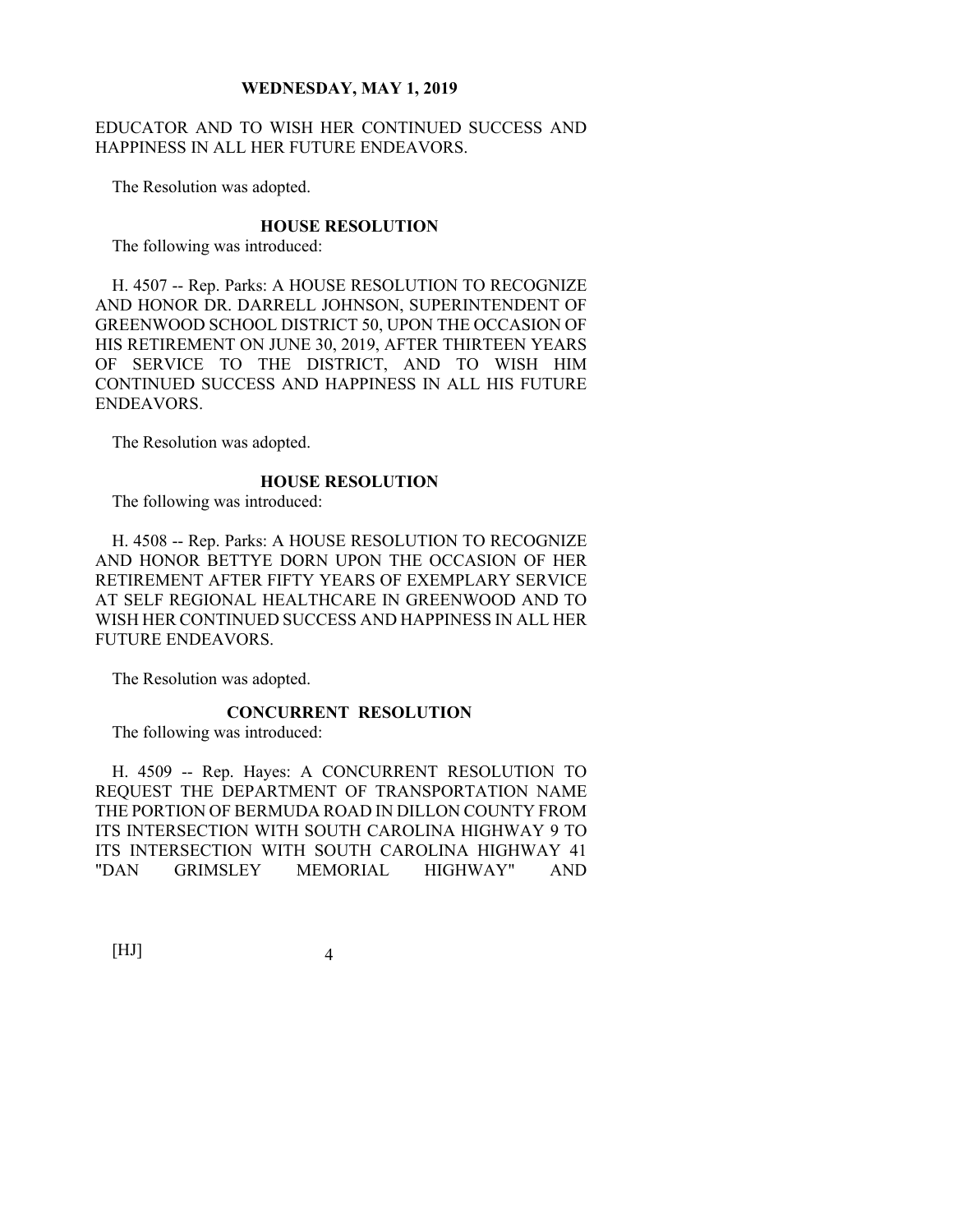# ERECT APPROPRIATE MARKERS OR SIGNS ALONG BERMUDA ROAD CONTAINING THESE WORDS.

The Concurrent Resolution was ordered referred to the Committee on Invitations and Memorial Resolutions.

# **ROLL CALL**

The roll call of the House of Representatives was taken resulting as follows: Alexander Allison Anderson Atkinson Bailey Bales<br>
Ballentine Bamberg Banni Ballentine Bamberg Bannister Bernstein Blackwell Bradley Brawley Brown Burns Calhoon Caskey Chellis Chumley Clary Clemmons Clyburn Cobb-Hunter Cogswell<br>Collins B. Cox W. Cox B. Cox W. Cox Crawford Daning Davis Dillard Elliott Erickson Felder Finlay Forrest Forrester Fry Funderburk Gagnon Garvin Gilliam Gilliard Hardee Hart Hayes Henderson-Myers Henegan Herbkersman Hewitt Hill Hiott Hixon Hosey Howard Huggins Hyde Jefferson Johnson Jones Jordan Kimmons King Kirby Ligon Long Lowe Lucas Mace Mack Magnuson Martin McCoy McCravy McDaniel McKnight Moore Morgan D. C. Moss V. S. Moss Murphy

[HJ] 5

B. Newton W. Newton Norrell Ott Parks Pope Ridgeway Rivers Robinson Rose Rutherford Sandifer Simmons Simrill G. R. Smith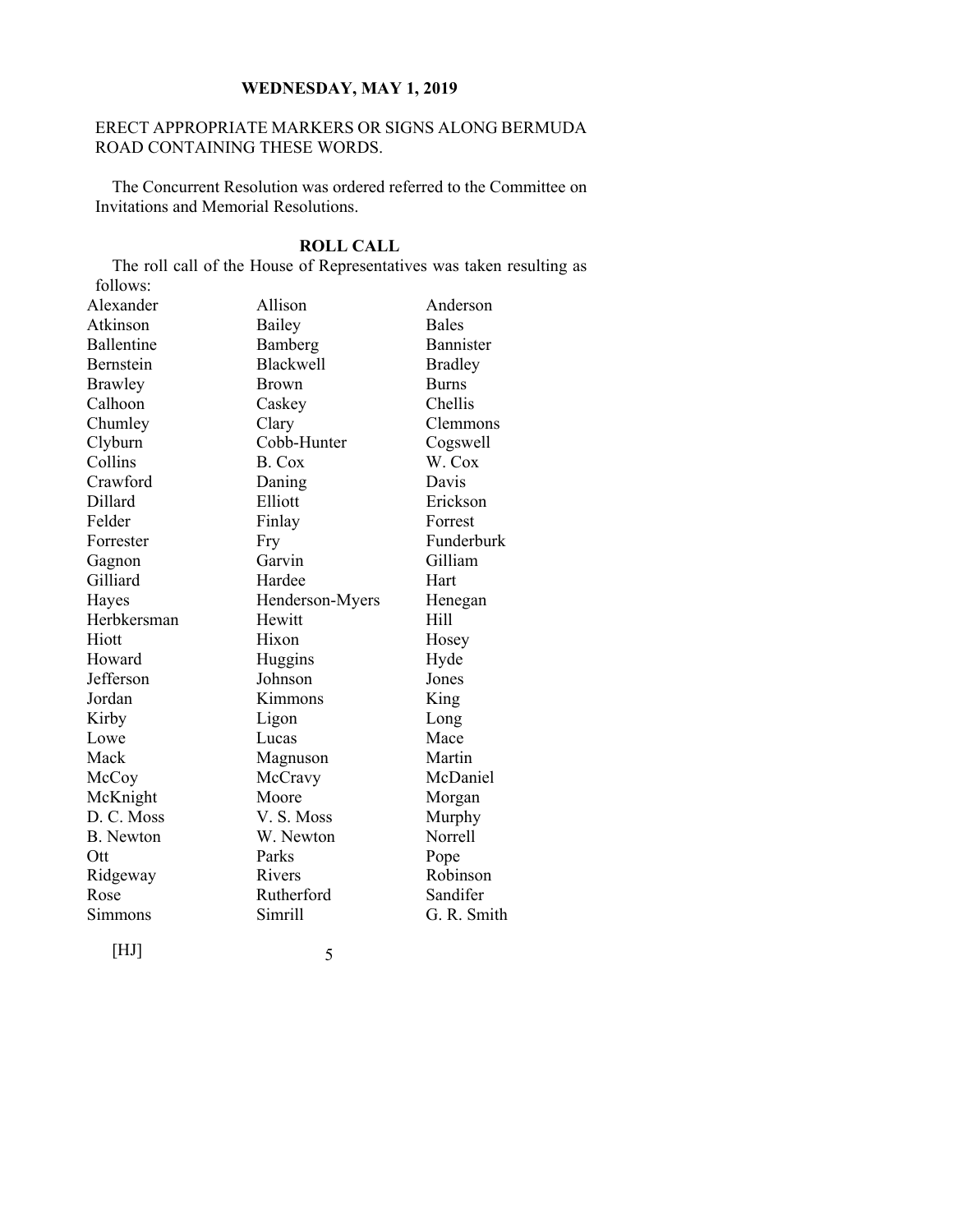Yow

Sottile Spires Stavrinakis<br>
Stavrinakis<br>
Tallon Taylor Thayer Taylor Thayer Thigpen Trantham Weeks West Wheeler White Whitmire R. Williams S. Williams Willis Wooten Young

# **Total Present--115**

# **LEAVE OF ABSENCE**

The SPEAKER *PRO TEMPORE* granted Rep. G. M. SMITH a leave of absence for the day.

# **LEAVE OF ABSENCE**

The SPEAKER *PRO TEMPORE* granted Rep. TOOLE a leave of absence for the day due to medical reasons.

# **LEAVE OF ABSENCE**

The SPEAKER *PRO TEMPORE* granted Rep. BRYANT a leave of absence for the day due to medical reasons.

# **LEAVE OF ABSENCE**

The SPEAKER *PRO TEMPORE* granted Rep. STRINGER a leave of absence for the day.

# **LEAVE OF ABSENCE**

The SPEAKER *PRO TEMPORE* granted Rep. BENNETT a leave of absence for the day.

# **LEAVE OF ABSENCE**

The SPEAKER *PRO TEMPORE* granted Rep. MCGINNIS a temporary leave of absence.

# **STATEMENT OF ATTENDANCE**

Rep. CRAWFORD signed a statement with the Clerk that she came in after the roll call of the House and was present for the Session on Tuesday, April 30.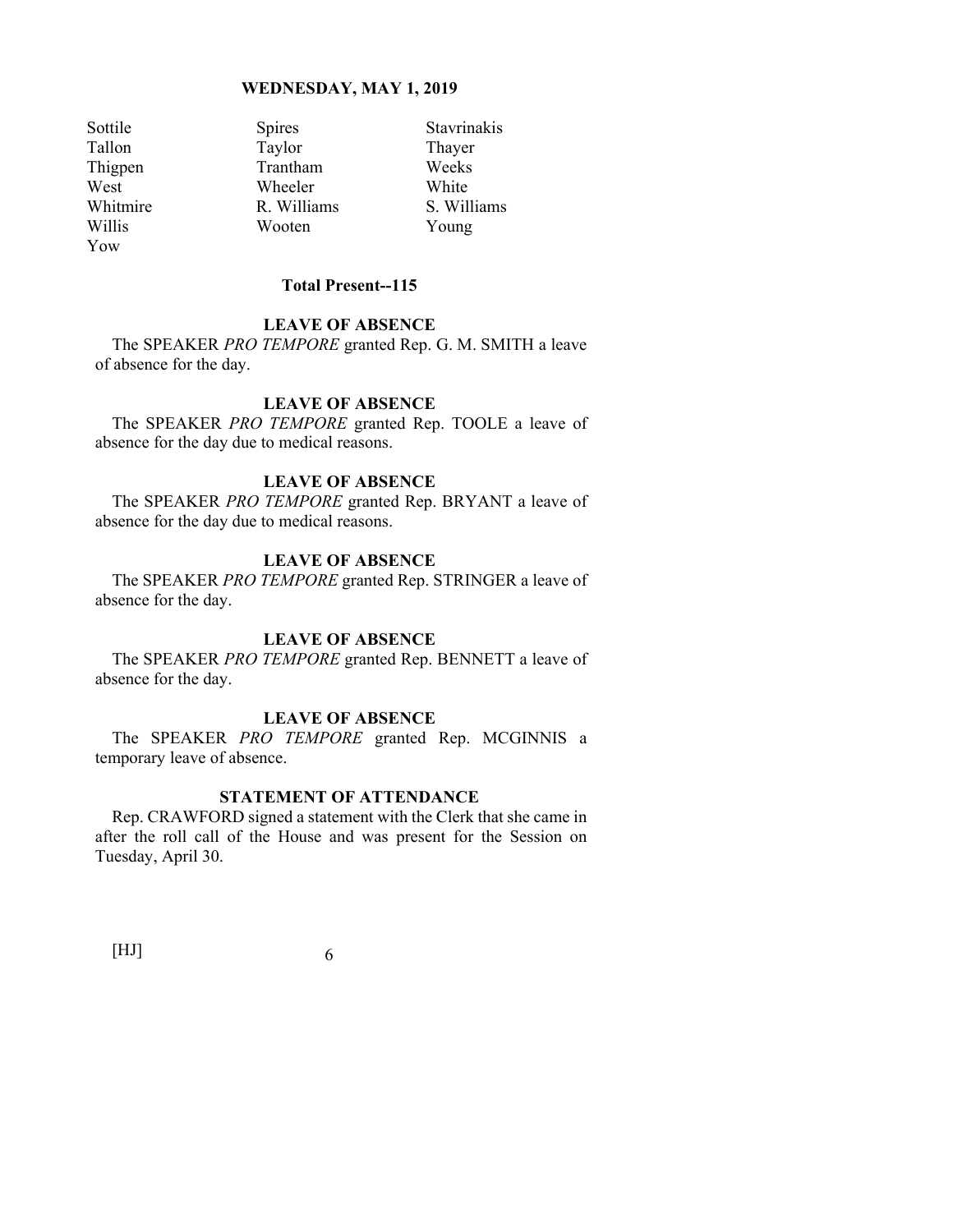# **DOCTOR OF THE DAY**

Announcement was made that Dr. Jerome B. Aya-Ay of Spartanburg was the Doctor of the Day for the General Assembly.

# **SPECIAL PRESENTATION**

Reps. G. R. SMITH and WILLIS presented to the House the Hillcrest High School Wrestling Team, coaches, and other school officials.

# **SPECIAL PRESENTATION**

Rep. WILLIS presented to the House the Laurens Academy Girls Varsity Basketball Team, coaches, and other school officials.

# **CO-SPONSORS ADDED AND REMOVED**

In accordance with House Rule 5.2 below:

**"**5.2 Every bill before presentation shall have its title endorsed; every report, its title at length; every petition, memorial, or other paper, its prayer or substance; and, in every instance, the name of the member presenting any paper shall be endorsed and the papers shall be presented by the member to the Speaker at the desk. A member may add his name to a bill or resolution or a co-sponsor of a bill or resolution may remove his name at any time prior to the bill or resolution receiving passage on second reading. The member or co-sponsor shall notify the Clerk of the House in writing of his desire to have his name added or removed from the bill or resolution. The Clerk of the House shall print the member's or co-sponsor's written notification in the House Journal. The removal or addition of a name does not apply to a bill or resolution sponsored by a committee."

#### **CO-SPONSOR ADDED**

Bill Number: H. 3082 Date: ADD: 05/01/19 ELLIOTT

|              | <b>CO-SPONSORS ADDED</b>   |  |
|--------------|----------------------------|--|
| Bill Number: | H. 3087                    |  |
| Date:        | ADD:                       |  |
| 05/01/19     | <b>CHELLIS and KIMMONS</b> |  |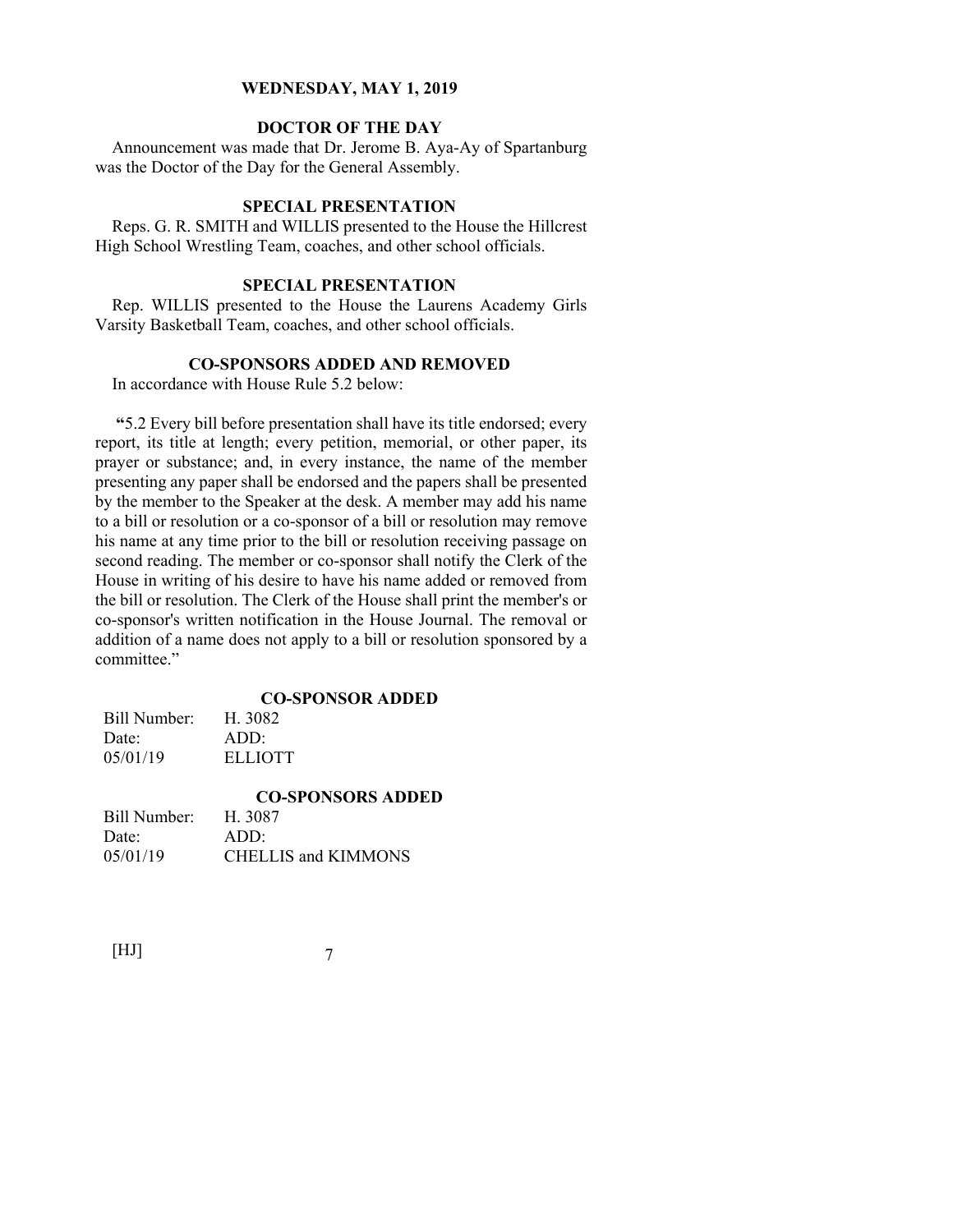|              | <b>CO-SPONSOR ADDED</b> |  |
|--------------|-------------------------|--|
| Bill Number: | H. 3257                 |  |
| Date:        | ADD:                    |  |
| 05/01/19     | W. COX                  |  |
|              |                         |  |

# **CO-SPONSOR ADDED**

Bill Number: H. 3258 Date: ADD:<br>05/01/19 W. COX 05/01/19

#### **CO-SPONSOR ADDED**

Bill Number: H. 3309 Date: ADD: 05/01/19 ROSE

#### **CO-SPONSOR ADDED**

| Bill Number: | H. 3322          |
|--------------|------------------|
| Date:        | ADD:             |
| 05/01/19     | <b>ALEXANDER</b> |

#### **CO-SPONSORS ADDED**

| Bill Number: H. 3915 |                                     |
|----------------------|-------------------------------------|
| Date:                | ADD:                                |
| 05/01/19             | S. WILLIAMS, GILLIARD and BANNISTER |

# **CO-SPONSOR REMOVED**

| Bill Number: | H. 3681  |
|--------------|----------|
| Date:        | REMOVE:  |
| 05/01/19     | MAGNUSON |

# **SPEAKER IN CHAIR**

# **LEAVE OF ABSENCE**

The SPEAKER granted Rep. DANING a leave of absence for the remainder of the day.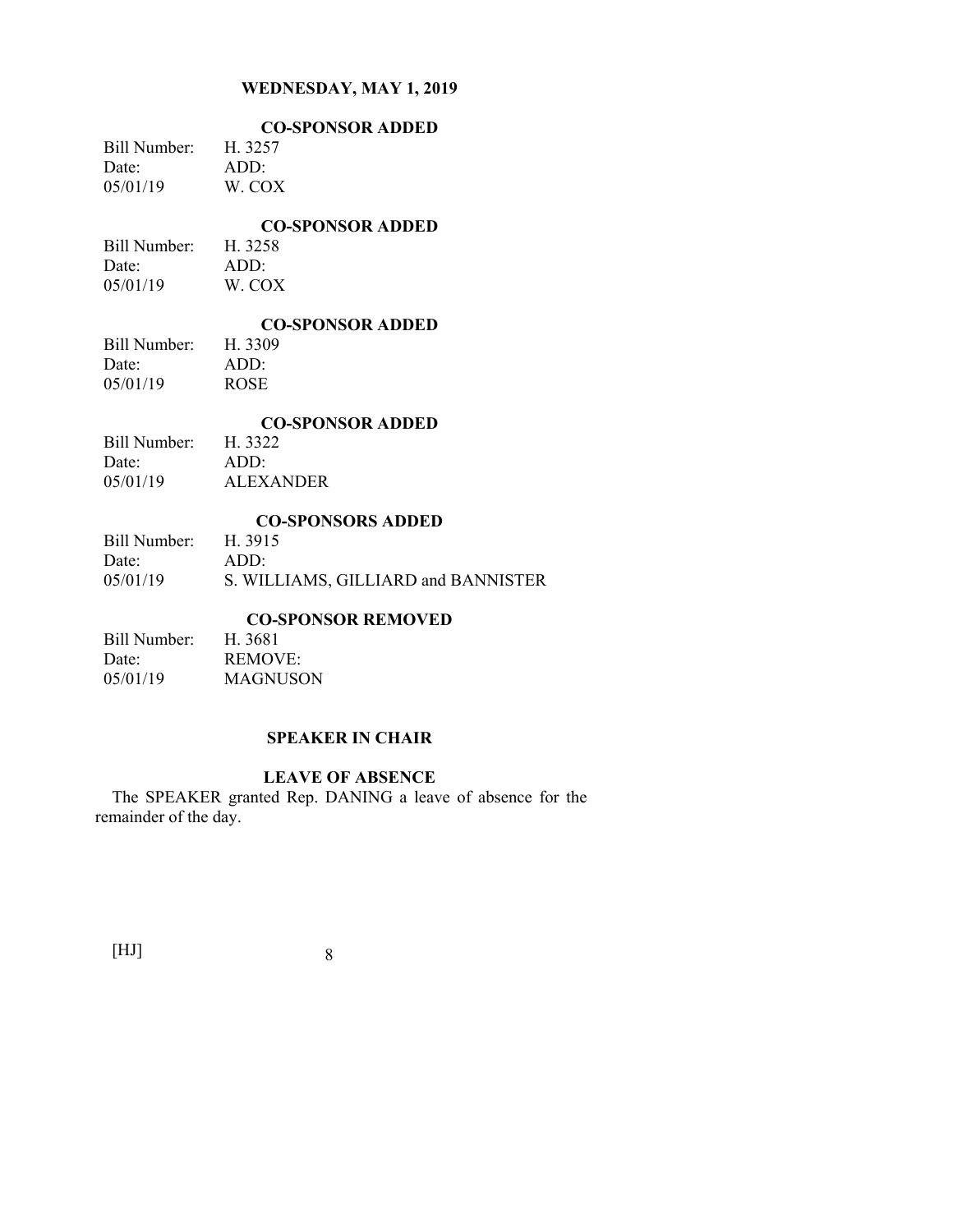#### **REPORTS OF STANDING COMMITTEES**

Rep. BURNS, from the Greenville Delegation, submitted a favorable report on:

S. 675 -- Senators Turner and Allen: A BILL TO AMEND ACT 745 OF 1967, RELATING TO RENEWABLE WATER RESOURCES (REWA), FORMERLY KNOWN AS THE WESTERN CAROLINA REGIONAL SEWER AUTHORITY, TO ADD THE "SOUTHERN GREENVILLE" AREA OF GREENVILLE COUNTY TO REWA'S SERVICE TERRITORY, TO EXPRESS THE GENERAL ASSEMBLY'S INTENT TO DESIGNATE A MAP AS THE DOCUMENT OF RECORD ON WHICH REWA'S AMENDED BOUNDARY LINES ARE DELINEATED, AND TO PROVIDE THAT NO RESIDENTIAL OR COMMERCIAL ENTITY LOCATED WITHIN THE SOUTHERN GREENVILLE EXTENDED TERRITORY IS REQUIRED TO TAP INTO THE SERVICES PROVIDED BY REWA UNLESS THE ENTITY DOES SO VOLUNTARILY OR HAS NO OTHER DHEC-APPROVED METHOD FOR DISPOSAL.

Ordered for consideration tomorrow.

Rep. FINLAY, from the Committee on Richland Delegation, submitted a favorable report on:

H. 3970 -- Reps. Finlay and Rutherford: A BILL TO AMEND ACT 613 OF 1986, AS AMENDED, RELATING TO SCHOOL DISTRICTS IN RICHLAND COUNTY, SO AS TO REASSIGN TO RICHLAND COUNTY SCHOOL DISTRICT ONE CERTAIN PARCELS OF RICHLAND COUNTY REAL PROPERTY PRESENTLY ZONED FOR RICHLAND COUNTY SCHOOL DISTRICT TWO; AND TO REAPPORTION THE FOUR SINGLE-MEMBER ELECTION DISTRICTS FROM WHICH THE TRUSTEES OF RICHLAND COUNTY SCHOOL DISTRICT ONE ARE ELECTED, TO DESIGNATE A MAP NUMBER ON WHICH THESE SINGLE-MEMBER ELECTION DISTRICTS ARE DELINEATED, AND TO PROVIDE DEMOGRAPHIC INFORMATION PERTAINING TO THE REAPPORTIONED ELECTION DISTRICTS.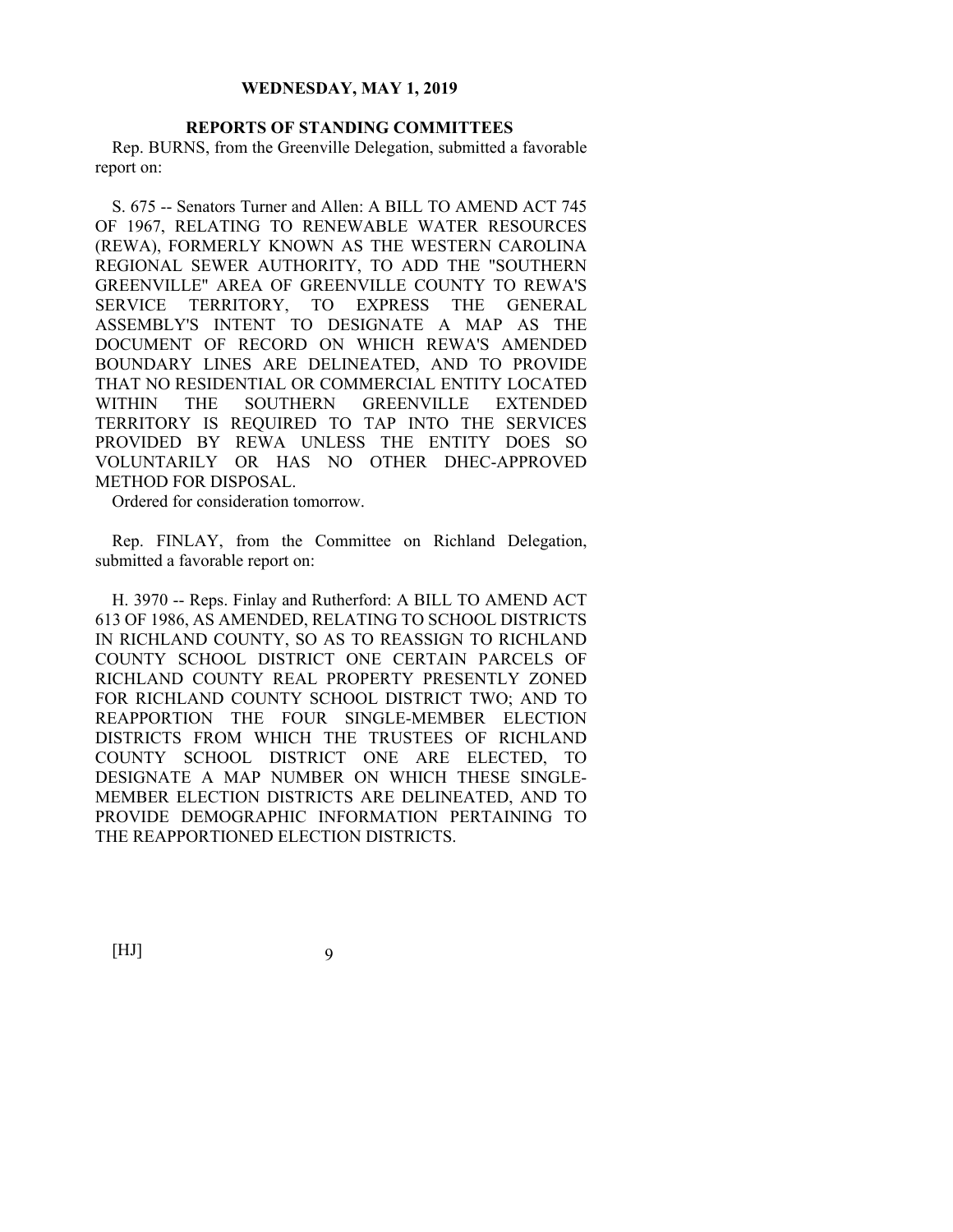**H. 3970--AMENDED AND ORDERED TO THIRD READING**  On motion of Rep. RUTHERFORD, with unanimous consent, the following Bill was taken up for immediate consideration:

H. 3970 -- Reps. Finlay and Rutherford: A BILL TO AMEND ACT 613 OF 1986, AS AMENDED, RELATING TO SCHOOL DISTRICTS IN RICHLAND COUNTY, SO AS TO REASSIGN TO RICHLAND COUNTY SCHOOL DISTRICT ONE CERTAIN PARCELS OF RICHLAND COUNTY REAL PROPERTY PRESENTLY ZONED FOR RICHLAND COUNTY SCHOOL DISTRICT TWO; AND TO REAPPORTION THE FOUR SINGLE-MEMBER ELECTION DISTRICTS FROM WHICH THE TRUSTEES OF RICHLAND COUNTY SCHOOL DISTRICT ONE ARE ELECTED, TO DESIGNATE A MAP NUMBER ON WHICH THESE SINGLE-MEMBER ELECTION DISTRICTS ARE DELINEATED, AND TO PROVIDE DEMOGRAPHIC INFORMATION PERTAINING TO THE REAPPORTIONED ELECTION DISTRICTS.

Rep. FINLAY proposed the following Amendment No. 1 to H. 3970 (COUNCIL\ZW\3970C001.CC.ZW19), which was adopted:

Amend the bill, as and if amended, by striking SECTIONS 2 and 3 in their entirety and inserting:

SECTION 2. The election districts for members of the Richland County School District One Board of Trustees shall remain as provided in Section 2A of Act 300 of 2016, until such time as the districts are redrawn following the 2020 Decennial Census. /

Renumber sections to conform. Amend title to conform.

Rep. FINLAY explained the amendment. The amendment was then adopted.

Rep. FINLAY explained the Bill.

The question recurred to the passage of the Bill.

The yeas and nays were taken resulting as follows: Yeas 83; Nays 0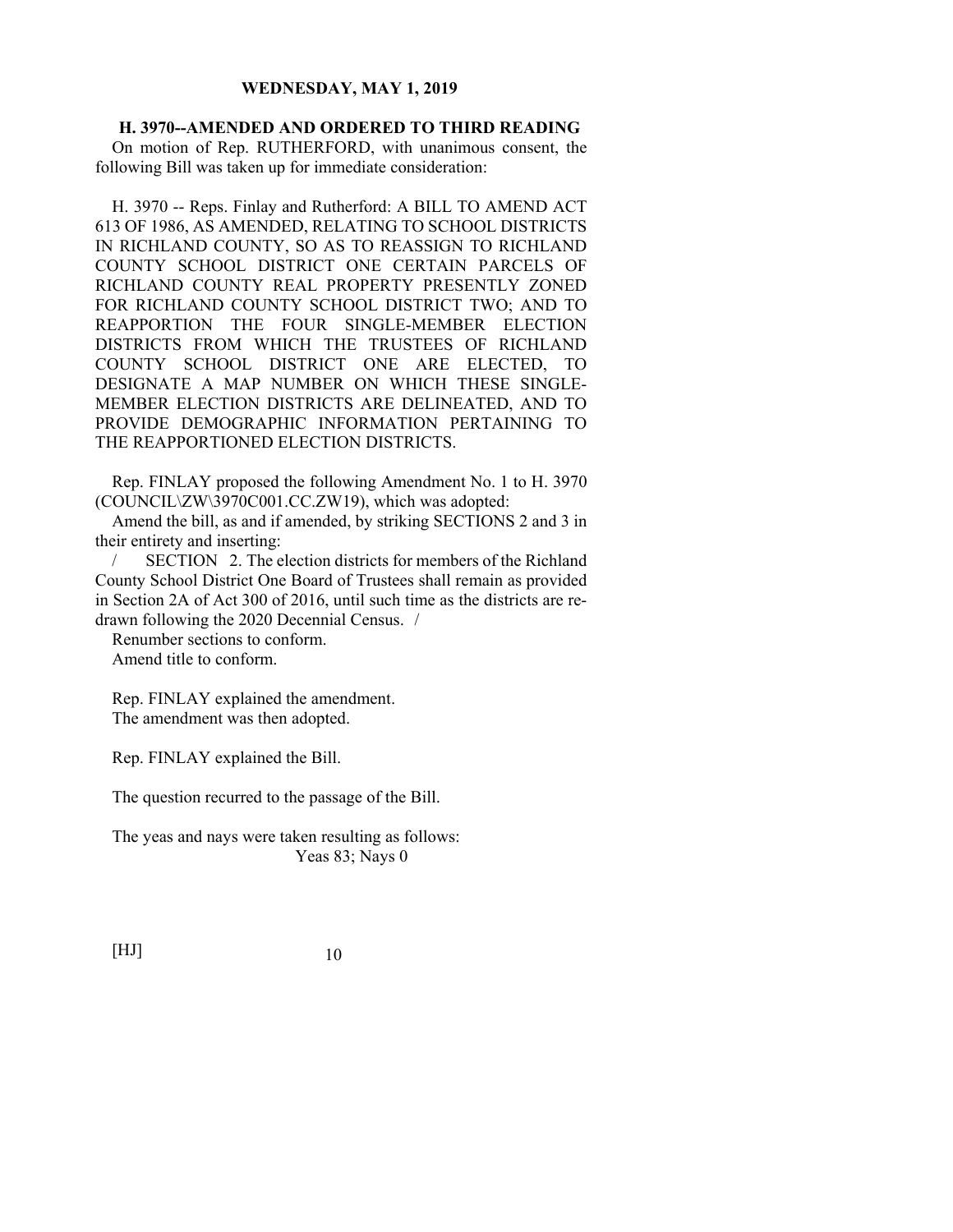| Those who voted in the affirmative are: |                    |                  |  |
|-----------------------------------------|--------------------|------------------|--|
| Alexander                               | Allison            | Bailey           |  |
| <b>Bales</b>                            | Ballentine         | Bannister        |  |
| Bernstein                               | Blackwell          | <b>Bradley</b>   |  |
| Brawley                                 | <b>Brown</b>       | <b>Burns</b>     |  |
| Calhoon                                 | Chellis            | Chumley          |  |
| Clary                                   | Clyburn            | Cobb-Hunter      |  |
| Cogswell                                | Collins            | B. Cox           |  |
| W. Cox                                  | Crawford           | Davis            |  |
| Dillard                                 | Elliott            | Erickson         |  |
| Finlay                                  | Forrest            | Forrester        |  |
| Fry                                     | Funderburk         | Gagnon           |  |
| Garvin                                  | Gilliam            | Gilliard         |  |
| Hardee                                  | Hayes              | Henderson-Myers  |  |
| Herbkersman                             | Hewitt             | Hixon            |  |
| Hosey                                   | Huggins            | Hyde             |  |
| Jefferson                               | Johnson            | Jones            |  |
| Jordan                                  | Kimmons            | Ligon            |  |
| Lucas                                   | Mace               | McCoy            |  |
| McCravy                                 | McDaniel           | Morgan           |  |
| D. C. Moss                              | V.S. Moss          | <b>B.</b> Newton |  |
| W. Newton                               | Norrell            | Parks            |  |
| Pope                                    | Ridgeway           | Rivers           |  |
| Rutherford                              | Sandifer           | Simrill          |  |
| Spires                                  | <b>Stavrinakis</b> | Tallon           |  |
| Taylor                                  | Thayer             | Trantham         |  |
| Weeks                                   | West               | Whitmire         |  |
| R. Williams                             | Willis             | Wooten           |  |
| Young                                   | Yow                |                  |  |

# **Total--83**

Those who voted in the negative are:

# **Total--0**

So, the Bill, as amended, was read the second time and ordered to third reading.

| $[\mathrm{HJ}]$ |  |
|-----------------|--|
|                 |  |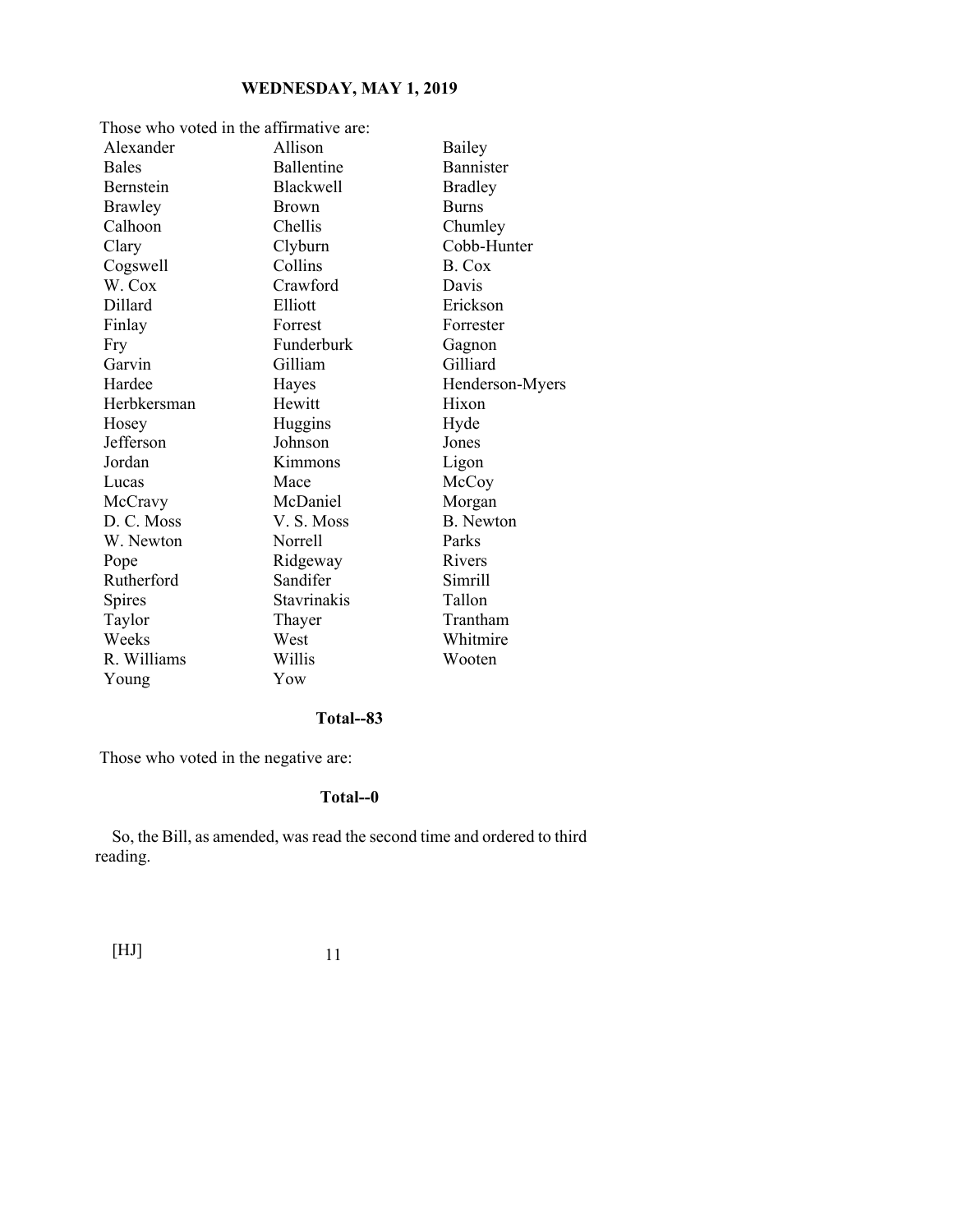# **ORDERED ENROLLED FOR RATIFICATION**

The following Bill was read the third time, passed and, having received three readings in both Houses, it was ordered that the title of be changed to that of an Act, and that it be enrolled for ratification:

S. 401 -- Senators Campbell and Scott: A BILL TO AMEND ARTICLE 5, CHAPTER 5, TITLE 57 OF THE 1976 CODE, RELATING TO THE CONSTRUCTION OF THE STATE HIGHWAY SYSTEM, BY ADDING SECTION 57-5-880, TO PROVIDE THAT AN ENTITY UNDERTAKING A TRANSPORTATION IMPROVEMENT PROJECT SHALL BEAR THE COSTS RELATED TO RELOCATING WATER AND SEWER LINES, TO PROVIDE THE REQUIREMENTS FOR UTILITIES TO BE ELIGIBLE FOR RELOCATION PAYMENTS, AND TO DEFINE NECESSARY TERMS.

#### **SPEAKER** *PRO TEMPORE* **IN CHAIR**

# **H. 3915--AMENDED AND ORDERED TO THIRD READING**

The following Bill was taken up:

H. 3915 -- Reps. Kimmons, Davis, Mace, Murphy, Rutherford, Trantham, Rose, Caskey, Felder, Simmons, Ott, Weeks, Erickson, Henegan, Norrell, Gilliard, S. Williams and Bannister: A BILL TO AMEND SECTIONS 63-7-10 AND 63-7-1620, CODE OF LAWS OF SOUTH CAROLINA, 1976, RELATING TO PRINCIPLES OF THE STATE'S CHILD WELFARE SYSTEM AND LEGAL REPRESENTATION OF THE DEPARTMENT OF SOCIAL SERVICES IN CHILD ABUSE AND NEGLECT PROCEEDINGS, RESPECTIVELY, SO AS TO CLARIFY THAT LEGAL REPRESENTATIVES OF THE DEPARTMENT MUST ENSURE THAT CHILD WELFARE AND SAFETY ARE THE SOLE BASIS OF DEPARTMENT RECOMMENDATIONS AND DECISIONS IN SUCH PROCEEDINGS AND THAT THE LEGAL REPRESENTATIVES HAVE THE SOLE DISCRETION ON BEHALF OF THE DEPARTMENT OVER ANY DECISIONS PERTAINING TO SUCH PROCEEDINGS.

The Committee on Judiciary proposed the following Amendment No. 1 to H. 3915 (COUNCIL\VR\3915C001.NL.VR19), which was adopted: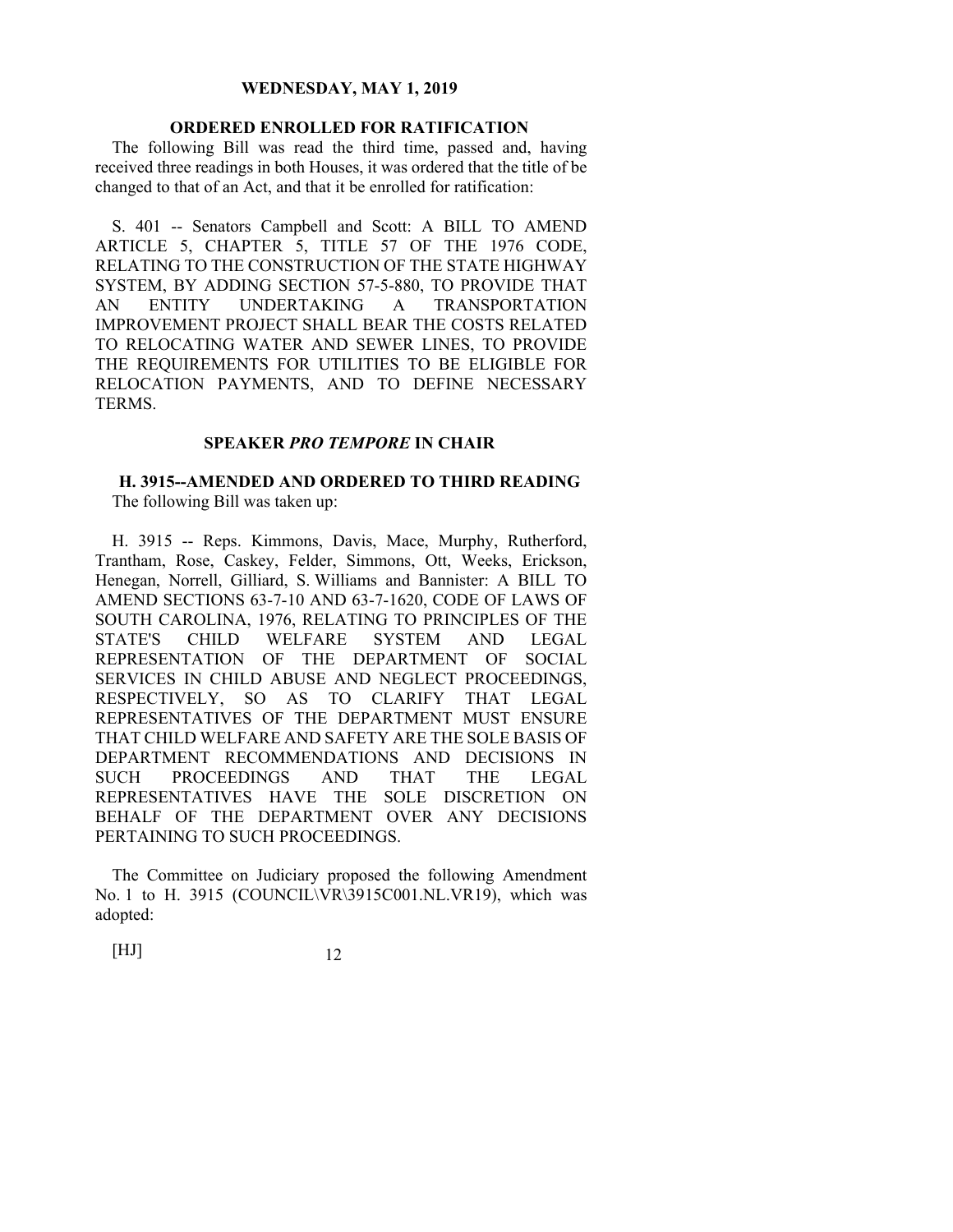Amend the bill, as and if amended, by striking all after the enacting words and inserting:

/ SECTION 1. Section 63-7-10(A) of the 1976 Code is amended by adding an appropriately numbered item at the end to read:

 "( ) The Department of Social Services legal representatives must ensure that the child's welfare and safety are the predominant basis of all department recommendations and decisions pertaining to abuse and neglect proceedings."

SECTION 2. Section 63-7-1620(4) of the 1976 Code is amended to read:

 "(4) The interests of the State and the Department of Social Services must be represented by the legal representatives of the Department of Social Services in any judicial proceeding, who shall ensure that the child's welfare and safety are the predominant basis of any department recommendations and decisions and who shall have sole discretion on behalf of the department whether to file a child abuse or neglect petition in the family court. The attorney acting as the legal representative in a particular proceeding shall have sole discretion on behalf of the department over any decisions regarding the pursuit, settlement, or appeal of a pending action."

SECTION 3. This act takes effect upon approval by the Governor. / Renumber sections to conform.

Amend title to conform.

Rep. BERNSTEIN explained the amendment. The amendment was then adopted.

The question recurred to the passage of the Bill.

The yeas and nays were taken resulting as follows: Yeas 88; Nays 7

Those who voted in the affirmative are:

| Alexander    | Anderson     | Bailey         |
|--------------|--------------|----------------|
| <b>Bales</b> | Ballentine   | Bannister      |
| Bernstein    | Blackwell    | <b>Bradley</b> |
| Brawley      | <b>Brown</b> | <b>Burns</b>   |
| Calhoon      | Caskey       | Chellis        |
| Chumley      | Clary        | Clemmons       |
| Clyburn      | Cobb-Hunter  | Cogswell       |
| Collins      | B. Cox       | W. Cox         |
| IHJ I        |              |                |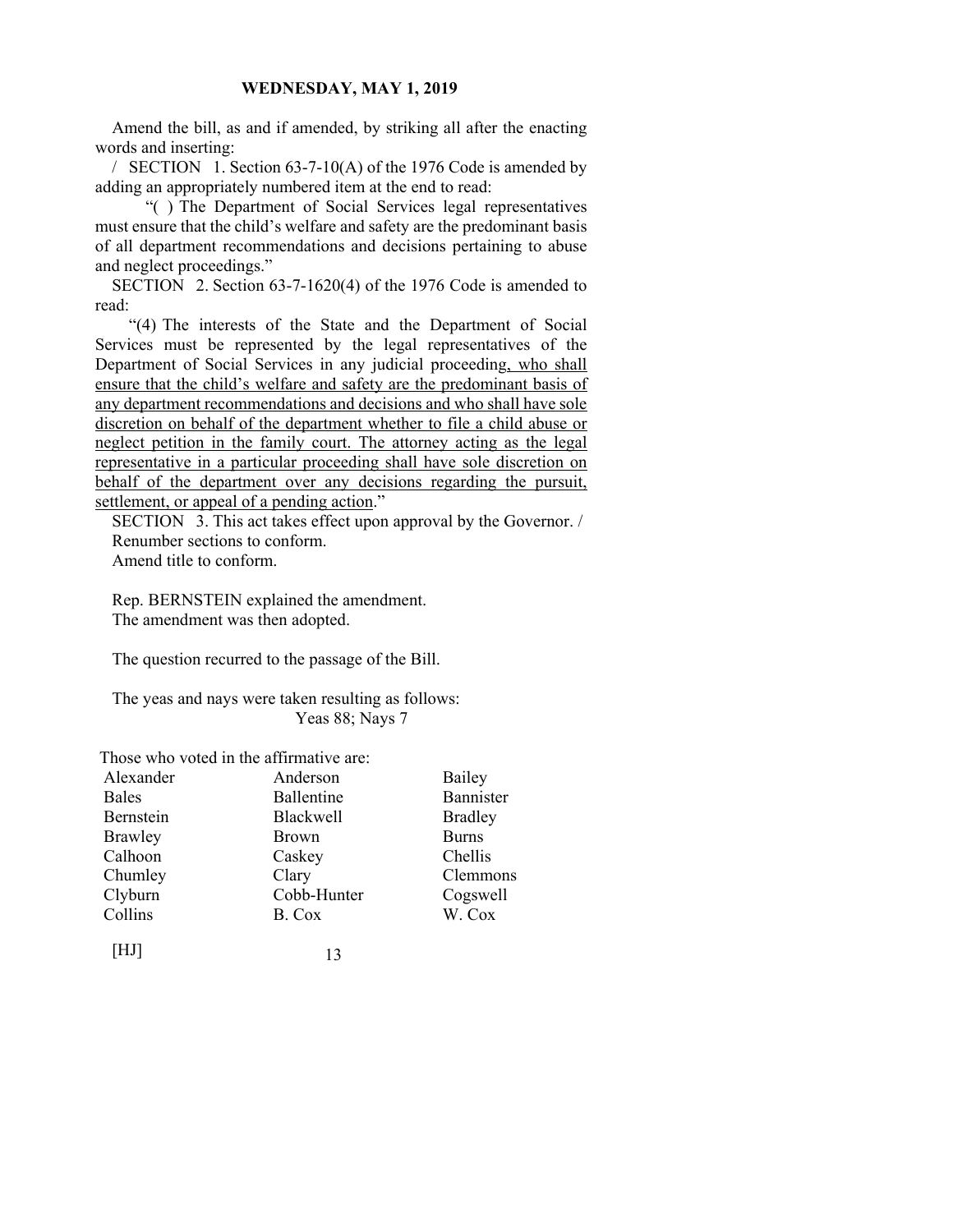| Crawford        | Davis            | Dillard     |
|-----------------|------------------|-------------|
| Elliott         | Erickson         | Forrest     |
| Forrester       | Gagnon           | Garvin      |
| Gilliard        | Hardee           | Hayes       |
| Henderson-Myers | Henegan          | Herbkersman |
| Hewitt          | Hixon            | Hosey       |
| Howard          | Huggins          | Hyde        |
| Jefferson       | Jordan           | Kimmons     |
| Kirby           | Ligon            | Long        |
| Lowe            | Lucas            | Mace        |
| Mack            | Martin           | McCoy       |
| McDaniel        | Morgan           | V.S. Moss   |
| Murphy          | <b>B.</b> Newton | Norrell     |
| Parks           | Pope             | Ridgeway    |
| Rivers          | Rose             | Rutherford  |
| Sandifer        | Simmons          | Simrill     |
| G. R. Smith     | Sottile          | Spires      |
| Stavrinakis     | Tallon           | Taylor      |
| Thayer          | Trantham         | Weeks       |
| West            | White            | Whitmire    |
| R. Williams     | Willis           | Wooten      |
| Young           |                  |             |

## **Total--88**

|                | Those who voted in the negative are: |            |
|----------------|--------------------------------------|------------|
| <b>Gilliam</b> | Hill                                 | Hiott      |
| Jones          | McCravy                              | D. C. Moss |
| Yow            |                                      |            |

# **Total--7**

So, the Bill was read the second time and ordered to third reading.

# **STATEMENT FOR JOURNAL**

 I was temporarily out of the Chamber on constituent business during the vote on H. 3915. If I had been present, I would have voted in favor of the Bill.

Rep. Laurie Funderburk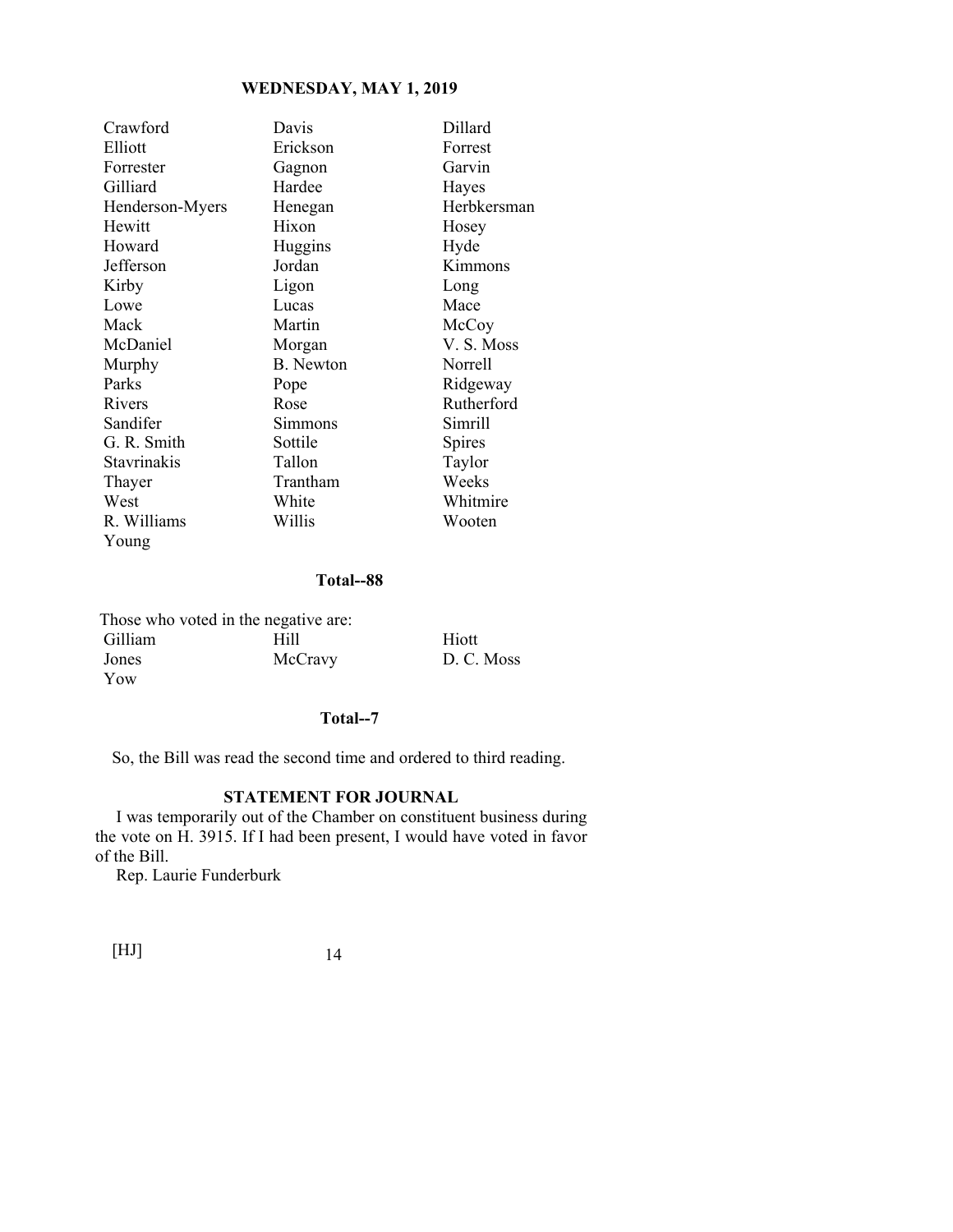#### **S. 580--DEBATE ADJOURNED**  The following Bill was taken up:

S. 580 -- Senator Gambrell: A BILL TO AMEND CHAPTER 29, TITLE 38, CODE OF LAWS OF SOUTH CAROLINA, 1976, RELATING TO THE SOUTH CAROLINA LIFE AND ACCIDENT AND HEALTH INSURANCE GUARANTY ASSOCIATION, SO AS TO DEFINE NECESSARY TERMS, TO PROVIDE THE PURPOSE OF THE CHAPTER, TO ALTER THE APPLICATION OF THE CHAPTER, TO ESTABLISH CERTAIN POWERS AND DUTIES FOR THE ASSOCIATION IN RELATION TO IMPAIRED OR INSOLVENT MEMBER INSURERS, TO PROVIDE THAT THE BOARD OF DIRECTORS OF THE ASSOCIATION MAY CALL AN ASSESSMENT OF THE MEMBERS AND TO PROVIDE CLASSES FOR THE ASSESSMENTS, TO REQUIRE THE ASSOCIATION TO ESTABLISH A PLAN OF OPERATION AND REQUIRE THE PLAN TO CREATE PROCEDURES FOR REMOVING A MEMBER OF THE BOARD UNDER CERTAIN CIRCUMSTANCES AND TO ADDRESS CONFLICTS OF INTEREST, TO PROSCRIBE CERTAIN DUTIES FOR THE DIRECTOR OF THE DEPARTMENT OF INSURANCE TO AID IN THE DETECTION AND PREVENTION OF INSURER IMPAIRMENTS AND INSOLVENCIES, TO PROVIDE THAT NO PERSON MAY USE THE EXISTENCE OF THE SOUTH CAROLINA LIFE AND ACCIDENT AND HEALTH INSURANCE GUARANTY ASSOCIATION FOR THE PURPOSE OF INSURANCE SALES, AND TO REQUIRE THE ASSOCIATION TO PREPARE A DOCUMENT DESCRIBING THE GENERAL PURPOSES AND LIMITATIONS OF THIS CHAPTER.

Rep. SANDIFER moved to adjourn debate on the Bill until Thursday, May 2, which was agreed to.

# **S. 455--AMENDED AND ORDERED TO THIRD READING**

The following Bill was taken up:

S. 455 -- Senators Alexander, Climer and Davis: A BILL TO AMEND SECTION 40-1-630(A) OF THE 1976 CODE, RELATING TO TEMPORARY PROFESSIONAL LICENSES, TO PROVIDE THAT A BOARD OR COMMISSION SHALL ISSUE A TEMPORARY PROFESSIONAL LICENSE TO THE SPOUSE OF AN ACTIVE DUTY MEMBER OF THE UNITED STATES ARMED FORCES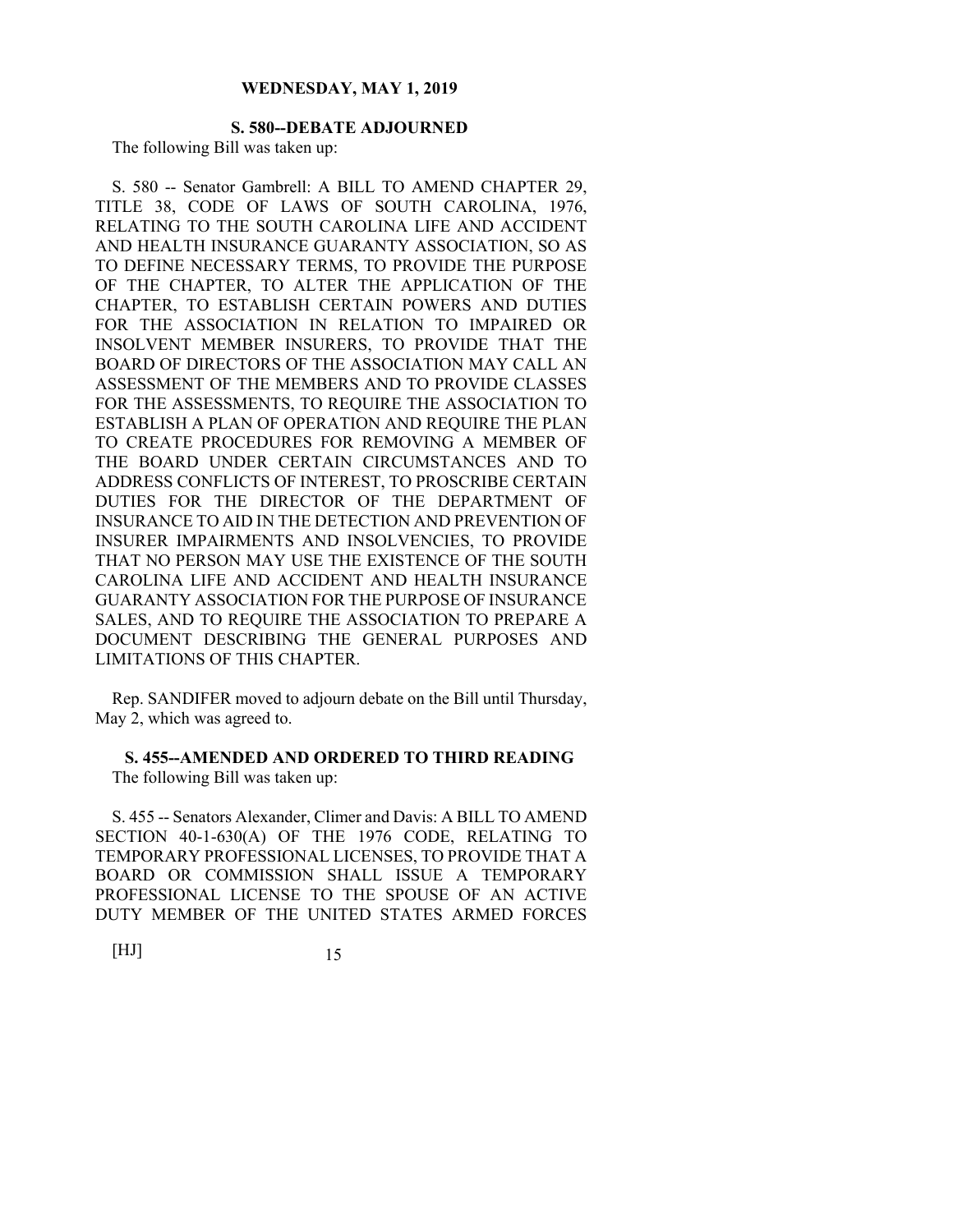UNDER CERTAIN CIRCUMSTANCES, AND TO AMEND SECTION 40-1-640(A) OF THE 1976 CODE, RELATING TO THE CONSIDERATION OF EDUCATION, TRAINING, AND EXPERIENCE COMPLETED BY AN INDIVIDUAL AS A MEMBER OF THE MILITARY, TO PROVIDE THAT A PROFESSIONAL OR OCCUPATIONAL BOARD OR COMMISSION SHALL ACCEPT THE EDUCATION, TRAINING, AND EXPERIENCE COMPLETED BY A MEMBER OF THE MILITARY IN ORDER TO SATISFY THE QUALIFICATIONS FOR ISSUANCE OF A LICENSE OR CERTIFICATION OR APPROVAL FOR LICENSE EXAMINATION IN THIS STATE.

The Committee on Labor, Commerce and Industry proposed the following Amendment No. 1 to S. 455 (COUNCIL\WAB\455C001. AGM.WAB19), which was adopted:

Amend the bill, as and if amended, by deleting all after the enacting words and inserting:

/ SECTION 1. This act must be known and may be cited as the "Armed Service Members and Spouses Professional and Occupational Licensing Act".

SECTION 2. Article 1, Chapter 1, Title 27 of the 1976 Code is amended by adding:

"Section  $27-1-170$ . (A) Except as provided in subsection (G), and notwithstanding other provisions of law, this section applies to a board, agency, commission, or other entity providing professional licenses or certificates, or both, for the purpose of employment in the State of South Carolina. A board, commission, or agency providing professional licenses or certificates, or both, may promulgate rules in conformity with this section for the purpose of implementing its requirements.

 (B) Except as provided in subsection (G), and notwithstanding another provision of law, this section applies to individuals who:

 (1) are married to and living with an active duty member of the United States Armed Forces who is relocated to and stationed in this State under official military orders;

 (2) have not committed or participated in an act that would constitute grounds for refusal, suspension, or revocation of a professional license or certificate;

 (3) have not been disciplined by an authorized entity or are under investigation, in any jurisdiction, in relation to a professional license or certificate; and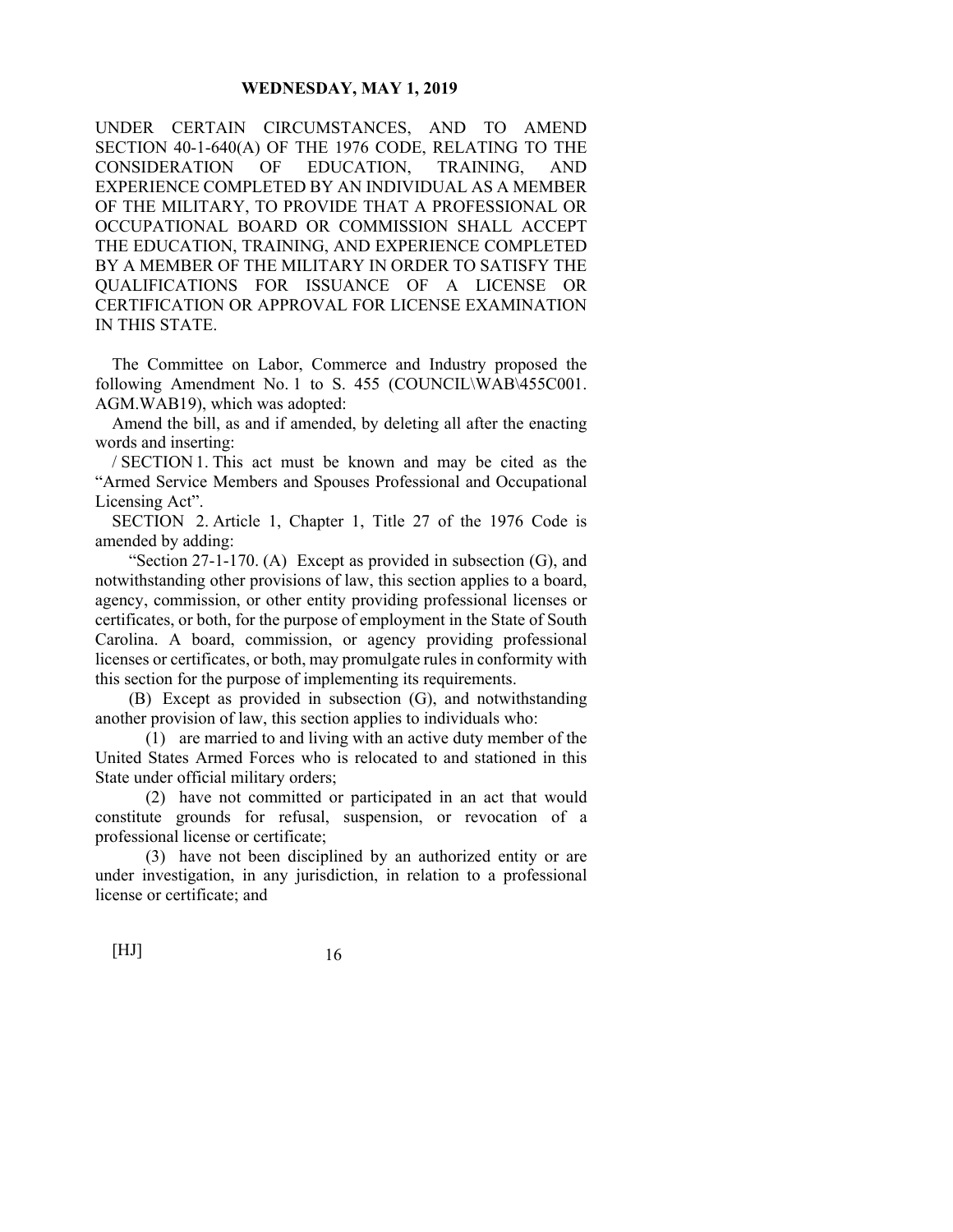(4) pay any required fee and submit to any required criminal or other background check by an authorized board, commission, or agency in this State.

 (C) An eligible individual under subsection (B) who possesses a valid professional or occupational license or certificate in another state, district, or territory of the United States with licensing or certification requirements greater than or substantially similar to the licensing or certification requirements of the appropriate board, commission, or agency in this State must be approved to continue work in that profession or occupation upon relocation to this State for such time as normally allotted with receipt of a license or certificate from the appropriate board, commission, or agency.

 (D) Upon completion of an application that documents compliance with the receiving agency's requirements for a certificate or license, an authorized board, commission, or agency shall process the application and issue a license within fifteen business days after receipt of the application.

 (E) In addition to general personal information about the applicant, and other documentation satisfying the receiving agency's requirements for a certificate or license, the application must include proof that he:

 (1) is married to and living with an active duty member of the United States Armed Forces who is relocated to and stationed in this State under official military orders;

 (2) possesses a valid license or certificate in another state, district, or territory of the United States; and

 (3) holds the license in subsection (B) in 'good standing' as evidenced by a certificate of good standing from the state, district, or territory of the United States that issued the license.

 (F) A board, commission, or agency in this State may establish reciprocity with other states for military spouse professional licensing and certification.

(G) This section does not apply to:

(1) the practice of law or the regulation of attorneys; and

(2) educators.

 (H) A license or certificate issued pursuant to this section is valid for the same period of time as a license or certificate issued pursuant to the requirements of the applicable title for the particular profession or occupation.

 (I) Nothing in this section prevents a board, commission, or agency from revoking, penalizing, or suspending a license pursuant to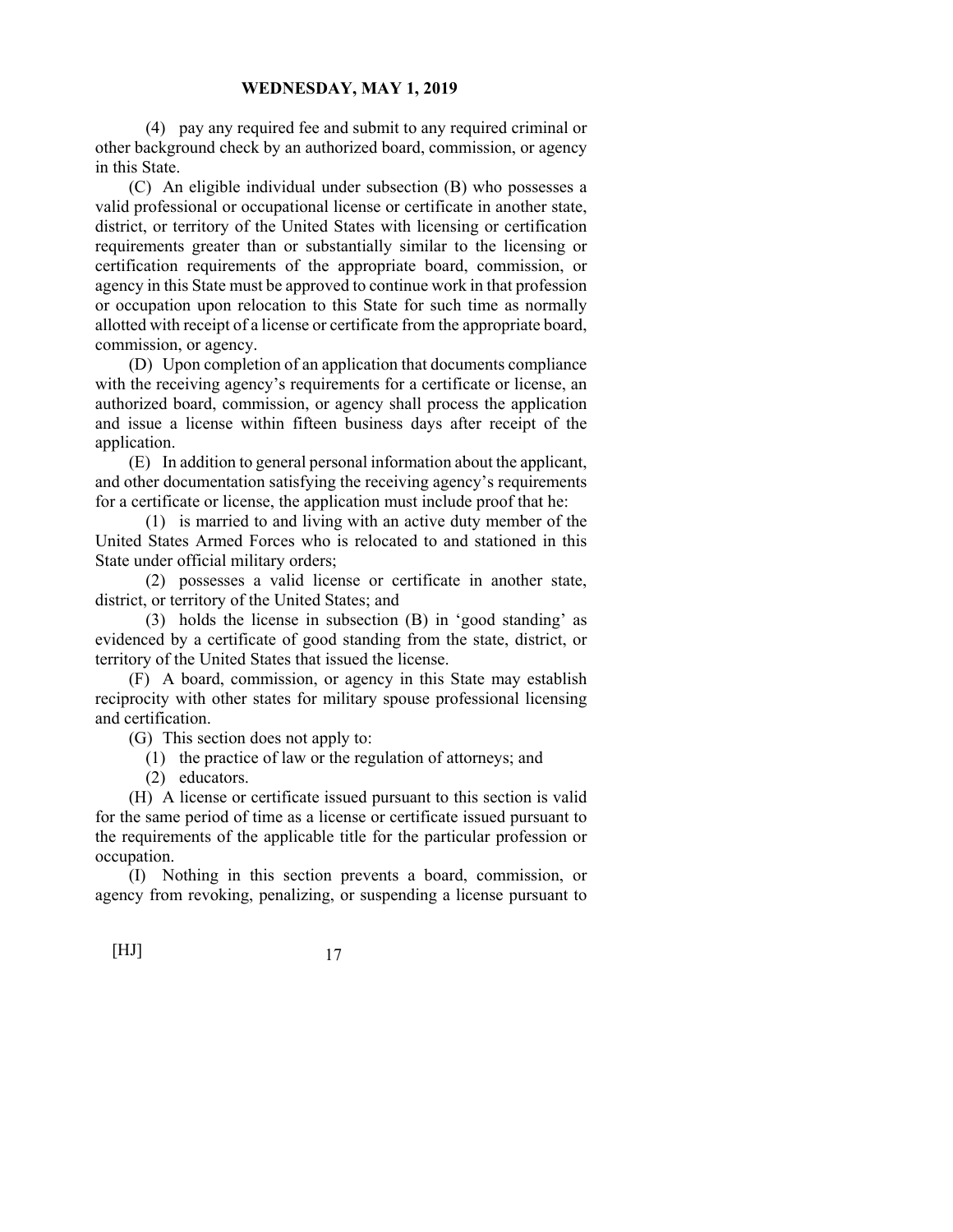the appropriate code sections regulating the particular profession."

SECTION 3. Section 40-1-640(A) of the 1976 Code is amended to read:

 "(A) A professional or occupational board or commission governed by this title may shall accept the education, training, and experience completed by an individual as a member of the Armed Forces or Reserves of the United States, National Guard of any state, the Military Reserves of any state, or the Naval Militias of any state and apply this education, training, and experience in the manner most favorable toward satisfying the qualifications for issuance of the requested license or certification or approval for license examination in this State, subject to the receipt of evidence considered satisfactory by the board or commission."

SECTION 4. Section 40-1-630 of the 1976 Code is repealed. SECTION 5. This act takes effect upon approval by the Governor. / Renumber sections to conform. Amend title to conform.

Rep. SANDIFER explained the amendment. The amendment was then adopted.

The question recurred to the passage of the Bill.

The yeas and nays were taken resulting as follows: Yeas 96; Nays 0

Those who voted in the affirmative are:

| Anderson       | Atkinson    | Bailey       |
|----------------|-------------|--------------|
| <b>Bales</b>   | Ballentine  | Bamberg      |
| Bannister      | Bernstein   | Blackwell    |
| <b>Bradley</b> | Brawley     | <b>Brown</b> |
| <b>Burns</b>   | Calhoon     | Caskey       |
| Chellis        | Chumley     | Clary        |
| Clyburn        | Cobb-Hunter | Cogswell     |
| Collins        | B. Cox      | W. Cox       |
| Crawford       | Davis       | Dillard      |
| Elliott        | Erickson    | Finlay       |
| Forrest        | Forrester   | Fry          |
| Funderburk     | Gagnon      | Garvin       |
| Gilliam        | Gilliard    | Hardee       |
| HJ             | 18          |              |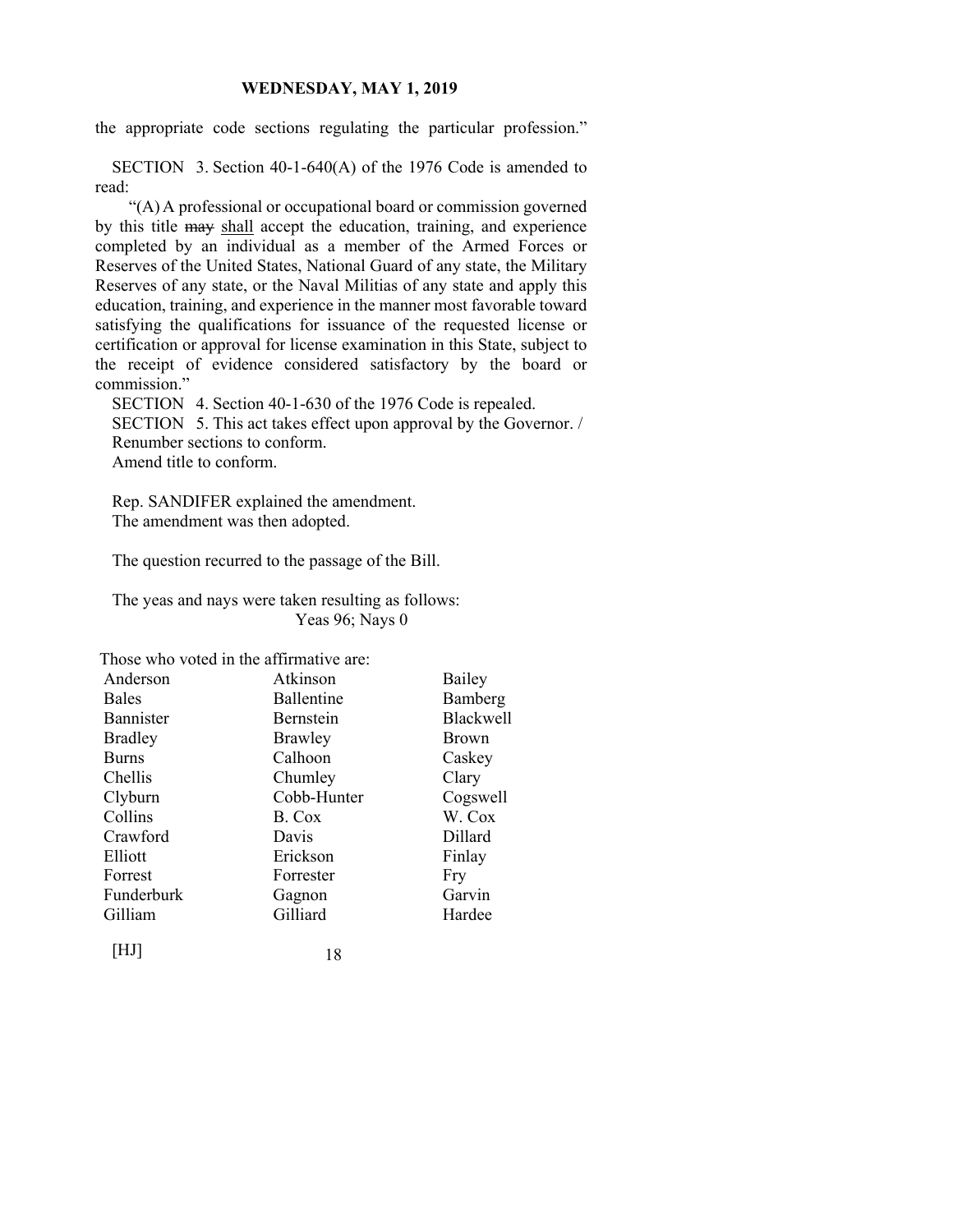| Hayes            | Henderson-Myers |
|------------------|-----------------|
| Hewitt           | Hill            |
| Hixon            | Hosey           |
| Hyde             | Jefferson       |
| Jones            | Jordan          |
| Kirby            | Ligon           |
| Lucas            | Mace            |
| Magnuson         | Martin          |
| McCravy          | McDaniel        |
| D. C. Moss       | V. S. Moss      |
| <b>B.</b> Newton | Norrell         |
| Ridgeway         | Rivers          |
| Simmons          | Simrill         |
| Sottile          | Spires          |
| Tallon           | Taylor          |
| Trantham         | Weeks           |
| Wheeler          | White           |
| R. Williams      | Willis          |
| Young            | Yow             |
|                  |                 |

**Total--96** 

Those who voted in the negative are:

#### **Total--0**

So, the Bill, as amended, was read the second time and ordered to third reading.

# **H. 3455--POINT OF ORDER, RULE 5.10 WAIVED, AMENDED AND DEBATE ADJOURNED**

The following Bill was taken up:

H. 3455 -- Rep. Stavrinakis: A BILL TO AMEND SECTION 40-11- 410, CODE OF LAWS OF SOUTH CAROLINA, 1976, RELATING TO CLASSIFICATIONS AND SUBCLASSIFICATIONS OF CONTRACTOR LICENSES SUBJECT TO REGULATION BY THE SOUTH CAROLINA CONTRACTORS' LICENSING BOARD, SO AS TO REQUIRE THE LICENSURE OF RESIDENTIAL SWIMMING POOL CONTRACTORS, AND TO REVISE THE SCOPE OF REGULATED FUNCTIONS TO INCLUDE POOL FOUNDATIONS.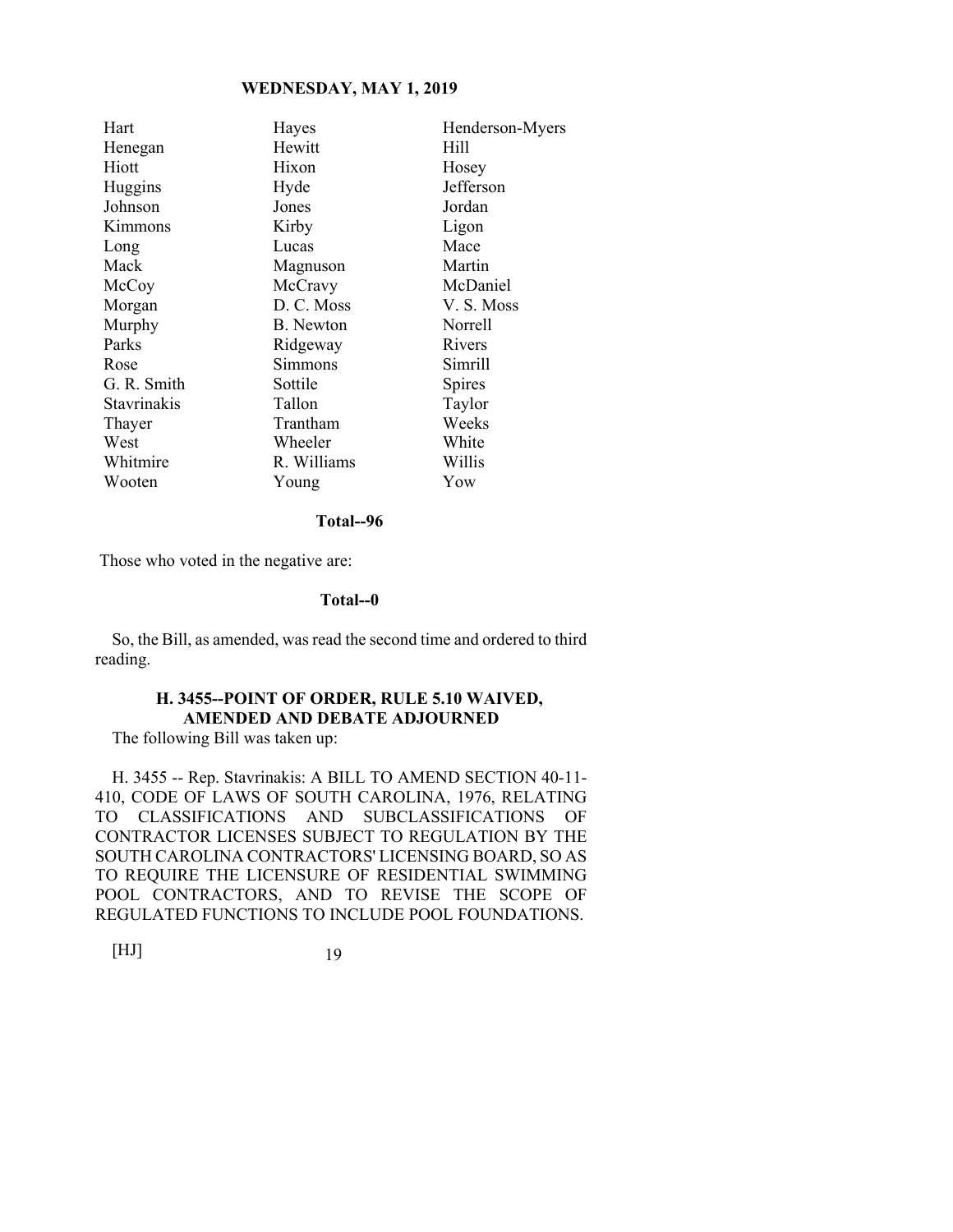# **POINT OF ORDER**

Rep. HILL made the Point of Order that the Bill was improperly before the House for consideration since its number and title have not been printed in the House Calendar at least one statewide legislative day prior to second reading.

The SPEAKER *PRO TEMPORE* sustained the Point of Order.

# **RULE 5.10 WAIVED**

Rep. SANDIFER moved to waive rule 5.10, pursuant to rule 5.15.

The yeas and nays were taken resulting as follows: Yeas 96; Nays 5

| Those who voted in the affirmative are: |                |                   |  |  |
|-----------------------------------------|----------------|-------------------|--|--|
| Allison                                 | Anderson       | Atkinson          |  |  |
| Bailey                                  | <b>Bales</b>   | <b>Ballentine</b> |  |  |
| Bamberg                                 | Bannister      | <b>Bernstein</b>  |  |  |
| <b>Blackwell</b>                        | <b>Bradley</b> | <b>Brawley</b>    |  |  |
| <b>Brown</b>                            | <b>Burns</b>   | Calhoon           |  |  |
| Chellis                                 | Chumley        | Clary             |  |  |
| Clyburn                                 | Cobb-Hunter    | Cogswell          |  |  |
| Collins                                 | B. Cox         | W. Cox            |  |  |
| Crawford                                | Davis          | Dillard           |  |  |
| Elliott                                 | Erickson       | Finlay            |  |  |
| Forrest                                 | Forrester      | Fry               |  |  |
| Funderburk                              | Gagnon         | Garvin            |  |  |
| Gilliam                                 | Gilliard       | Hardee            |  |  |
| Hart                                    | Hayes          | Henderson-Myers   |  |  |
| Henegan                                 | Herbkersman    | Hewitt            |  |  |
| Hiott                                   | Hixon          | Hosey             |  |  |
| Huggins                                 | Hyde           | Jefferson         |  |  |
| Johnson                                 | Jordan         | Kimmons           |  |  |
| King                                    | Kirby          | Ligon             |  |  |
| Lowe                                    | Lucas          | Mack              |  |  |
| Martin                                  | McCoy          | McCravy           |  |  |
| McDaniel                                | Morgan         | D. C. Moss        |  |  |
| V.S. Moss                               | Murphy         | <b>B.</b> Newton  |  |  |
| W. Newton                               | <b>Norrell</b> | Parks             |  |  |
| Pope                                    | Ridgeway       | Rivers            |  |  |
| Robinson                                | Rose           | Sandifer          |  |  |
| Simmons                                 | Simrill        | Sottile           |  |  |
|                                         |                |                   |  |  |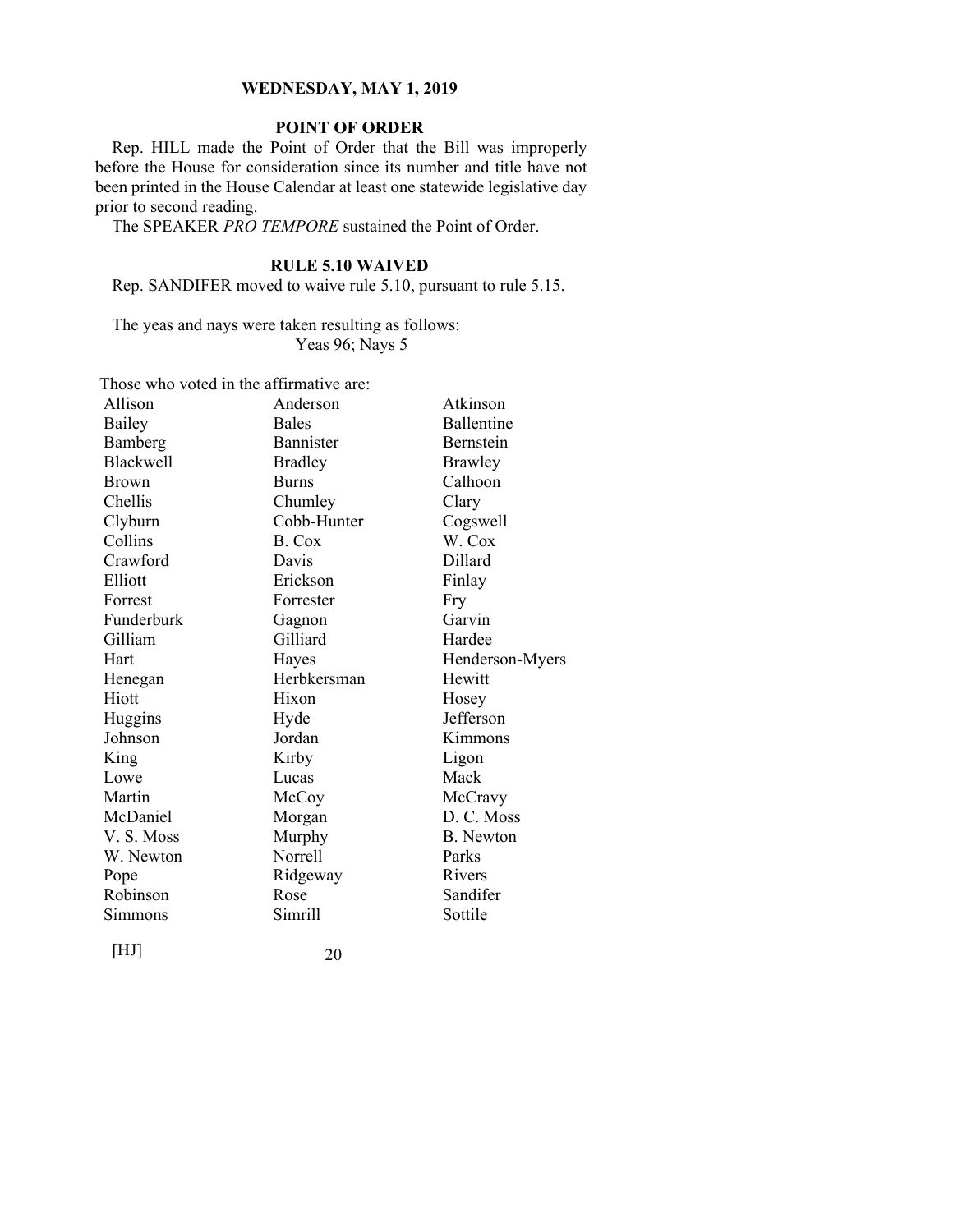| <b>Spires</b> | Stavrinakis | Tallon   |
|---------------|-------------|----------|
| Taylor        | Thayer      | Trantham |
| Weeks         | West        | Wheeler  |
| Whitmire      | R. Williams | Willis   |
| Wooten        | Young       | Yow      |

# **Total--96**

| Those who voted in the negative are: |             |      |
|--------------------------------------|-------------|------|
| Hill                                 | Jones       | Long |
| Magnuson                             | G. R. Smith |      |

#### **Total--5**

So, Rule 5.10 was waived, pursuant to Rule 5.15.

The Committee on Labor, Commerce and Industry proposed the following Amendment No. 1 to H. 3455 (COUNCIL\WAB\3455C001. AGM.WAB19), which was adopted:

Amend the bill, as and if amended, by deleting all after the enacting words and inserting:

/ SECTION 1. Section 40-59-20(7) of the 1976 Code is amended to read:

 "(7) 'Residential specialty contractor' means an independent contractor who is not a licensed residential builder, who contracts with a licensed residential builder, general contractor, or individual property owner to do construction work, repairs, improvement, or reimprovement which requires special skills and involves the use of specialized construction trades or craft, when the undertakings exceed two hundred dollars and are not regulated by the provisions of Chapter 11. Residential specialty contracting includes the following areas of contracting and other areas as the commission may recognize by regulation:

- (a) plumbers;
- (b) electricians;
- (c) heating and air conditioning installers and repairers;
- (d) vinyl and aluminum siding installers;
- (e) insulation installers;
- (f) roofers;
- (g) floor covering installers;
- (h) masons;
- (i) dry wall installers;

[HJ] 21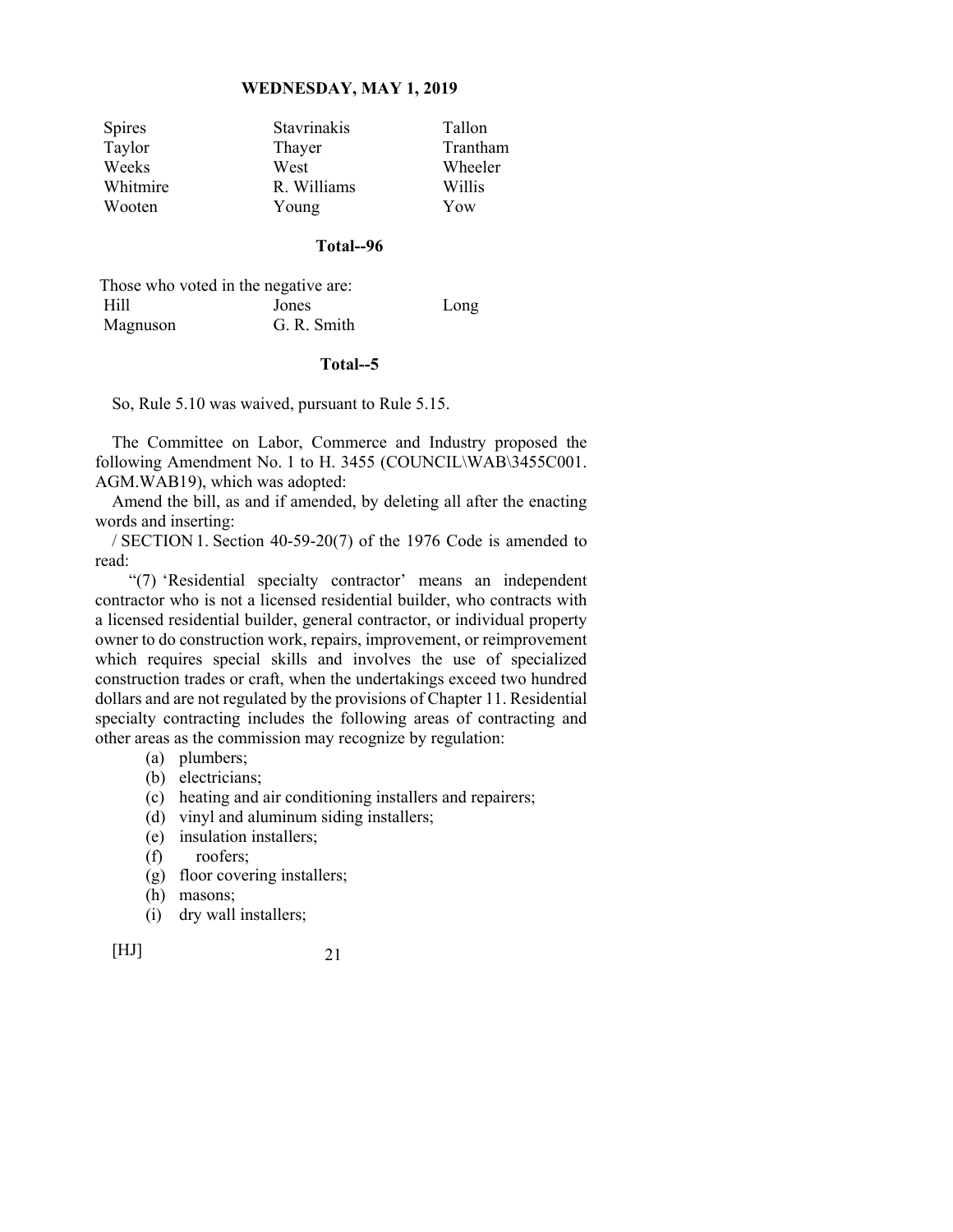(j) carpenters; (k) stucco installers; (l) painters/wall paperers; and (m) swimming pool installers." / Renumber sections to conform. Amend title to conform.

Rep. SANDIFER explained the amendment. The amendment was then adopted.

Rep. HILL spoke against the Bill.

Rep. SANDIFER moved to adjourn debate on the Bill until Tuesday, January 14, 2020, which was agreed to.

# **SPEAKER IN CHAIR**

## **JOINT ASSEMBLY**

At 12:00 noon the Senate appeared in the Hall of the House. The President of the Senate called the Joint Assembly to order and announced that it had convened under the terms of a Concurrent Resolution adopted by both Houses.

S. 707 -- Senators Peeler, Alexander, Scott and Verdin: A CONCURRENT RESOLUTION TO FIX NOON ON WEDNESDAY, MAY 1, 2019, AS THE TIME AND DATE TO ELECT THREE AT-LARGE MEMBERS TO THE BOARD OF TRUSTEES OF THE WIL LOU GRAY OPPORTUNITY SCHOOL, WHOSE TERMS WILL EXPIRE JUNE 30, 2023; TO ELECT A MEMBER TO THE BOARD OF VISITORS OF THE CITADEL, AT-LARGE SEAT, WHOSE TERM WILL EXPIRE JUNE 30, 2025; A MEMBER TO THE BOARD OF TRUSTEES OF COASTAL CAROLINA UNIVERSITY, FIRST CONGRESSIONAL DISTRICT, SEAT 1, WHOSE TERM WILL EXPIRE JUNE 30, 2023; THIRD CONGRESSIONAL DISTRICT, SEAT 3, WHOSE TERM WILL EXPIRE JUNE 30, 2023; FIFTH CONGRESSIONAL DISTRICT, SEAT 5, WHOSE TERM WILL EXPIRE JUNE 30, 2023; SEVENTH CONGRESSIONAL DISTRICT, SEAT 7, WHOSE TERM WILL EXPIRE JUNE 30, 2023; AT-LARGE SEAT 9, WHOSE TERM WILL EXPIRE JUNE 30, 2023; AT-LARGE, SEAT 11, WHOSE TERM WILL EXPIRE JUNE 30, 2023; AT-LARGE SEAT 13, WHOSE TERM WILL EXPIRE JUNE 30,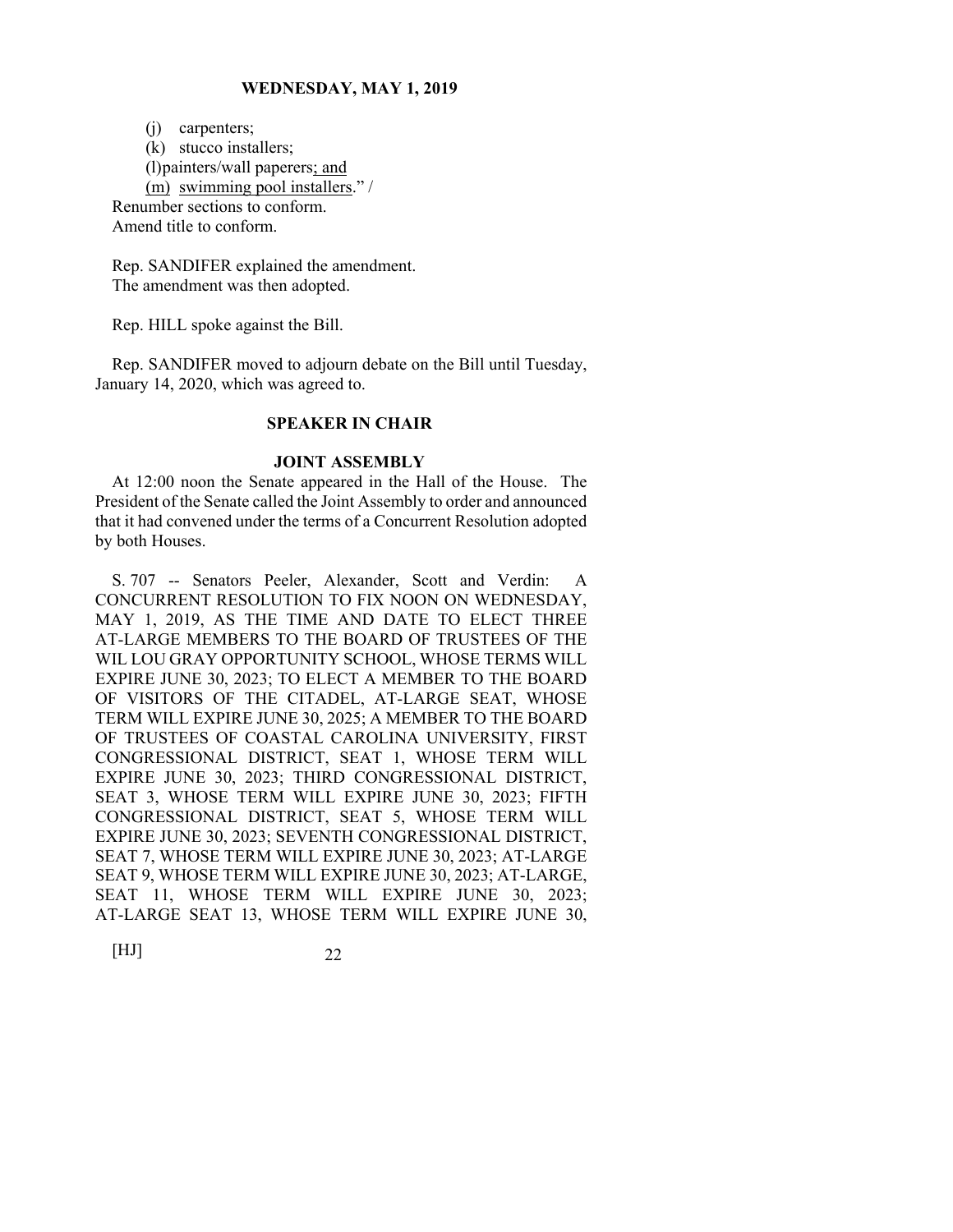2023; AND TO ELECT A MEMBER TO THE BOARD OF TRUSTEES OF THE MEDICAL UNIVERSITY OF SOUTH CAROLINA, FOURTH CONGRESSIONAL DISTRICT, MEDICAL SEAT, WHOSE TERM WILL EXPIRE JUNE 30, 2020.

# **ELECTION OF STATE COLLEGE AND UNIVERSITY BOARDS OF TRUSTEES**

# **WIL LOU GRAY OPPORTUNITY SCHOOL**

# THREE AT-LARGE SEATS

 The PRESIDENT announced that nominations were in order for the three At-Large Seats.

 Representative WHITMIRE, on behalf of the Joint Screening Commission, stated that the following had been screened and found qualified: Deborah S. Blalock, Robert N. Collar, and Dan A. Dobson.

 On the motion of Representative WHITMIRE, nominations were closed, and with unanimous consent, the vote was taken by acclamation, resulting in the election of the nominees.

 Whereupon, the PRESIDENT announced that Deborah S. Blalock, Robert N. Collar, and Dan A. Dobson were duly elected for the term prescribed by law.

# **THE CITADEL**

#### ONE AT-LARGE SEAT

The PRESIDENT announced that nominations were in order for the At-Large Seat.

 Representative WHITMIRE, on behalf of the Joint Screening Commission, stated that L. Eugene Pinson had been screened, found qualified, and placed his name in nomination.

 On the motion of Representative WHITMIRE, nominations were closed, and with unanimous consent, the vote was taken by acclamation, resulting in the election of the nominee.

 Whereupon, the PRESIDENT announced that L. Eugene Pinson was duly elected for the term prescribed by law.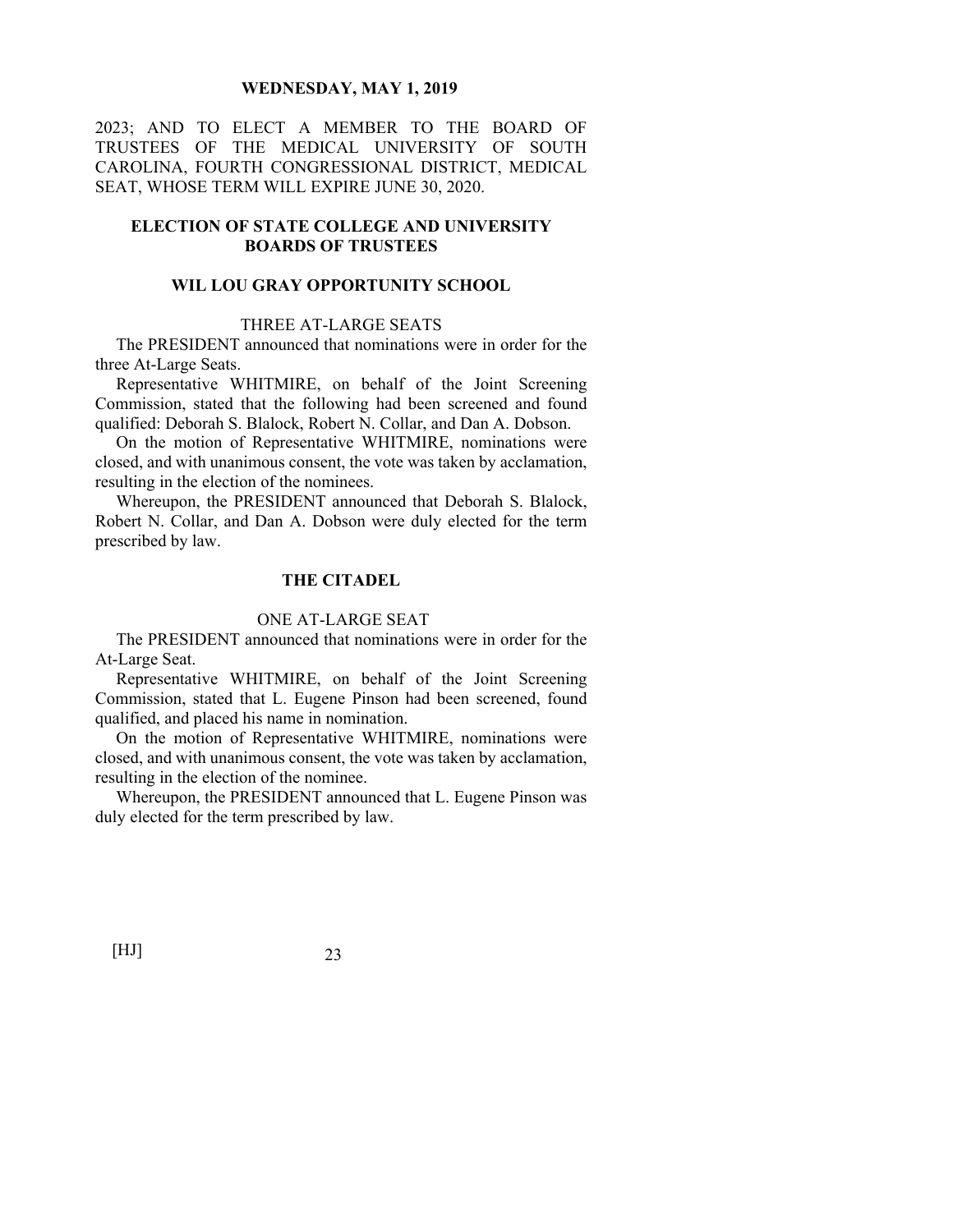# **COASTAL CAROLINA UNIVERSITY**

#### FIRST CONGRESSIONAL DISTRICT, SEAT 1

The PRESIDENT announced that nominations were in order for the First Congressional District, Seat 1.

 Representative WHITMIRE, on behalf of the Joint Screening Commission, stated that George E. Mullen had been screened, found qualified, and placed his name in nomination.

 On the motion of Representative WHITMIRE, nominations were closed, and with unanimous consent, the vote was taken by acclamation, resulting in the election of the nominee.

 Whereupon, the PRESIDENT announced that George E. Mullen was duly elected for the term prescribed by law.

# THIRD CONGRESSIONAL DISTRICT, SEAT 3

The PRESIDENT announced that nominations were in order for the Third Congressional District, Seat 3.

 Representative WHITMIRE, on behalf of the Joint Screening Commission, stated that William S. Biggs had been screened, found qualified, and placed his name in nomination.

 On the motion of Representative WHITMIRE, nominations were closed, and with unanimous consent, the vote was taken by acclamation, resulting in the election of the nominee.

 Whereupon, the PRESIDENT announced that William S. Biggs was duly elected for the term prescribed by law.

#### FIFTH CONGRESSIONAL DISTRICT, SEAT 5

 The PRESIDENT announced that nominations were in order for the Fifth Congressional District, Seat 5.

 Representative WHITMIRE, on behalf of the Joint Screening Commission, stated that Charles E. Lewis had been screened, found qualified, and placed his name in nomination.

 On the motion of Representative WHITMIRE, nominations were closed, and with unanimous consent, the vote was taken by acclamation, resulting in the election of the nominee.

 Whereupon, the PRESIDENT announced that Charles E. Lewis was duly elected for the term prescribed by law.

#### SEVENTH CONGRESSIONAL DISTRICT, SEAT 7

 The PRESIDENT announced that nominations were in order for the Seventh Congressional District, Seat 7.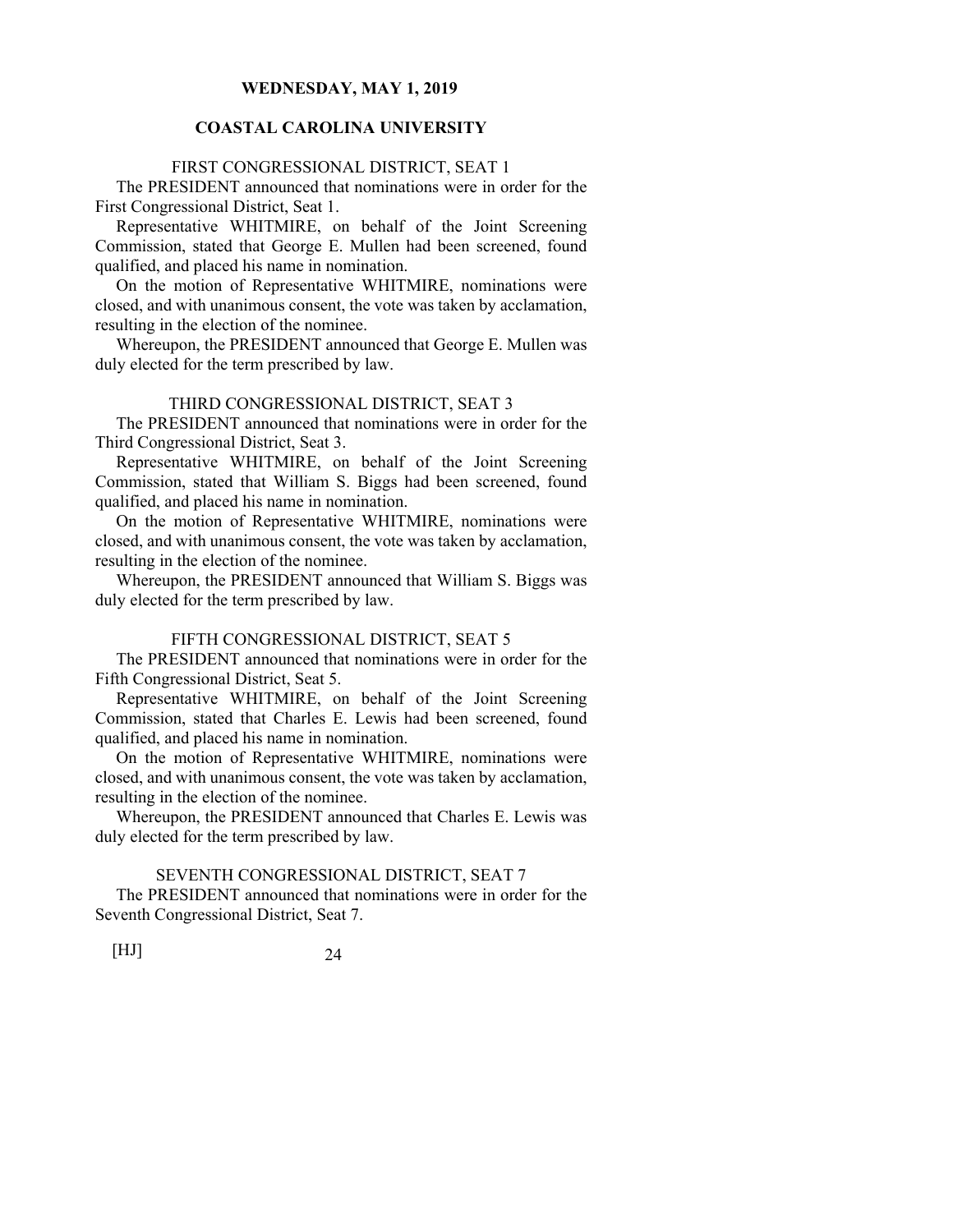Representative WHITMIRE, on behalf of the Joint Screening Commission, stated that Natasha M. Hanna had been screened, found qualified, and placed his name in nomination.

 On the motion of Representative WHITMIRE, nominations were closed, and with unanimous consent, the vote was taken by acclamation, resulting in the election of the nominee.

 Whereupon, the PRESIDENT announced that Natasha M. Hanna was duly elected for the term prescribed by law.

#### AT-LARGE, SEAT 9

 The PRESIDENT announced that nominations were in order for the At-Large, Seat 9.

 Representative WHITMIRE, on behalf of the Joint Screening Commission, stated that Eugene C. Spivey had been screened, found qualified, and placed his name in nomination.

 On the motion of Representative WHITMIRE, nominations were closed, and with unanimous consent, the vote was taken by acclamation, resulting in the election of the nominee.

 Whereupon, the PRESIDENT announced that Eugene C. Spivey duly elected for the term prescribed by law.

# AT-LARGE, SEAT 11

 The PRESIDENT announced that nominations were in order for the At-Large, Seat 11.

 Representative WHITMIRE, on behalf of the Joint Screening Commission, stated that William E. Turner III had been screened, found qualified, and placed his name in nomination.

 On the motion of Representative WHITMIRE, nominations were closed, and with unanimous consent, the vote was taken by acclamation, resulting in the election of the nominee.

 Whereupon, the PRESIDENT announced that William E. Turner III was duly elected for the term prescribed by law.

#### AT-LARGE, SEAT 13

 The PRESIDENT announced that nominations were in order for the At-Large, Seat 13.

 Representative WHITMIRE, on behalf of the Joint Screening Commission, stated that Lee A. Belcher had been screened, found qualified, and placed his name in nomination.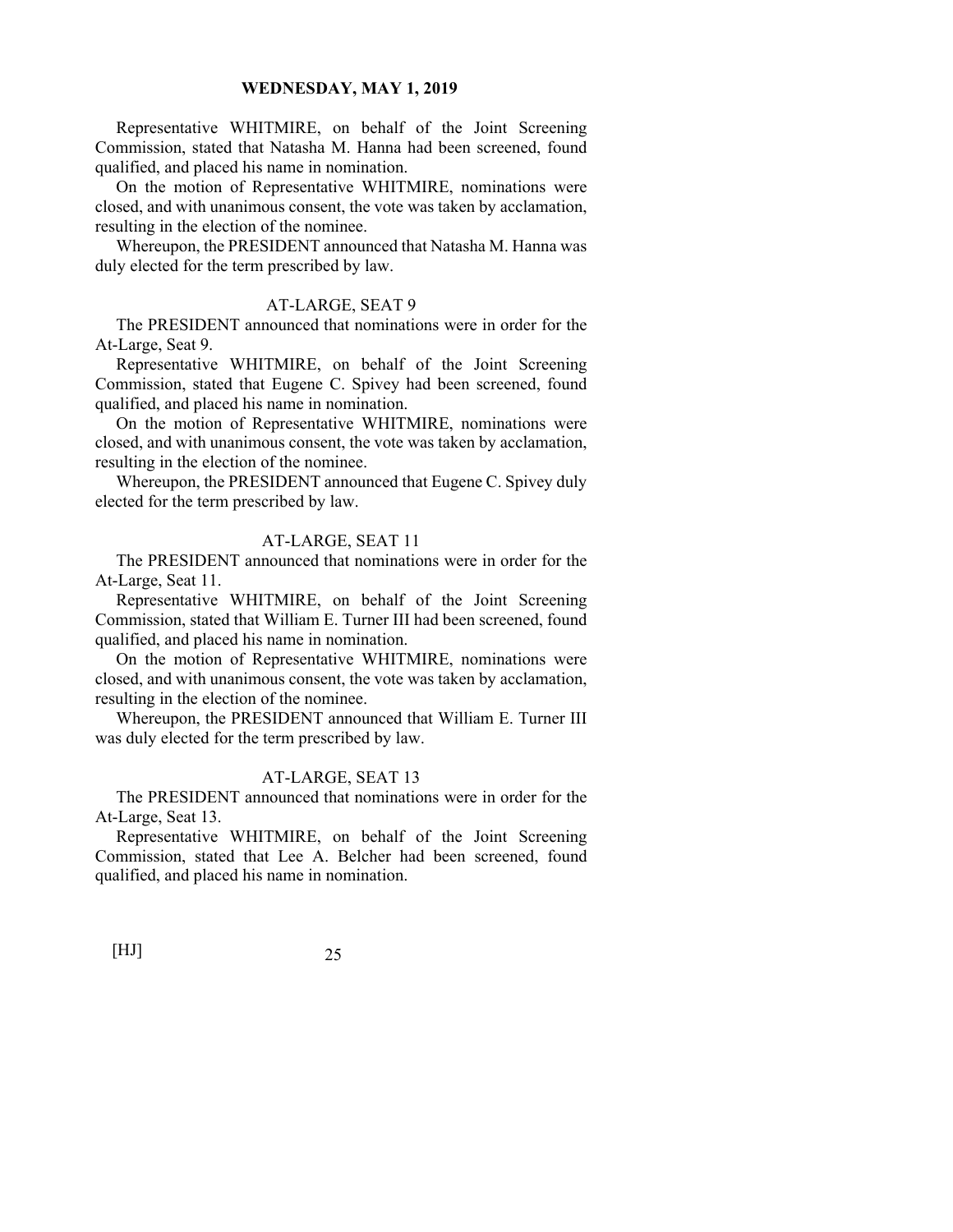On the motion of Representative WHITMIRE, nominations were closed, and with unanimous consent, the vote was taken by acclamation, resulting in the election of the nominee.

 Whereupon, the PRESIDENT announced that Lee A. Belcher was duly elected for the term prescribed by law.

#### **MEDICAL UNIVERSITY OF SOUTH CAROLINA**

## FOURTH CONGRESSIONAL DISTRICT, MEDICAL SEAT

 The PRESIDENT announced that nominations were in order for the Fourth Congressional District, Medical Seat.

 Representative WHITMIRE, on behalf of the Joint Screening Commission, stated that H. Frederick Butehorn III had been screened, found qualified, and placed his name in nomination.

 On the motion of Representative WHITMIRE, nominations were closed, and with unanimous consent, the vote was taken by acclamation, resulting in the election of the nominee.

 Whereupon, the PRESIDENT announced that H. Frederick Butehorn III was duly elected for the term prescribed by law.

## **JOINT ASSEMBLY RECEDES**

The purposes of the Joint Assembly having been accomplished, the PRESIDENT announced that under the terms of the Concurrent Resolution the Joint Assembly would recede from business.

The Senate accordingly retired to its Chamber.

#### **THE HOUSE RESUMES**

At 12:11 p.m. the House resumed, the SPEAKER in the Chair.

#### **RECURRENCE TO THE MORNING HOUR**

Rep. POPE moved that the House recur to the morning hour, which was agreed to.

#### **REPORTS OF STANDING COMMITTEES**

Rep. HOWARD, from the Committee on Medical, Military, Public and Municipal Affairs, submitted a favorable report on:

S. 12 -- Senator Reese: A BILL TO AMEND THE CODE OF LAWS OF SOUTH CAROLINA, 1976, BY ADDING SECTION 53-3-225 SO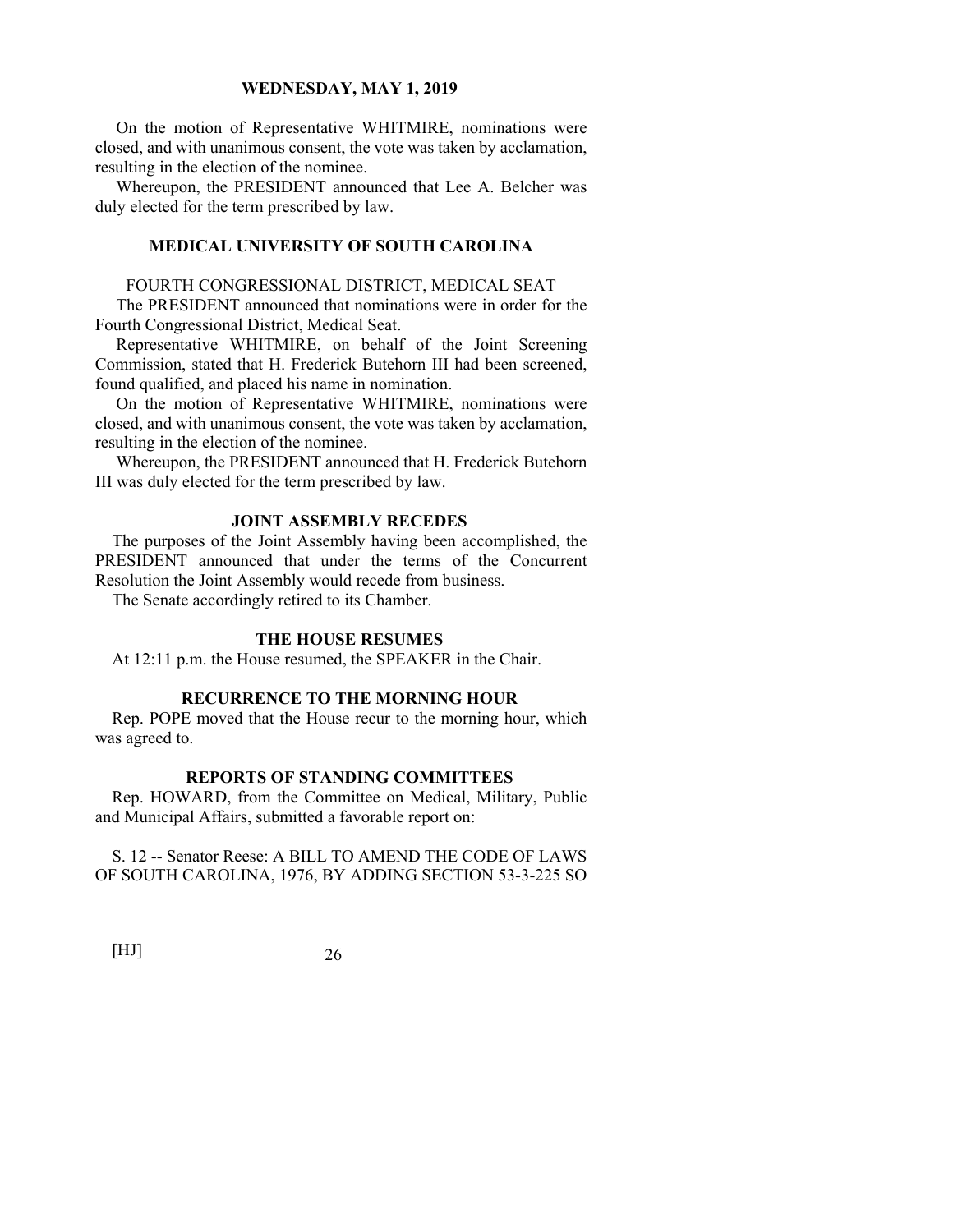# AS TO DESIGNATE THE THIRD WEDNESDAY IN FEBRUARY OF EACH YEAR AS "BARBERS' DAY" IN SOUTH CAROLINA. Ordered for consideration tomorrow.

Rep. HOWARD, from the Committee on Medical, Military, Public and Municipal Affairs, submitted a favorable report with amendments on:

S. 16 -- Senators Rankin and Cash: A BILL TO AMEND SECTION 40-43-86(P) OF THE 1976 CODE, RELATING TO EMERGENCY REFILLS OF PRESCRIPTIONS BY PHARMACISTS, TO INCREASE THE AMOUNT OF A PRESCRIPTION THAT MAY BE REFILLED WHEN AUTHORIZATION FROM THE PRESCRIBER IS NOT OBTAINABLE FROM A TEN-DAY SUPPLY TO A THIRTY-DAY SUPPLY, AND TO PROVIDE CONDITIONS.

Ordered for consideration tomorrow.

Rep. HOWARD, from the Committee on Medical, Military, Public and Municipal Affairs, submitted a favorable report on:

S. 132 -- Senators Davis, Nicholson, Hutto, M. B. Matthews, Kimpson, Alexander and Scott: A BILL TO AMEND THE CODE OF LAWS OF SOUTH CAROLINA, 1976, TO ENACT THE "PA ACT OF 2019" BY ADDING SECTION 40-47-936 SO AS TO PROVIDE CERTAIN ORDERS PHYSICIAN ASSISTANTS MAY PLACE TO BE PERFORMED BY LICENSED PERSONNEL PURSUANT TO THE SCOPE OF PRACTICE OF THE PHYSICIAN ASSISTANT; BY ADDING SECTION 40-47-1025 SO AS TO PROVIDE CERTAIN PROVISIONS MAY NOT BE CONSTRUED TO LIMIT THE EMPLOYMENT ARRANGEMENT OF PHYSICIAN ASSISTANTS; BY ADDING SECTION 40-47-1030 SO AS TO PROVIDE THE BOARD OF MEDICAL EXAMINERS MAY APPROVE PHYSICIAN ASSISTANTS TO ENTER INTO NONDISCIPLINARY ALTERNATIVE PROGRAMS AND TO PROVIDE CONFIDENTIALITY OF RELATED RECORDS; BY ADDING SECTION 40-47-1035 SO AS TO PROVIDE PHYSICIAN ASSISTANTS MAY BE CONSIDERED PRIMARY CARE PROVIDERS OR MENTAL HEALTH PROVIDERS WHEN PRACTICING IN THE MEDICAL SPECIALTIES REQUIRED FOR PHYSICIANS TO BE PRIMARY CARE PROVIDERS OR MENTAL HEALTH PROVIDERS, AND TO CLARIFY THE AFFECT ON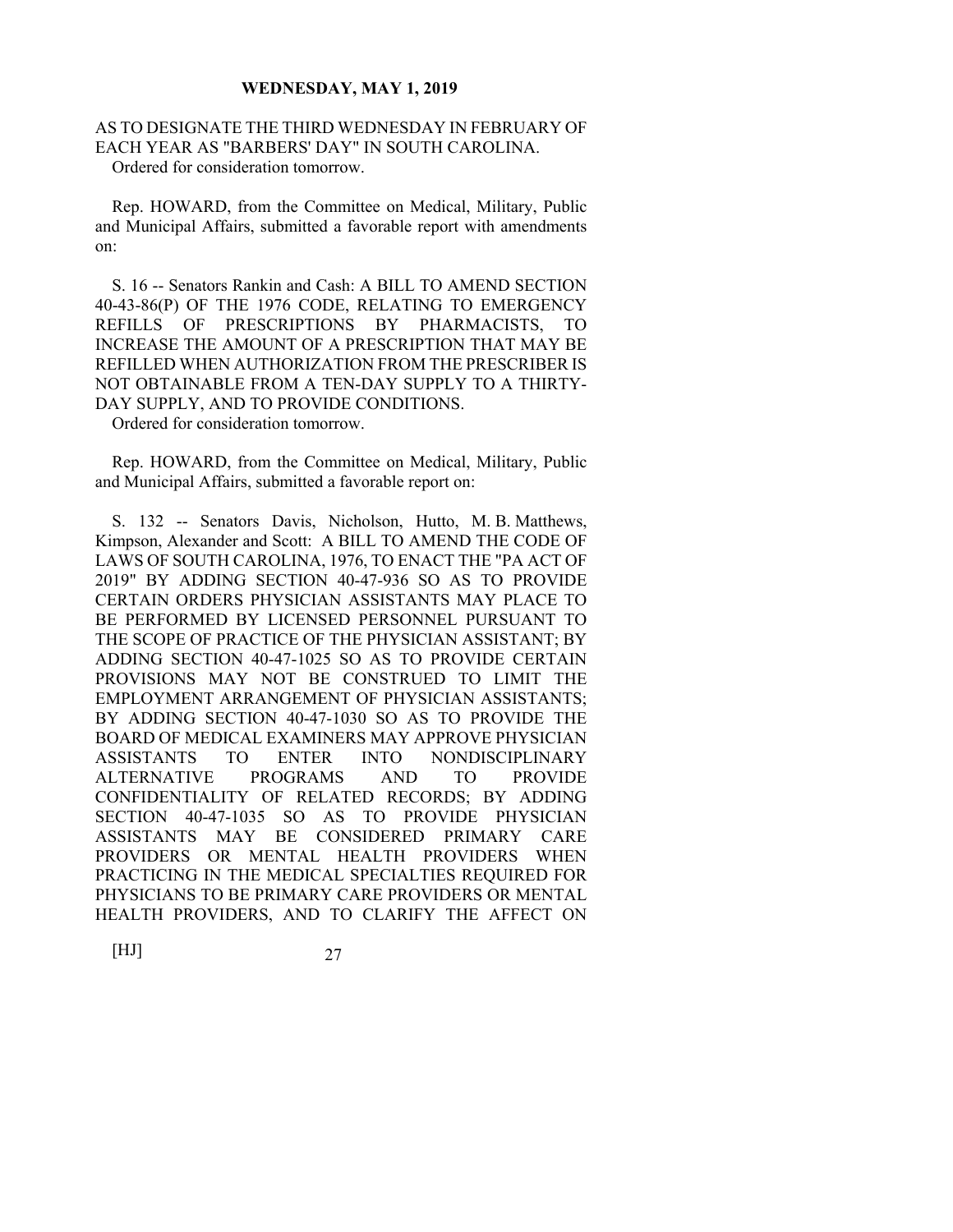RELATED WORKING RELATIONSHIPS AND SCOPES OF PRACTICE; BY ADDING SECTION 40-47-1040 SO AS TO PROVIDE THE BOARD MAY MAKE SPECIAL PROVISIONS FOR LICENSURES OF APPLICANTS WHO HAVE BEEN CLINICALLY INACTIVE FOR MORE THAN TWENTY-FOUR MONTHS, TO PROVIDE REQUIREMENTS FOR THESE SPECIAL PROVISIONS, AND TO PROVIDE PHYSICIAN ASSISTANTS WHO HAVE BEEN FULL-TIME EMPLOYEES OF CERTAIN ACCREDITED EDUCATIONAL PROGRAMS MAY NOT BE CONSIDERED TO HAVE BEEN CLINICALLY INACTIVE FOR LICENSURE OR LICENSE RENEWAL PURPOSES; TO AMEND SECTION 40-47- 195, AS AMENDED, RELATING TO SUPERVISING PHYSICIANS IN SCOPE OF PRACTICES, SO AS TO REVISE RELATED REQUIREMENTS; TO AMEND SECTION 40-47-20, AS AMENDED, RELATING TO DEFINITIONS CONCERNING PHYSICIANS AND MISCELLANEOUS HEALTH CARE PROFESSIONALS, SO AS TO REVISE NECESSARY TERMS; TO AMEND SECTION 40-47-113, RELATING TO THE ESTABLISHMENT OF PHYSICIAN-PATIENT RELATIONSHIPS, SO AS TO MAKE A CONFORMING CHANGE; TO AMEND SECTION 40-47-910, RELATING TO DEFINITIONS IN THE PHYSICIAN ASSISTANTS PRACTICE ACT, SO AS TO REVISE AND PROVIDE NECESSARY DEFINITIONS; TO AMEND SECTION 40-47-915, RELATING TO THE APPLICABILITY OF THE PHYSICIAN ASSISTANTS PRACTICE ACT, SO AS TO REVISE THE CRITERIA FOR PERSONS SUBJECT TO THE ACT; TO AMEND SECTION 40-47-925, RELATING TO THE PHYSICIAN ASSISTANT ADVISORY COMMITTEE TO THE BOARD, SO AS TO MAKE CONFORMING CHANGES; TO AMEND SECTION 40- 47-930, RELATING TO THE POWERS AND DUTIES OF THE COMMITTEE AND BOARD, SO AS TO REVISE THE REQUIREMENTS AND MAKE CONFORMING CHANGES; TO AMEND SECTION 40-47-935, AS AMENDED, RELATING TO ACTS AND DUTIES THAT PHYSICIAN ASSISTANTS ARE AUTHORIZED TO PERFORM, SO AS TO EXPAND THE RANGE OF THESE ACTS AND DUTIES; TO AMEND SECTION 40-47-938, RELATING TO SUPERVISORY RELATIONSHIPS, SO AS TO REVISE THE REQUIREMENTS FOR THESE RELATIONSHIPS; TO AMEND SECTION 40-47-940, RELATING TO THE LICENSURE APPLICATION PROCESS AND TEMPORARY LICENSES, SO AS TO REVISE THE PROCESS AND PROVIDE REQUIREMENTS FOR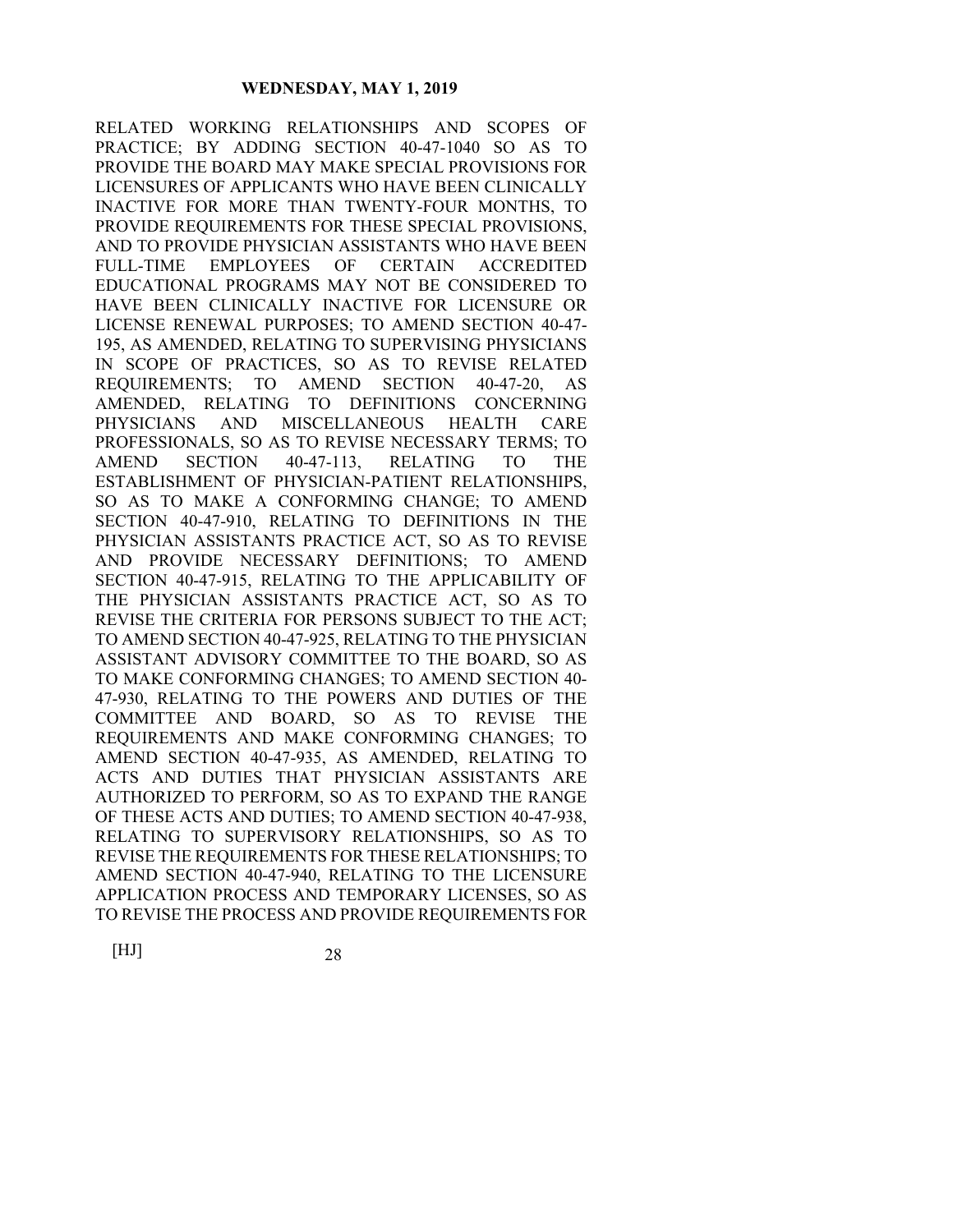EMERGENCY LICENSES; TO AMEND SECTION 40-47-945, RELATING TO CONDITIONS FOR GRANTING PERMANENT LICENSES FOR PHYSICIAN ASSISTANTS, SO AS TO REVISE THE REQUIREMENTS; TO AMEND SECTION 40-47-950, RELATING TO LIMITED PHYSICIAN ASSISTANT LICENSES, SO AS TO ELIMINATE CERTAIN REQUIREMENTS FOR THESE LICENSES, MODIFY THE ROLE OF SUPERVISING PHYSICIANS, AND MAKE CONFORMING CHANGES; TO AMEND SECTION 40- 47-955, AS AMENDED, RELATING TO SCOPE OF PRACTICE, SO AS TO REVISE THE REQUIREMENTS AND INCLUDE REQUIREMENTS CONCERNING TELEMEDICINE, AMONG OTHER THINGS; TO AMEND SECTION 40-47-960, RELATING TO REQUIRED CONTENT IN SCOPE OF PRACTICES, SO AS TO REVISE THE REQUIRED CONTENT AND PROVIDE SCOPE OF PRACTICES MAY BE IN WRITTEN OR ELECTRONIC FORMAT; TO AMEND SECTION 40-47-965, RELATING TO REQUIREMENTS OF PHYSICIAN ASSISTANTS WHEN PRESCRIBING CERTAIN TREATMENTS, SO AS TO EXPAND THE AUTHORITY OF PHYSICIAN ASSISTANTS TO PRESCRIBE SUCH TREATMENTS; TO AMEND SECTION 40-47-970, RELATING TO MEDICAL TASKS, ACTS, AND FUNCTIONS THAT PHYSICIAN ASSISTANTS MAY PERFORM, SO AS TO ELIMINATE RESTRICTIONS ON PRESCRIBING CERTAIN CONTROLLED SUBSTANCES AND RESTRICTIONS ON PERFORMING ACTS OUTSIDE THE USUAL PRACTICE OF THEIR SUPERVISING PHYSICIANS; TO AMEND SECTION 40-47- 985, RELATING TO UNSCHEDULED INSPECTIONS THAT THE BOARD MAY MAKE OF FACILITIES EMPLOYING PHYSICIAN ASSISTANTS, SO AS TO MAKE CONFORMING CHANGES; TO AMEND SECTION 40-47-990, RELATING TO THE IDENTIFICATION OF PHYSICIAN ASSISTANTS, SO AS TO REVISE THE REQUIREMENTS AND PROVIDE FOR EXCEPTIONS DURING UNPLANNED EMERGENCIES; TO AMEND SECTION 40-47-1000, RELATING TO UNLAWFUL REPRESENTATION OF ONESELF AS A PHYSICIAN ASSISTANT, SO AS TO ALLOW THAT PERSONS WHO MEET THE QUALIFICATIONS OF CHAPTER 47, TITLE 40 MAY REPRESENT THEMSELVES AS BEING PHYSICIAN ASSISTANTS, BUT MAY NOT PERFORM PHYSICIAN ASSISTANT ACTS; TO AMEND SECTION 40-47-1005, RELATING TO GROUNDS FOR MISCONDUCT MANDATING DISCIPLINE, SO AS TO REVISE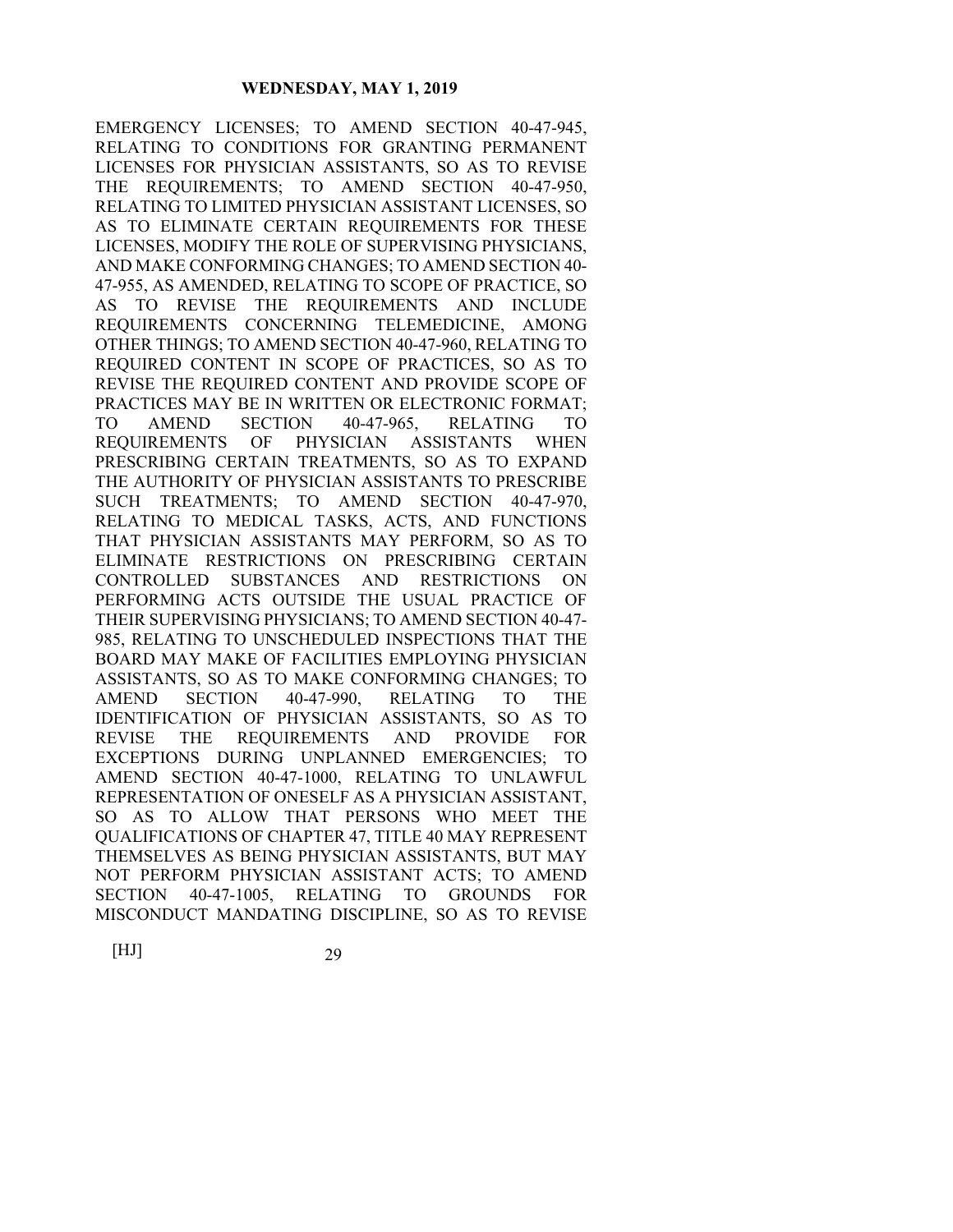THESE GROUNDS; TO AMEND SECTION 40-47-1015, RELATING TO LICENSURE FEES, SO AS TO REVISE THE FEES; TO AMEND SECTION 40-47-1020, RELATING TO THIRD PARTY REIMBURSEMENTS OF PHYSICIAN ASSISTANTS, SO AS TO MAKE CONFORMING CHANGES; AND TO REPEAL SECTION 40-47-995 RELATING TO THE TERMINATION OF SUPERVISORY RELATIONSHIPS BETWEEN PHYSICIANS AND PHYSICIAN ASSISTANTS.

Ordered for consideration tomorrow.

Rep. HOWARD, from the Committee on Medical, Military, Public and Municipal Affairs, submitted a favorable report on:

S. 277 -- Senator Senn: A BILL TO AMEND THE CODE OF LAWS OF SOUTH CAROLINA, 1976, BY ADDING SECTION 40-67-75 SO AS TO PROVIDE SPEECH-LANGUAGE PATHOLOGISTS AND SPEECH-LANGUAGE PATHOLOGY ASSISTANTS UNDER THEIR SUPERVISION SHALL ADHERE TO CERTAIN GUIDELINES; TO AMEND SECTION 40-67-20, AS AMENDED, RELATING TO DEFINITIONS CONCERNING THE REGULATION OF SPEECH PATHOLOGISTS AND AUDIOLOGISTS, SO AS TO REVISE THE DEFINITION OF SPEECH-LANGUAGE PATHOLOGISTS; TO AMEND SECTION 40-67-30, RELATING TO THE SUPERVISION OF SPEECH-LANGUAGE PATHOLOGY INTERNS AND ASSISTANTS, SO AS TO MAKE TECHNICAL CORRECTIONS; TO AMEND SECTION 40-67-260, RELATING TO THE COMPLETION OF CERTAIN CONTINUING EDUCATION HOURS FOR LICENSE RENEWAL, SO AS TO ALLOW FOR THE COMPLETION OF CONTINUING EDUCATION UNITS AS AN ALTERNATIVE; TO AMEND SECTION 40-67-280, RELATING TO THE COMPLETION OF CERTAIN CONTINUING EDUCATION HOURS FOR INACTIVE LICENSE REACTIVATIONS, SO AS TO ALLOW FOR THE COMPLETION OF CONTINUING EDUCATION UNITS AS AN ALTERNATIVE; TO AMEND SECTION 40-67-300, RELATING TO THE APPLICABILITY OF THE CHAPTER, SO AS TO LIMIT THE EXEMPTION FOR SPEECH-PATHOLOGISTS AND AUDIOLOGISTS EMPLOYED BY THE FEDERAL GOVERNMENT OR THE STATE TO THOSE SO EMPLOYED BEFORE JANUARY 1, 2020, AND TO REMOVE AN EXEMPTION FOR PERSONS LICENSED UNDER TITLE 40 OR ANOTHER PROVISION OF LAW WHOSE SCOPE OF PRACTICE OVERLAPS WITH THE PRACTICE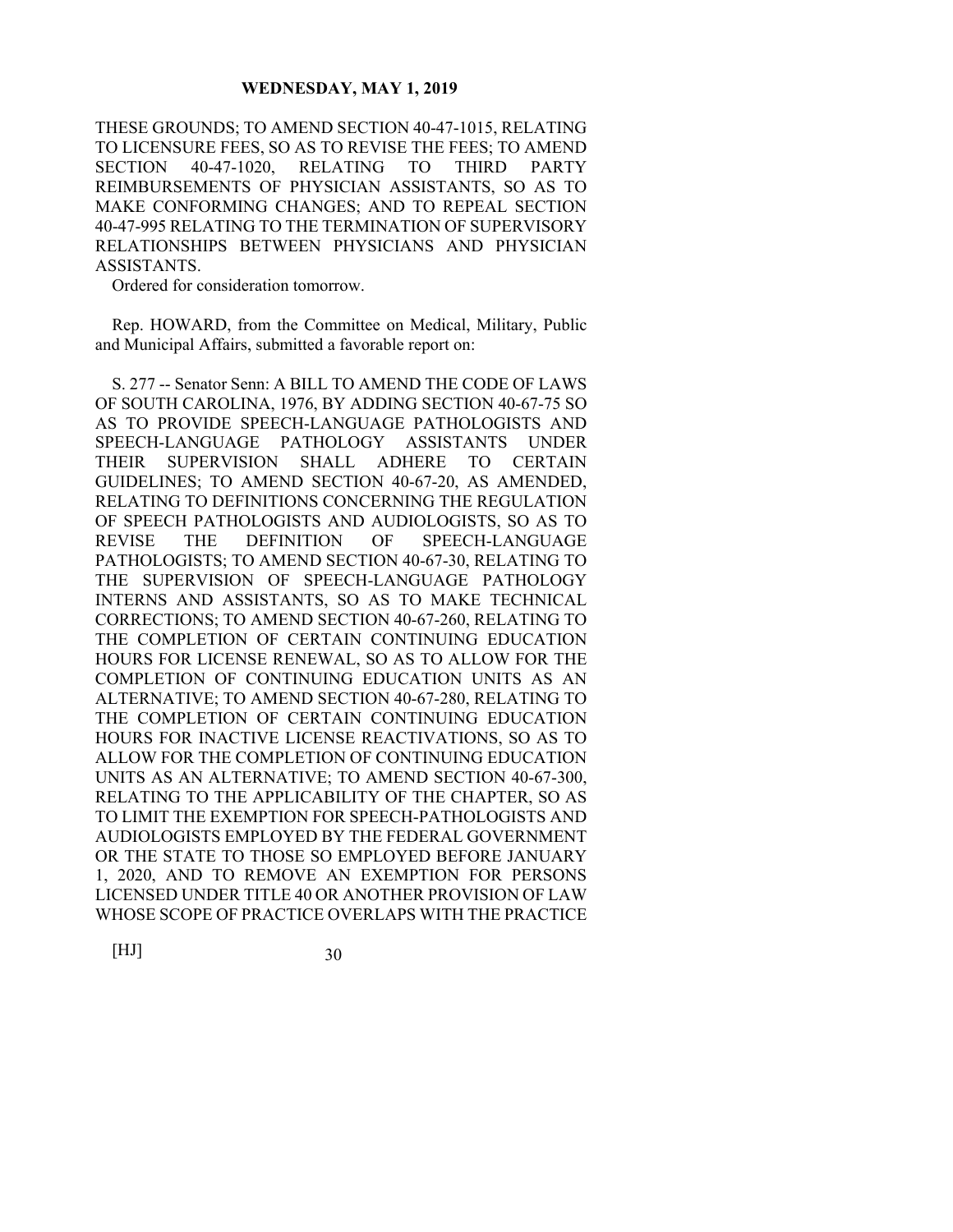OF SPEECH PATHOLOGY OR AUDIOLOGY; TO REDESIGNATE CHAPTER 67, TITLE 40 AS "SPEECH-LANGUAGE PATHOLOGISTS AND AUDIOLOGISTS"; AND TO REPEAL ACT 124 OF 2015 RELATING TO THE TEMPORARY EXEMPTION OF CERTAIN APPLICANTS FOR LICENSURE AS SPEECH-LANGUAGE PATHOLOGIST ASSISTANTS FROM THE REQUIREMENT OF HAVING A BACHELOR'S DEGREE FROM A REGIONALLY ACCREDITED INSTITUTION OF HIGHER EDUCATION.

Ordered for consideration tomorrow.

Rep. HOWARD, from the Committee on Medical, Military, Public and Municipal Affairs, submitted a favorable report on:

S. 463 -- Senator Martin: A BILL TO AMEND SECTION 40-43-86 OF THE 1976 CODE, RELATING TO FACILITY REQUIREMENTS FOR PHARMACIES, THE PRESENCE OF PHARMACISTS-IN-CHARGE, CONSULTANT PHARMACISTS, PRESCRIPTION DRUG ORDERS, THE TRANSFERRING OF PRESCRIPTIONS, THE SUBSTITUTION OF AN EQUIVALENT DRUG OR INTERCHANGEABLE BIOLOGICAL PRODUCT, LABEL REQUIREMENTS, PATIENT RECORDS AND COUNSELING, POLICIES AND REQUIREMENTS FOR AUTOMATED SYSTEMS, UNLAWFUL PRACTICES, SALES TO OPTOMETRISTS AND HOME MEDICAL EQUIPMENT PROVIDERS, THE CODE OF ETHICS, THE SALE OF POISONS AND RETURNED MEDICATIONS, PERMIT FEES, AND COMPOUNDING REGULATIONS AND RESTRICTIONS, TO PROVIDE THAT A PHARMACIST MAY EXERCISE HIS PROFESSIONAL JUDGMENT TO DISPENSE UP TO A NINETY-DAY SUPPLY OF MEDICATION PER REFILL UP TO THE TOTAL NUMBER OF DOSAGE UNITS AS AUTHORIZED BY THE PRESCRIBER ON THE ORIGINAL PRESCRIPTION, TO PROVIDE CERTAIN REQUIREMENTS, AND TO PROVIDE EXCEPTIONS.

Ordered for consideration tomorrow.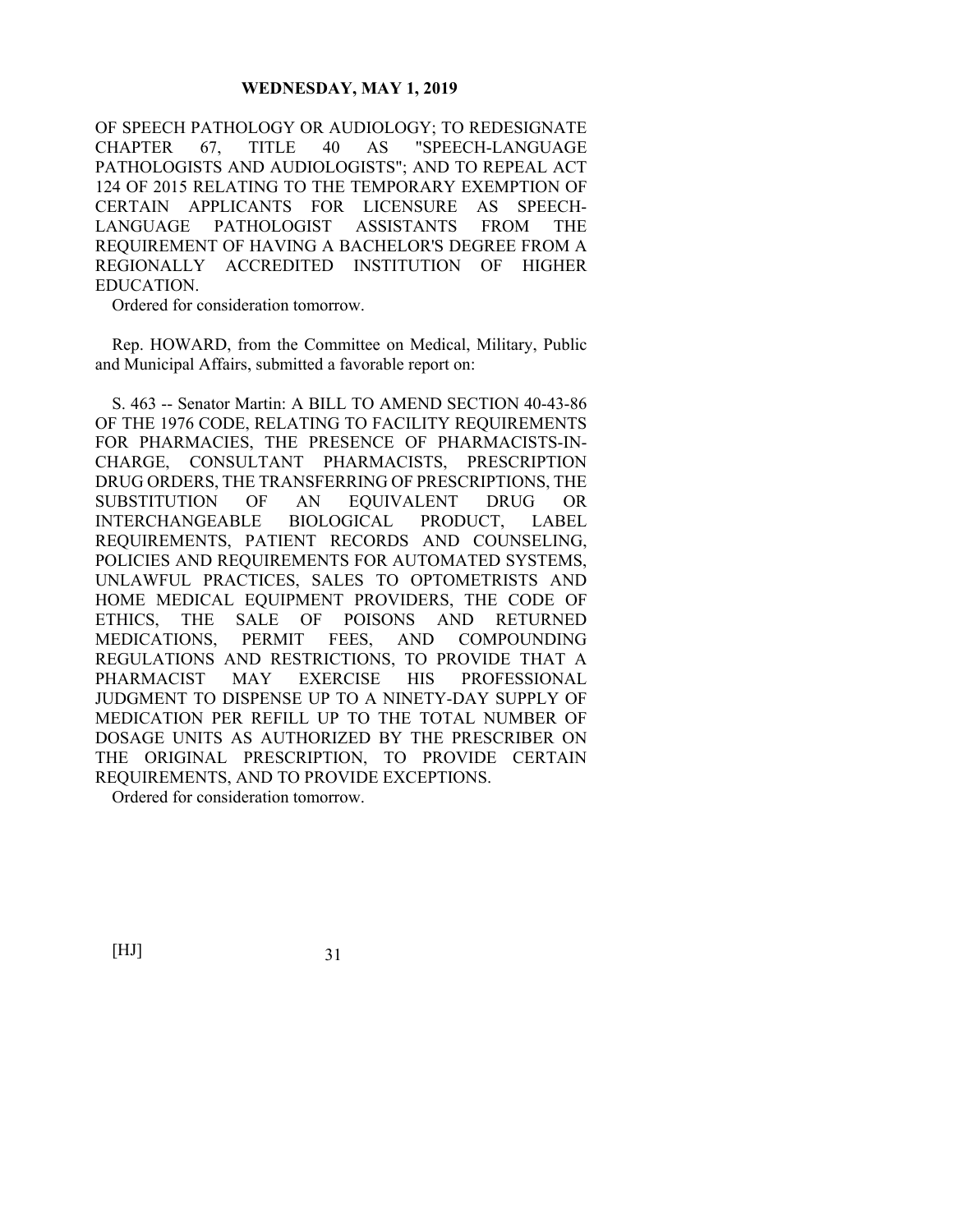Rep. HIOTT, from the Committee on Agriculture, Natural Resources and Environmental Affairs, submitted a favorable report with amendments on:

S. 575 -- Senators Campsen, McElveen and Martin: A BILL TO AMEND SECTION 50-11-544 OF THE 1976 CODE, RELATING TO WILD TURKEY HUNTING AND TRANSPORTATION TAGS, TO PROVIDE COSTS FOR WILD TURKEY TRANSPORTATION TAGS; TO AMEND SECTION 50-11-580 OF THE 1976 CODE, RELATING TO THE SEASON FOR THE HUNTING AND TAKING OF MALE WILD TURKEY, THE ESTABLISHMENT OF YOUTH TURKEY HUNTING WEEKEND, BAG LIMITS, AND AN ANNUAL REPORT, TO PROVIDE THE SEASON FOR HUNTING AND TAKING A MALE WILD TURKEY, TO PROVIDE BAG LIMITS, TO DELETE THE PROVISION ESTABLISHING YOUTH TURKEY HUNTING WEEKEND, AND TO DELETE A REPORTING REQUIREMENT; TO AMEND ARTICLE 3, CHAPTER 11, TITLE 50 OF THE 1976 CODE, RELATING TO BIG GAME, BY ADDING SECTION 50-11-590, TO PROVIDE FOR YOUTH TURKEY DAY; TO AMEND SECTION 50-9-920(B) OF THE 1976 CODE, RELATING TO REVENUES FROM THE SALE OF PRIVILEGES, LICENSES, PERMITS, AND TAGS, TO PROVIDE THAT REVENUE GENERATED FROM RESIDENT AND NONRESIDENT WILD TURKEY TRANSPORTATION TAG SETS SHALL BE USED FOR CERTAIN PURPOSES; TO REPEAL SECTION 50-11-520 OF THE 1976 CODE, RELATING TO WILD TURKEY SEASON AND THE DECLARATION OF OPEN OR CLOSED SEASONS; AND TO REPEAL SECTION 7 OF ACT 41 OF 2015, RELATING TO THE HUNTING AND TAKING OF WILD TURKEY.

Ordered for consideration tomorrow.

Rep. HIOTT, from the Committee on Agriculture, Natural Resources and Environmental Affairs, submitted a favorable report on:

S. 474 -- Senator Campsen: A BILL TO AMEND SECTION 50-5- 1705 OF THE 1976 CODE, RELATING TO CATCH LIMITS FOR ESTUARINE AND SALTWATER FINFISH, TO PROVIDE THAT IT IS UNLAWFUL FOR A PERSON TO TAKE OR HAVE IN POSSESSION MORE THAN TEN SPADEFISH IN ANY ONE DAY, NOT TO EXCEED THIRTY SPADEFISH IN ANY ONE DAY ON ANY BOAT; AND TO AMEND SECTION 50-5-1710(B) OF THE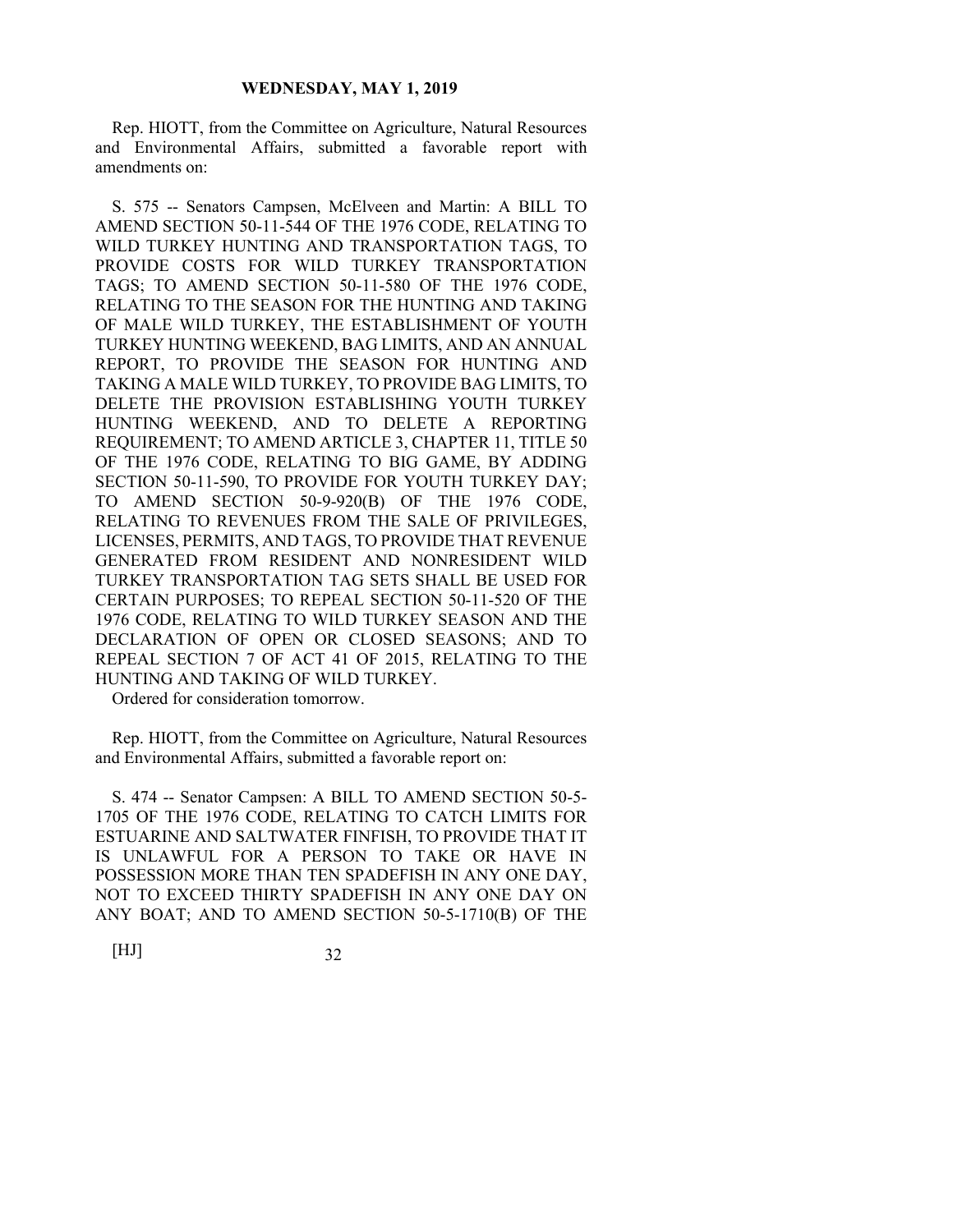1976 CODE, RELATING TO SIZE LIMITS FOR ESTUARINE AND SALTWATER FINFISH, TO PROVIDE THAT IT IS UNLAWFUL TO TAKE, POSSESS, LAND, SELL, PURCHASE, OR ATTEMPT TO SELL OR PURCHASE SPADEFISH OF LESS THAN FOURTEEN INCHES IN TOTAL LENGTH.

Ordered for consideration tomorrow.

Rep. HIOTT, from the Committee on Agriculture, Natural Resources and Environmental Affairs, submitted a favorable report on:

S. 475 -- Senator Campsen: A BILL TO AMEND SECTION 50-5- 1705 OF THE 1976 CODE, RELATING TO CATCH LIMITS FOR ESTUARINE AND SALTWATER FINFISH, TO PROVIDE THAT IT IS UNLAWFUL FOR A PERSON TO TAKE OR HAVE IN POSSESSION MORE THAN THREE TRIPLETAIL IN ANY ONE DAY, NOT TO EXCEED NINE TRIPLETAIL IN ANY ONE DAY ON ANY BOAT; AND TO AMEND SECTION 50-5-1710(B) OF THE 1976 CODE, RELATING TO SIZE LIMITS FOR ESTUARINE AND SALTWATER FINFISH, TO PROVIDE THAT IT IS UNLAWFUL TO TAKE, POSSESS, LAND, SELL, PURCHASE, OR ATTEMPT TO SELL OR PURCHASE TRIPLETAIL OF LESS THAN EIGHTEEN INCHES IN TOTAL LENGTH.

Ordered for consideration tomorrow.

Rep. MCCOY, from the Committee on Judiciary, submitted a favorable report with amendments on:

S. 21 -- Senators Hutto, Shealy and Jackson: A BILL TO AMEND SECTION 63-17-70, CODE OF LAWS OF SOUTH CAROLINA, 1976, RELATING TO COURT ORDERS DETERMINING THAT A PUTATIVE FATHER IS THE LEGAL FATHER, SO AS TO REQUIRE THAT THE CHILD'S BIRTH CERTIFICATE BE AMENDED; AND TO AMEND SECTION 44-63-163, RELATING TO BIRTH CERTIFICATES PREPARED AFTER A PATERNITY DETERMINATION, SO AS TO MAKE CONFORMING CHANGES.

Ordered for consideration tomorrow.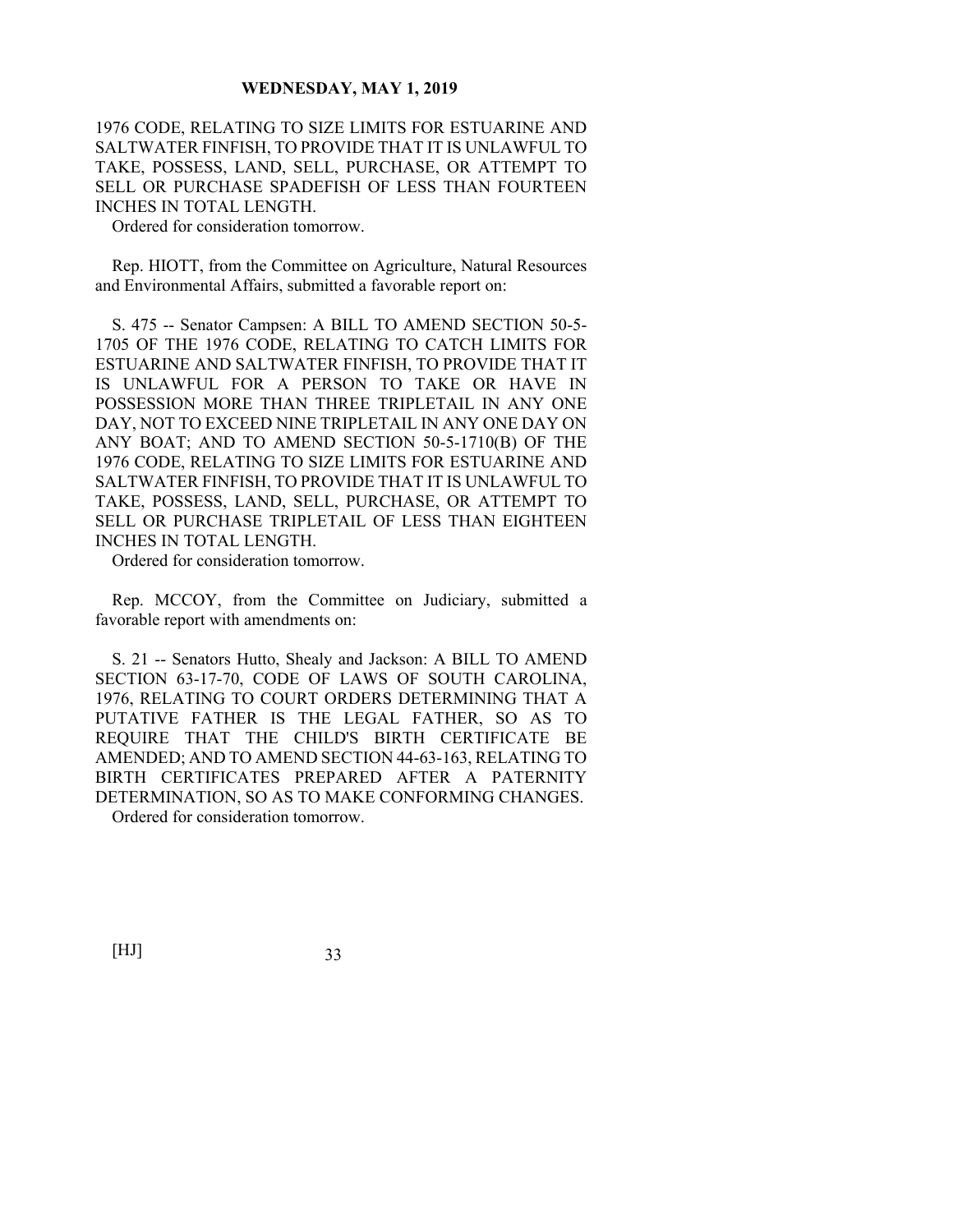Rep. MCCOY, from the Committee on Judiciary, submitted a favorable report on:

S. 196 -- Senators Shealy, Hutto, Jackson and Senn: A BILL TO REPEAL SECTION 20-1-300 OF THE 1976 CODE, RELATING TO THE ISSUANCE OF A LICENSE TO AN UNMARRIED FEMALE AND MALE UNDER EIGHTEEN YEARS OF AGE WHEN THE FEMALE IS PREGNANT OR HAS BORNE A CHILD.

Ordered for consideration tomorrow.

Rep. MCCOY, from the Committee on Judiciary, submitted a favorable report on:

S. 595 -- Senators Shealy and Hutto: A BILL TO AMEND SECTION 63-13-40 OF THE 1976 CODE, RELATING TO BACKGROUND CHECKS FOR EMPLOYMENT, TO PROVIDE THAT A CHILDCARE FACILITY MAY NOT EMPLOY A CAREGIVER OR OTHER STAFF IF THAT PERSON IS REGISTERED OR REQUIRED TO REGISTER ON THE NATIONAL SEX OFFENDER REGISTRY, STATE SEX OFFENDER REGISTRY, OR CENTRAL REGISTRY OF CHILD ABUSE AND NEGLECT OR FOR OTHER CONVICTIONS, TO REQUIRE EMPLOYEES TO UNDERGO BACKGROUND CHECKS, INCLUDING A SEARCH ON THE NATIONAL SEX OFFENDER REGISTRY, STATE SEX OFFENDER REGISTRY, AND STATE CHILD ABUSE AND NEGLECT REGISTRY AND A DATABASE CHECK IN EACH STATE WHERE THE PERSON HAS LIVED FOR THE PREVIOUS FIVE YEARS, TO GIVE THE SOUTH CAROLINA LAW ENFORCEMENT DIVISION AND THE FEDERAL BUREAU OF INVESTIGATION THE AUTHORITY TO RETAIN, STORE, AND SHARE RECORDS, AND TO PROVIDE A FEE FOR BACKGROUND CHECKS; TO AMEND SECTION 63-13-50 OF THE 1976 CODE, RELATING TO FINGERPRINT EXEMPTIONS, TO PROVIDE THAT FINGERPRINT REVIEWS CONDUCTED WITHIN THE PREVIOUS SIX MONTHS ARE EXEMPT; AND TO AMEND SECTION 63-13- 420 OF THE 1976 CODE, RELATING TO LICENSURE REQUIREMENTS, SECTION 63-13-430 OF THE 1976 CODE, RELATING TO LICENSE RENEWAL, SECTION 63-13-620 OF THE 1976 CODE, RELATING TO A STATEMENT OF APPROVAL REQUIREMENTS, SECTION 63-13-630(D), (E), (F), AND (G) OF THE 1976 CODE, RELATING TO APPROVAL RENEWAL,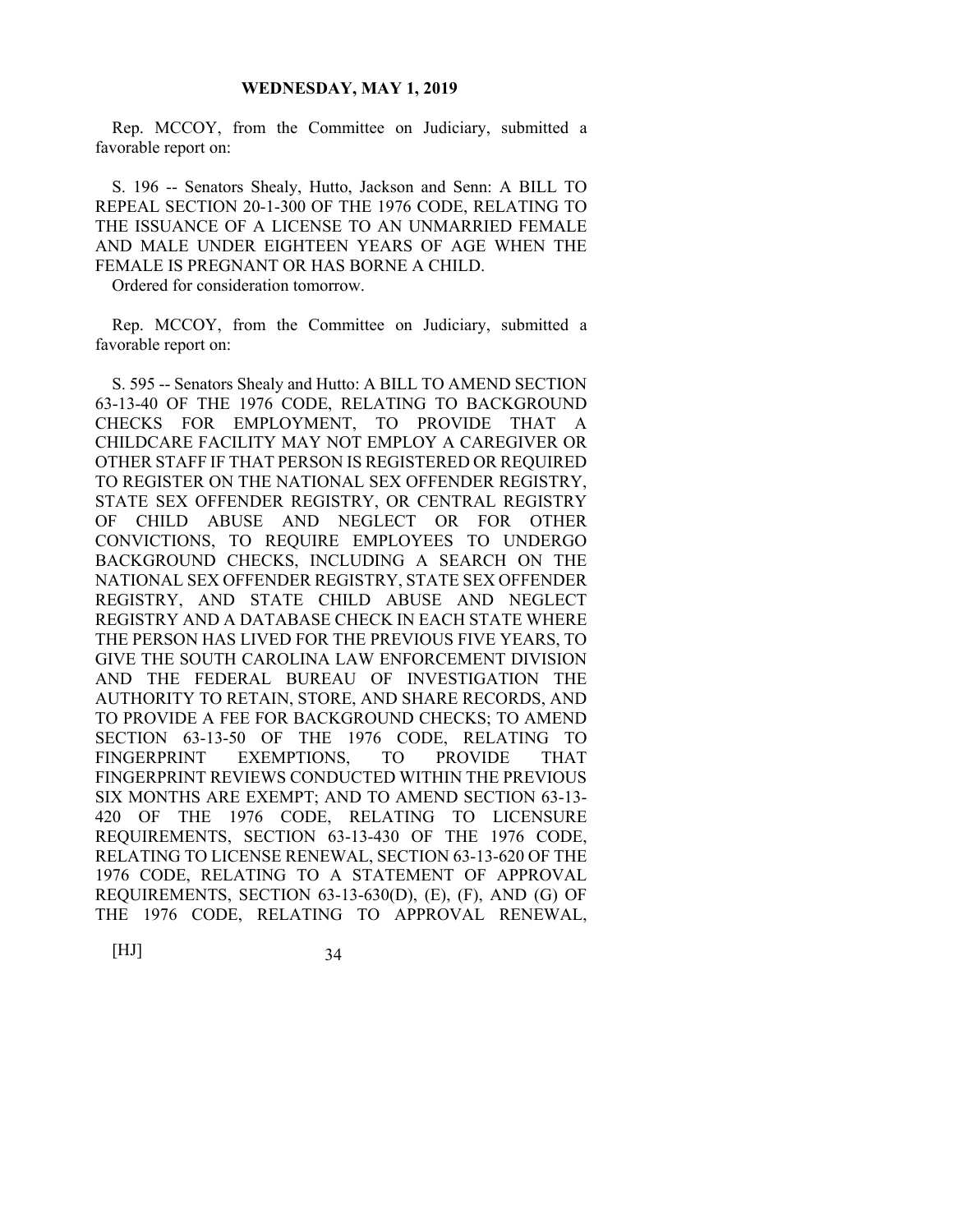SECTION 63-13-810(C) OF THE 1976 CODE, RELATING TO THE REGISTRATION REQUIRED FOR FAMILY CHILDCARE HOMES, SECTION 63-13-820 OF THE 1976 CODE, RELATING TO REGISTRATION REQUIREMENTS, SECTION 63-13-830(C) AND (D) OF THE 1976 CODE, RELATING TO PERSONS APPLYING FOR REGISTRATION RENEWALS, AND SECTION 63-13-1010 OF THE 1976 CODE, RELATING TO THE REGISTRATION REQUIRED FOR CHURCHES AND RELIGIOUS CENTERS, TO MAKE CONFORMING CHANGES.

Ordered for consideration tomorrow.

Rep. MCCOY, from the Committee on Judiciary, submitted a favorable report on:

S. 601 -- Senators Shealy and Hutto: A BILL TO AMEND SECTION 63-7-2350 OF THE 1976 CODE, RELATING TO RESTRICTIONS ON FOSTER CARE OR ADOPTION PLACEMENTS, TO ADD BACKGROUND CHECK REQUIREMENTS FOR EACH EMPLOYEE OF A RESIDENTIAL FACILITY WHERE CHILDREN IN FOSTER CARE MAY BE PLACED.

Ordered for consideration tomorrow.

#### **HOUSE RESOLUTION**

The following was introduced:

H. 4510 -- Rep. S. Williams: A HOUSE RESOLUTION TO RECOGNIZE AND HONOR BECKETT N. JENKINS OF JASPER COUNTY FOR HIS SERVICE TO OUR GREAT COUNTRY DURING WORLD WAR II, TO EXTEND BELATED CONGRATULATIONS ON THE OCCASION OF HIS ONE HUNDRED FIRST BIRTHDAY, AND TO WISH HIM MUCH HAPPINESS IN THE DAYS AHEAD.

The Resolution was adopted.

#### **HOUSE RESOLUTION**

The following was introduced:

H. 4511 -- Reps. Huggins, Alexander, Allison, Anderson, Atkinson, Bailey, Bales, Ballentine, Bamberg, Bannister, Bennett, Bernstein, Blackwell, Bradley, Brawley, Brown, Bryant, Burns, Calhoon, Caskey,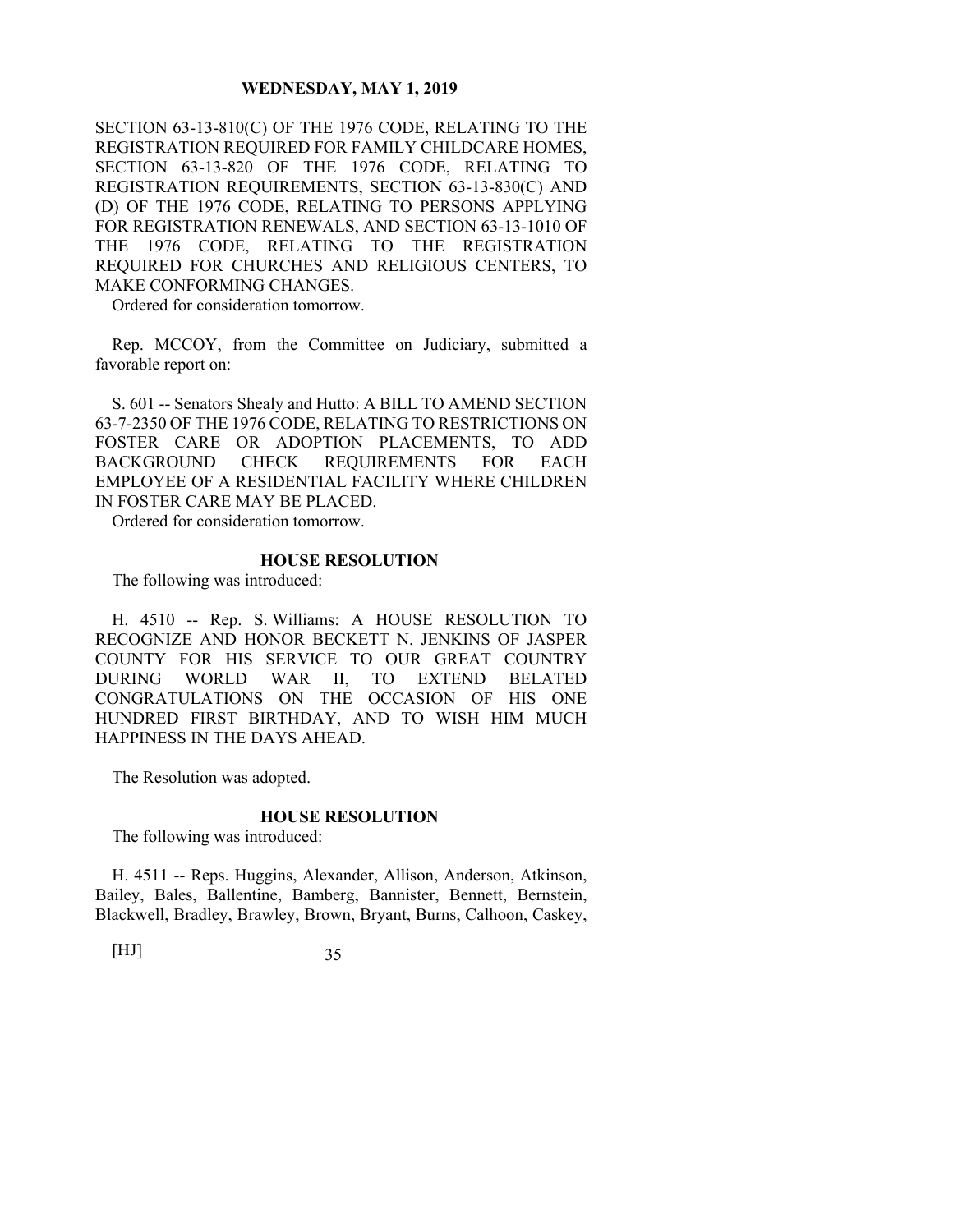Chellis, Chumley, Clary, Clemmons, Clyburn, Cobb-Hunter, Cogswell, Collins, B. Cox, W. Cox, Crawford, Daning, Davis, Dillard, Elliott, Erickson, Felder, Finlay, Forrest, Forrester, Fry, Funderburk, Gagnon, Garvin, Gilliam, Gilliard, Govan, Hardee, Hart, Hayes, Henderson-Myers, Henegan, Herbkersman, Hewitt, Hill, Hiott, Hixon, Hosey, Howard, Hyde, Jefferson, Johnson, Jones, Jordan, Kimmons, King, Kirby, Ligon, Long, Lowe, Lucas, Mace, Mack, Magnuson, Martin, McCoy, McCravy, McDaniel, McGinnis, McKnight, Moore, Morgan, D. C. Moss, V. S. Moss, Murphy, B. Newton, W. Newton, Norrell, Ott, Parks, Pendarvis, Pope, Ridgeway, Rivers, Robinson, Rose, Rutherford, Sandifer, Simmons, Simrill, G. M. Smith, G. R. Smith, Sottile, Spires, Stavrinakis, Stringer, Tallon, Taylor, Thayer, Thigpen, Toole, Trantham, Weeks, West, Wheeler, White, Whitmire, R. Williams, S. Williams, Willis, Wooten, Young and Yow: A HOUSE RESOLUTION TO RECOGNIZE AND HONOR JAMES E. "JIM" KNIGHT, DEPUTY DIRECTOR OF THE SOUTH CAROLINA DEPARTMENT OF LABOR, LICENSING AND REGULATION, ON THE OCCASION OF HIS RETIREMENT, TO THANK HIM FOR NEARLY FORTY YEARS OF OUTSTANDING AND DEDICATED SERVICE TO THE STATE OF SOUTH CAROLINA, AND TO WISH HIM MUCH SUCCESS AND FULFILLMENT IN ALL HIS FUTURE ENDEAVORS.

The Resolution was adopted.

#### **HOUSE RESOLUTION**

The following was introduced:

H. 4512 -- Reps. Gagnon, West, Alexander, Allison, Anderson, Atkinson, Bailey, Bales, Ballentine, Bamberg, Bannister, Bennett, Bernstein, Blackwell, Bradley, Brawley, Brown, Bryant, Burns, Calhoon, Caskey, Chellis, Chumley, Clary, Clemmons, Clyburn, Cobb-Hunter, Cogswell, Collins, B. Cox, W. Cox, Crawford, Daning, Davis, Dillard, Elliott, Erickson, Felder, Finlay, Forrest, Forrester, Fry, Funderburk, Garvin, Gilliam, Gilliard, Govan, Hardee, Hart, Hayes, Henderson-Myers, Henegan, Herbkersman, Hewitt, Hill, Hiott, Hixon, Hosey, Howard, Huggins, Hyde, Jefferson, Johnson, Jones, Jordan, Kimmons, King, Kirby, Ligon, Long, Lowe, Lucas, Mace, Mack, Magnuson, Martin, McCoy, McCravy, McDaniel, McGinnis, McKnight, Moore, Morgan, D. C. Moss, V. S. Moss, Murphy, B. Newton, W. Newton, Norrell, Ott, Parks, Pendarvis, Pope, Ridgeway, Rivers,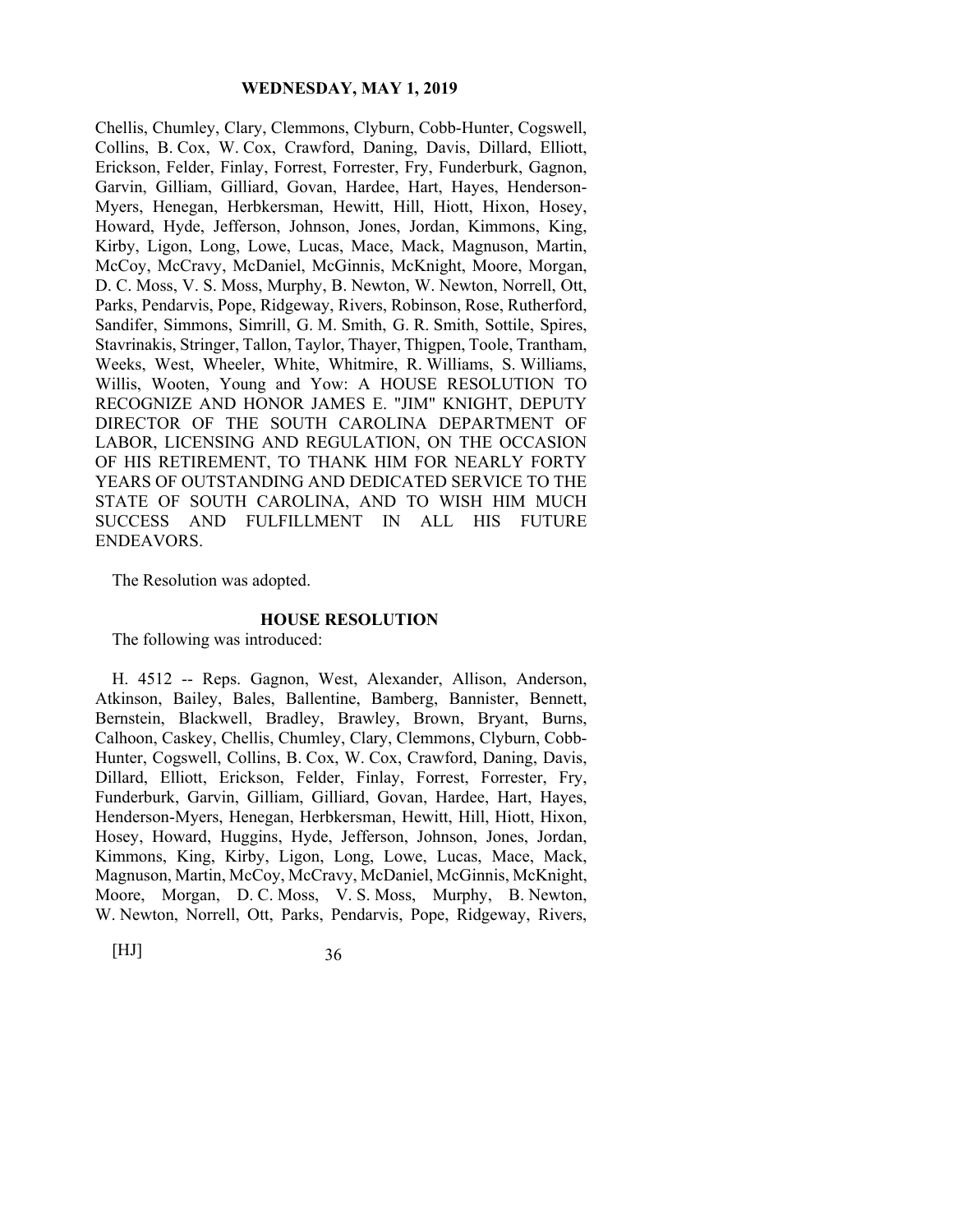Robinson, Rose, Rutherford, Sandifer, Simmons, Simrill, G. M. Smith, G. R. Smith, Sottile, Spires, Stavrinakis, Stringer, Tallon, Taylor, Thayer, Thigpen, Toole, Trantham, Weeks, Wheeler, White, Whitmire, R. Williams, S. Williams, Willis, Wooten, Young and Yow: A HOUSE RESOLUTION TO RECOGNIZE AND COMMEND THE WORK OF DREAMS WITH OPEN ARMS, INC., TO PREVENT ADOLESCENT PREGNANCY, TO DESIGNATE MAY AS THE "STEP UP & BE SAFE MONTH" IN SOUTH CAROLINA, AND TO COMMEND ITS OBSERVANCE TO ALL CITIZENS.

The Resolution was adopted.

#### **HOUSE RESOLUTION**

The following was introduced:

H. 4513 -- Reps. Henegan, Hayes, Alexander, Allison, Anderson, Atkinson, Bailey, Bales, Ballentine, Bamberg, Bannister, Bennett, Bernstein, Blackwell, Bradley, Brawley, Brown, Bryant, Burns, Calhoon, Caskey, Chellis, Chumley, Clary, Clemmons, Clyburn, Cobb-Hunter, Cogswell, Collins, B. Cox, W. Cox, Crawford, Daning, Davis, Dillard, Elliott, Erickson, Felder, Finlay, Forrest, Forrester, Fry, Funderburk, Gagnon, Garvin, Gilliam, Gilliard, Govan, Hardee, Hart, Henderson-Myers, Herbkersman, Hewitt, Hill, Hiott, Hixon, Hosey, Howard, Huggins, Hyde, Jefferson, Johnson, Jones, Jordan, Kimmons, King, Kirby, Ligon, Long, Lowe, Lucas, Mace, Mack, Magnuson, Martin, McCoy, McCravy, McDaniel, McGinnis, McKnight, Moore, Morgan, D. C. Moss, V. S. Moss, Murphy, B. Newton, W. Newton, Norrell, Ott, Parks, Pendarvis, Pope, Ridgeway, Rivers, Robinson, Rose, Rutherford, Sandifer, Simmons, Simrill, G. M. Smith, G. R. Smith, Sottile, Spires, Stavrinakis, Stringer, Tallon, Taylor, Thayer, Thigpen, Toole, Trantham, Weeks, West, Wheeler, White, Whitmire, R. Williams, S. Williams, Willis, Wooten, Young and Yow: A HOUSE RESOLUTION TO HONOR THE RICH HISTORY OF THE OLD CLIO METHODIST CHURCH LOCATED IN CLIO, SOUTH CAROLINA, AND TO CELEBRATE THE NEARLY TWO HUNDRED YEARS OF ITS EXISTENCE.

The Resolution was adopted.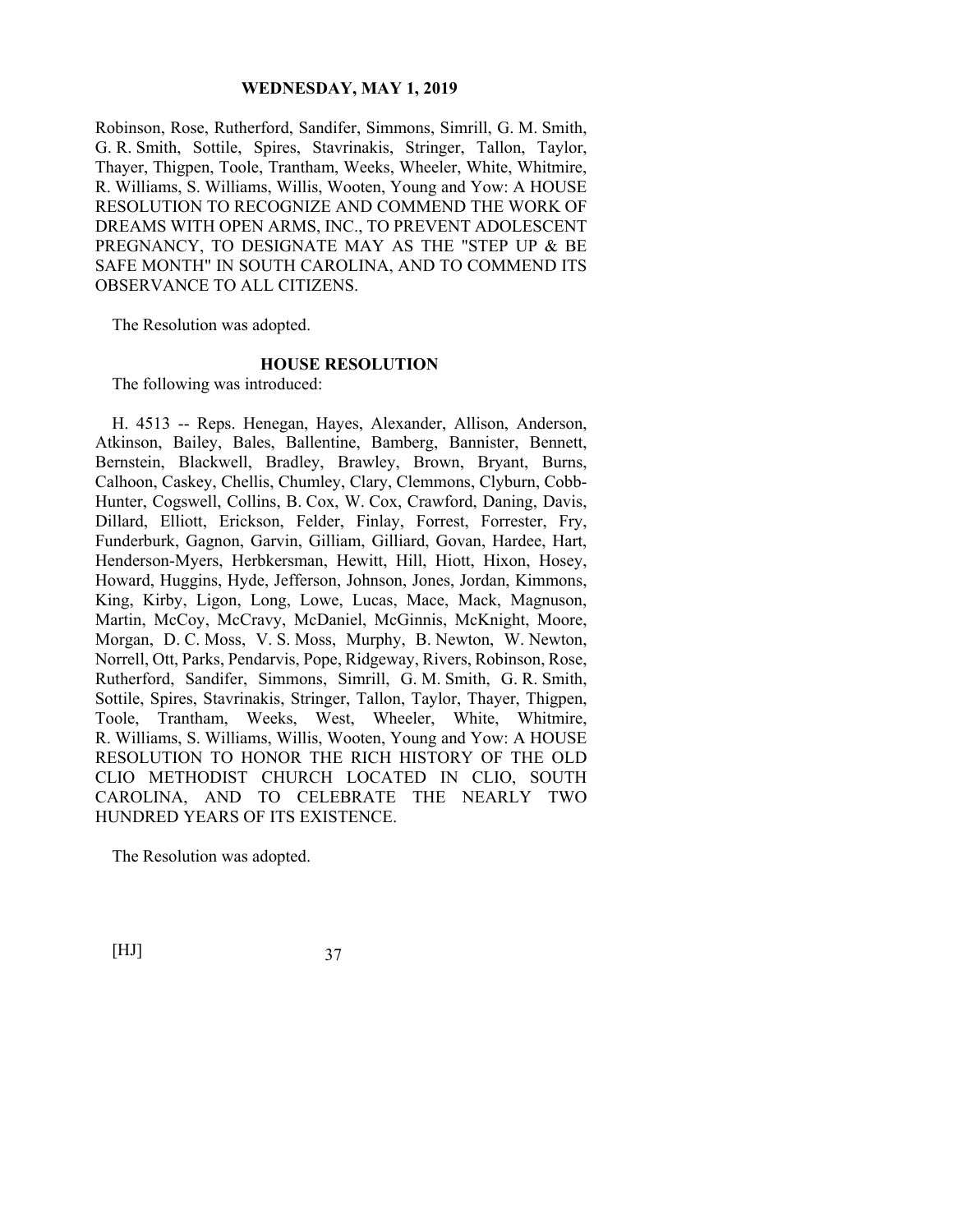# **HOUSE RESOLUTION**

The following was introduced:

H. 4514 -- Reps. Felder, Bryant, King, Ligon, D. C. Moss, V. S. Moss, B. Newton, Pope and Simrill: A HOUSE RESOLUTION TO RECOGNIZE AND HONOR THE FORT MILL HIGH SCHOOL BOYS VARSITY LACROSSE TEAM, COACHES, AND SCHOOL OFFICIALS FOR A REMARKABLE SEASON AND TO CONGRATULATE THEM FOR WINNING THE 2019 SOUTH CAROLINA CLASS AAAAA STATE CHAMPIONSHIP TITLE.

The Resolution was adopted.

# **CONCURRENT RESOLUTION**

The following was introduced:

H. 4515 -- Reps. Brown, Alexander, Allison, Anderson, Atkinson, Bailey, Bales, Ballentine, Bamberg, Bannister, Bennett, Bernstein, Blackwell, Bradley, Brawley, Bryant, Burns, Calhoon, Caskey, Chellis, Chumley, Clary, Clemmons, Clyburn, Cobb-Hunter, Cogswell, Collins, B. Cox, W. Cox, Crawford, Daning, Davis, Dillard, Elliott, Erickson, Felder, Finlay, Forrest, Forrester, Fry, Funderburk, Gagnon, Garvin, Gilliam, Gilliard, Govan, Hardee, Hart, Hayes, Henderson-Myers, Henegan, Herbkersman, Hewitt, Hill, Hiott, Hixon, Hosey, Howard, Huggins, Hyde, Jefferson, Johnson, Jones, Jordan, Kimmons, King, Kirby, Ligon, Long, Lowe, Lucas, Mace, Mack, Magnuson, Martin, McCoy, McCravy, McDaniel, McGinnis, McKnight, Moore, Morgan, D. C. Moss, V. S. Moss, Murphy, B. Newton, W. Newton, Norrell, Ott, Parks, Pendarvis, Pope, Ridgeway, Rivers, Robinson, Rose, Rutherford, Sandifer, Simmons, Simrill, G. M. Smith, G. R. Smith, Sottile, Spires, Stavrinakis, Stringer, Tallon, Taylor, Thayer, Thigpen, Toole, Trantham, Weeks, West, Wheeler, White, Whitmire, R. Williams, S. Williams, Willis, Wooten, Young and Yow: A CONCURRENT RESOLUTION TO RECOGNIZE AND HONOR REVEREND ROBERT JAMES STOKES, PASTOR OF MT. HORR AFRICAN METHODIST EPISCOPAL CHURCH ON YONGES ISLAND, AS HE RETIRES AFTER YEARS OF EXEMPLARY MINISTRY AND TO WISH HIM CONTINUED SUCCESS AND HAPPINESS IN ALL HIS FUTURE ENDEAVORS.

The Concurrent Resolution was agreed to and ordered sent to the Senate.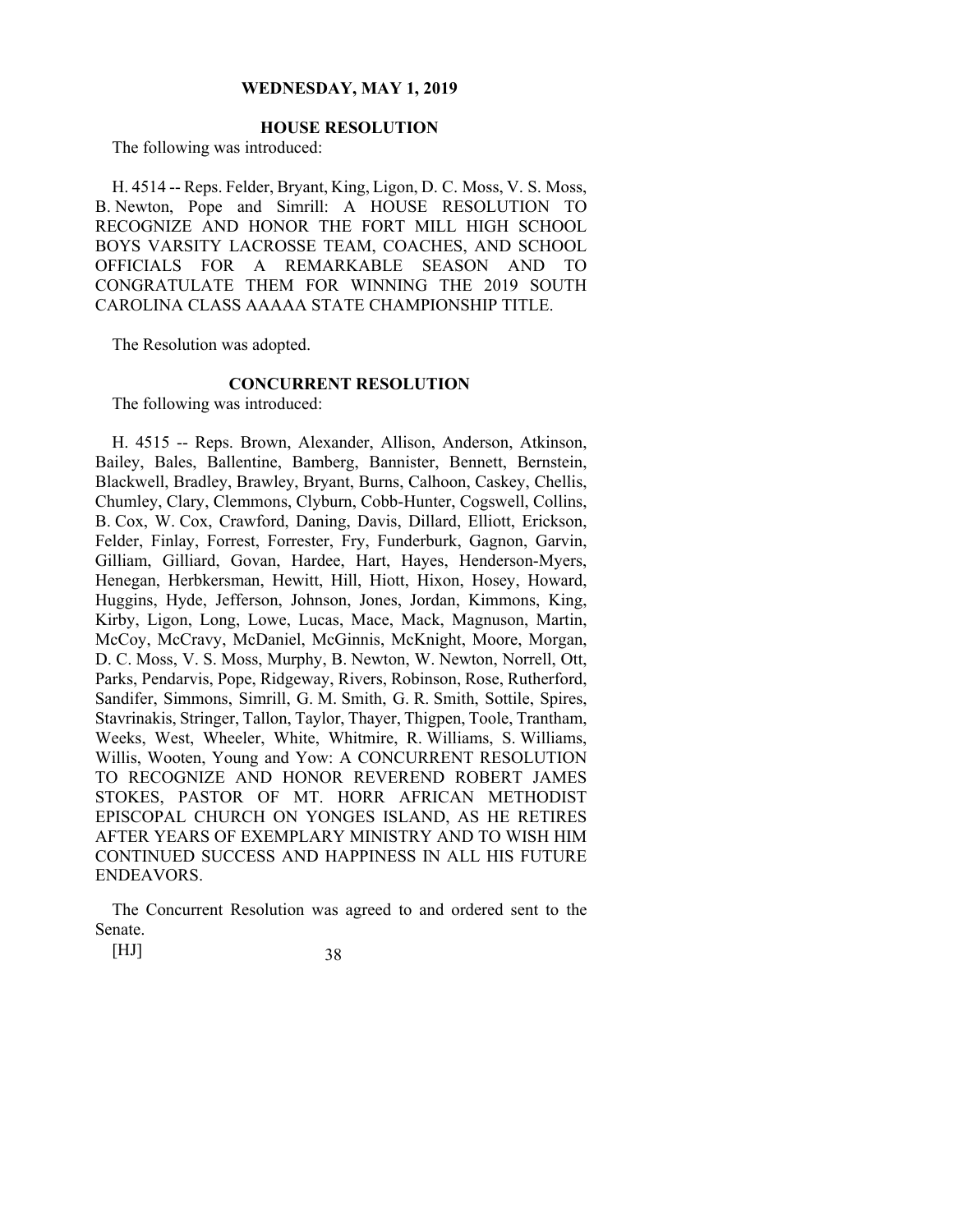# **INTRODUCTION OF BILL**

The following Bill was introduced, read the first time, and referred to appropriate committee:

H. 4516 -- Rep. Hewitt: A BILL TO AMEND THE CODE OF LAWS OF SOUTH CAROLINA, 1976, BY ADDING SECTION 6-1-190 SO AS TO PROVIDE THAT A GOVERNING BODY OF A MUNICIPALITY, COUNTY, OR OTHER POLITICAL SUBDIVISION OF THE STATE MAY NOT ENACT OR ENFORCE AN ORDINANCE, RESOLUTION, OR REGULATION THAT PROHIBITS THE RENTAL OF A RESIDENTIAL DWELLING TO A SHORT-TERM GUEST; TO PROVIDE PENALTIES; AND TO DEFINE RELEVANT TERMS.

Referred to Committee on Labor, Commerce and Industry

Rep. GAGNON moved that the House do now adjourn, which was agreed to.

#### **ADJOURNMENT**

At 12:17 p.m. the House, in accordance with the motion of Rep. ANDERSON, adjourned in memory of Alafair Holmes, to meet at 10:00 a.m. tomorrow.

\*\*\*